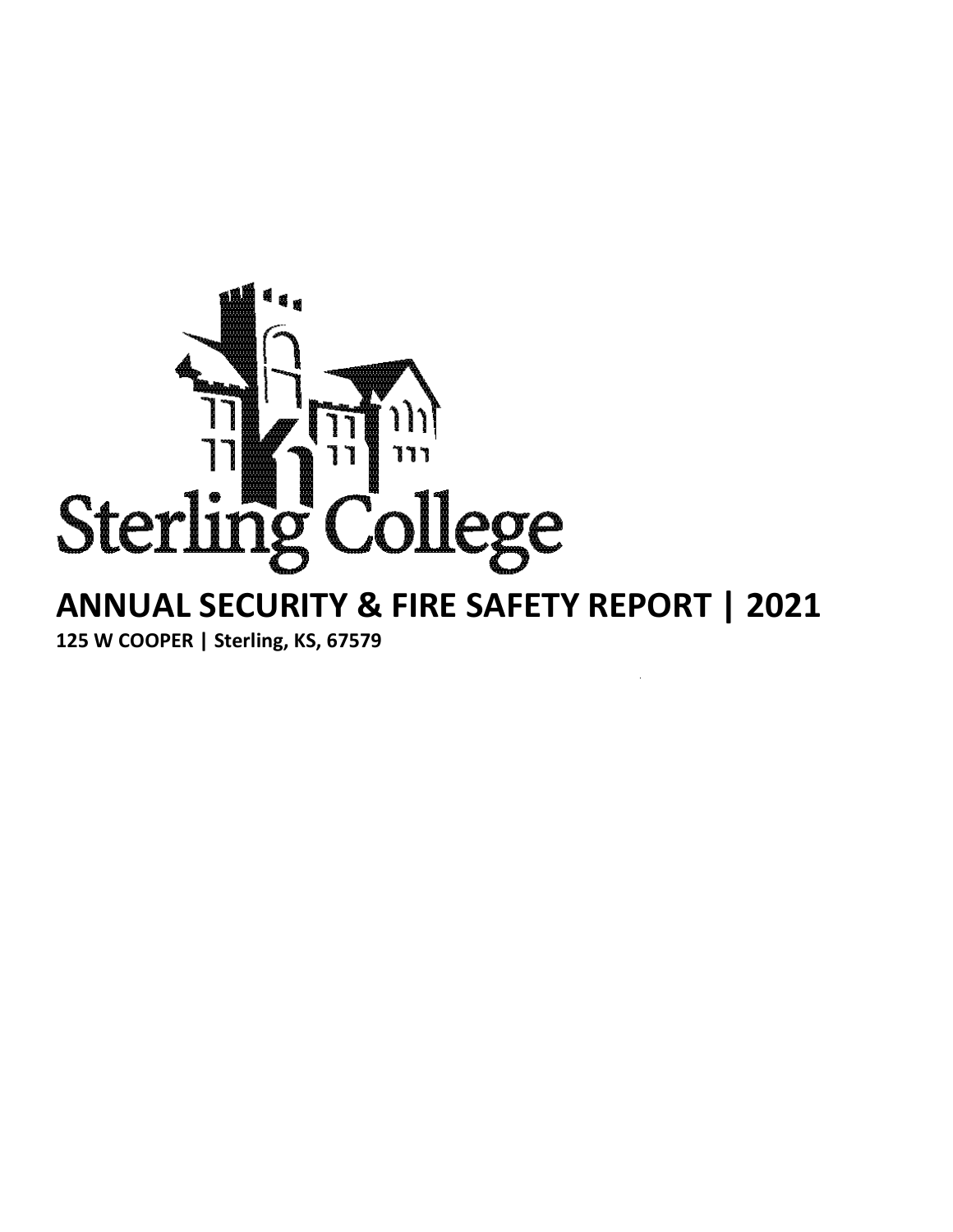### **INTRODUCTION**

*In compliance with the Federal Jeanne Clery Disclosure of Campus Security Policy and Campus Crime Statistics of 1998 (formerly the Crime Awareness and Campus Security Act of 1990*)

#### **THE ANNUAL DISCLOSURE OF CRIME STATISTICS**

The Annual Security Report is a guide to the policies and procedures that Sterling College implemented for the safety and security of the campus community. You will find a combined annual security report and annual fire safety report, as well as statistics for the last three years.

The Office of Student Life prepares this report to comply with the Jeanne Clery Disclosure of Campus Security Policy and Crime Statistics Act. This report is prepared in cooperation with the local law enforcement agencies surrounding campus. It is the College policy that by October  $1<sup>st</sup>$  of every year, each member of the campus community is sent a copy of this annual report by electronic mail along with a brief description of its contents as follows:

*SC Community,*

*A copy of Sterling College's Annual Security & Fire Safety Report is now available:* **[http://sterling.edu/student](http://sterling.edu/student-life/safety)[life/safety-](http://sterling.edu/student-life/safety)security**

*This report includes statistics for the previous three years concerning reported crimes that occurred on-campus, and on public property within, or immediately adjacent to and accessible from the campus. The report also includes policies concerning campus security, such as policies concerning domestic violence, dating violence, sexual assault, or stalking and other matters. The report also includes policies concerning fire safety and fire statistics.*

*If you have trouble accessing the report on the website, you can obtain a paper copy of this report by contacting the Vice President for Student Life, Jason Briar, at 620-278-4232 or jason.briar@sterling.edu.*

Paper copies of the report may also be obtained at the Office of Student Life or by calling 620-278-4232. All prospective students and employees may obtain a paper copy from Human Resources by calling 620-278-4211. The Annual Security Report/Annual Fire Safety Report is also posted on the Sterling College's website at **[http://sterling.edu/student](http://sterling.edu/student-life/safety)[life/safety-](http://sterling.edu/student-life/safety)security**. Prospective students and potential employees can learn about the Annual Security Report through the Admissions and Human Resource links on the SC website.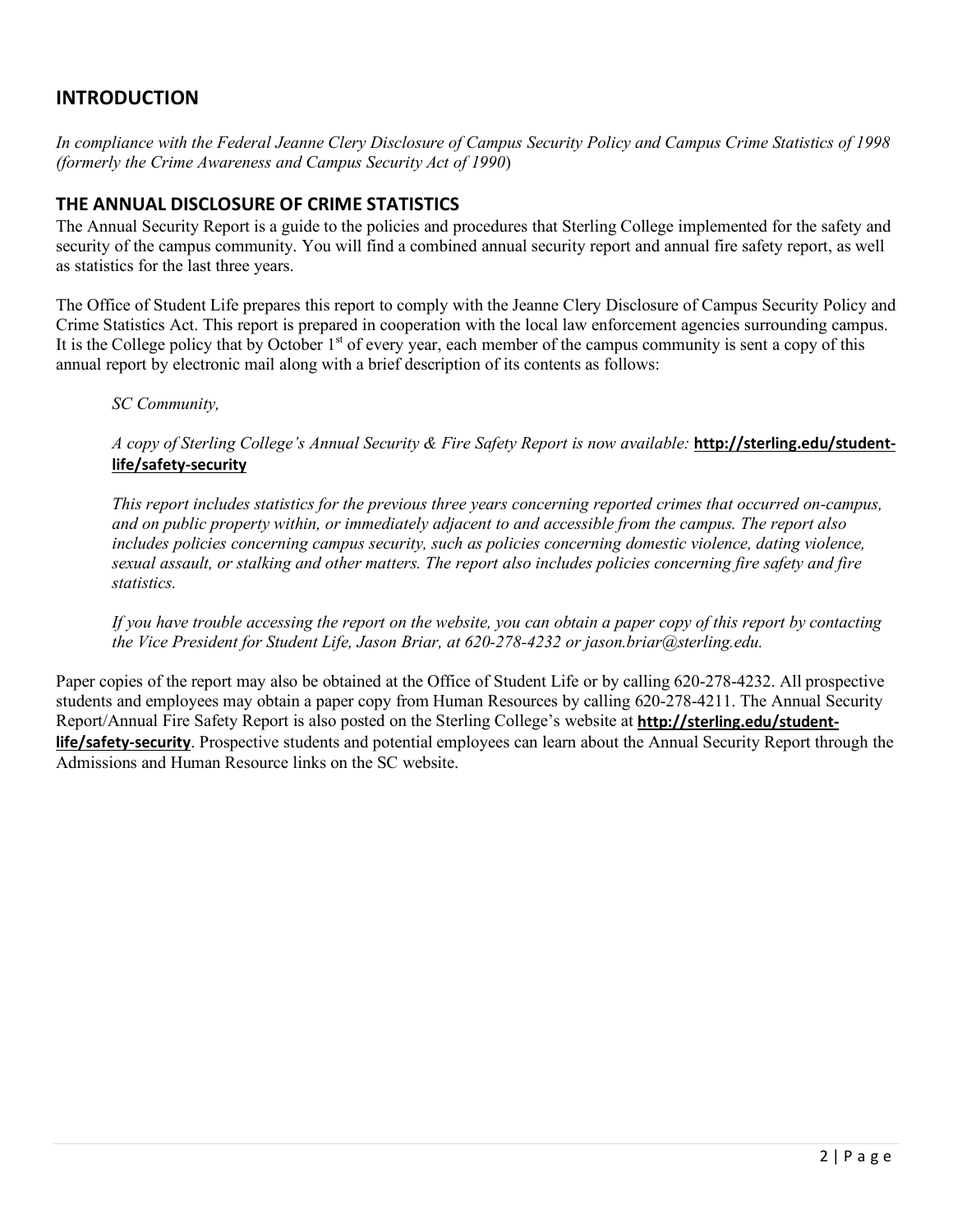### **SECURITY AT STERLING COLLEGE**

At Sterling College, safety is a top priority. Campus security is a team effort that involves the cooperation of all those concerned: students, faculty, and staff. The Office of Student Life and the Sterling Police Department take a lead role and are an integral part of this team. Our goal is to foster a stable environment where security is balanced with freedom of movement on an open campus. Sterling College welcomes neighbors and visitors to enjoy the campus and to attend athletic and cultural events. The academic, athletic, and administrative buildings are open to all students, faculty, and staff. Access to residence halls is limited to students and guests as prescribed by student life policies enumerated in the *Student Handbook*.

### **CAMPUS WATCH CONCEPT**

Because Sterling College is a small community, each member plays a vital role in protecting campus residents and property. All campus community members are asked to report any suspicious person, activity, or security concern directly and immediately to student life staff, residence life staff, or the Sterling Police Department. The campus safety page on the website includes a "silent witness" link that provides a direct and anonymous way for any persons on campus to send a report to the VP for Student Life in cases where the reporting party wish to remain unknown. An investigation will then take place.

### **SECURITY STAFF**

The College recognizes that laws and rules are necessary for society to function and supports law enforcement by governmental agencies and rules by officials of the College. All persons on the campus are subject to these laws and rules at all times. While the College is private property, and Constitutional protections apply, law enforcement officers may enter the campus to conduct business as needed. Additionally, the officers are invited to patrol the campus to assist in deterring crime.

As of August 4, 2014, a Memorandum of Understanding for policing services between the City of Sterling and Sterling College was established. The agreement states that the College requests and the City are willing to provide police service and secure coverage by on-duty police officers on college-owned and controlled properties within the City of Sterling. Sterling College and the City of Sterling agreed to have the Sterling Police provide police service and security coverage for the evening hours. A police officer will secure non-residential buildings throughout the night and walk the campus to ensure all non-residential buildings are secure. The police officer is also on duty for the city during the same time. It is expressly understood that City policing personnel shall endeavor to cooperate with college officials. Still, they will be under the direct supervision and control of the Chief of Police or their designee. That assigned personnel shall be regular employees of the City, subject to all rights, privileges, and duties of the police officers employed by the City.

During daytime hours, criminal incidents are referred to the local police, who have jurisdiction on the campus. All crime victims and witnesses are strongly encouraged to immediately report the crime to Student Life and the appropriate police agency. Prompt reporting will ensure timely warning notices on-campus and timely disclosure of crime statistics. Because there is a resident director on duty 24/7, the residential life staff takes on significant responsibility for security on campus. After office hours, employees and students are trained to contact the RD on Duty for any non-emergency situation. All residential life staff is trained in CPR and first aid before the beginning of the academic year.

### **WORKING TOGETHER AND SHARING INFORMATION**

All incidents reported to residence life staff are documented in an email to the VP for Student Life. Reporting of crimes on a confidential basis is permitted. In addition, the date, location, type of incident, and brief details of the incident are recorded.

The residential life staff maintains a close working relationship with the Sterling Police Department (SPD). Meetings are held between the leaders of these agencies on both a formal and informal basis. The SC staff and SPD communicate regularly on the scene of incidents in and around the campus area. The SC staff works closely with the SPD when incidents arise that require joint investigative efforts, resources, crime-related reports, and information exchanges, as deemed necessary.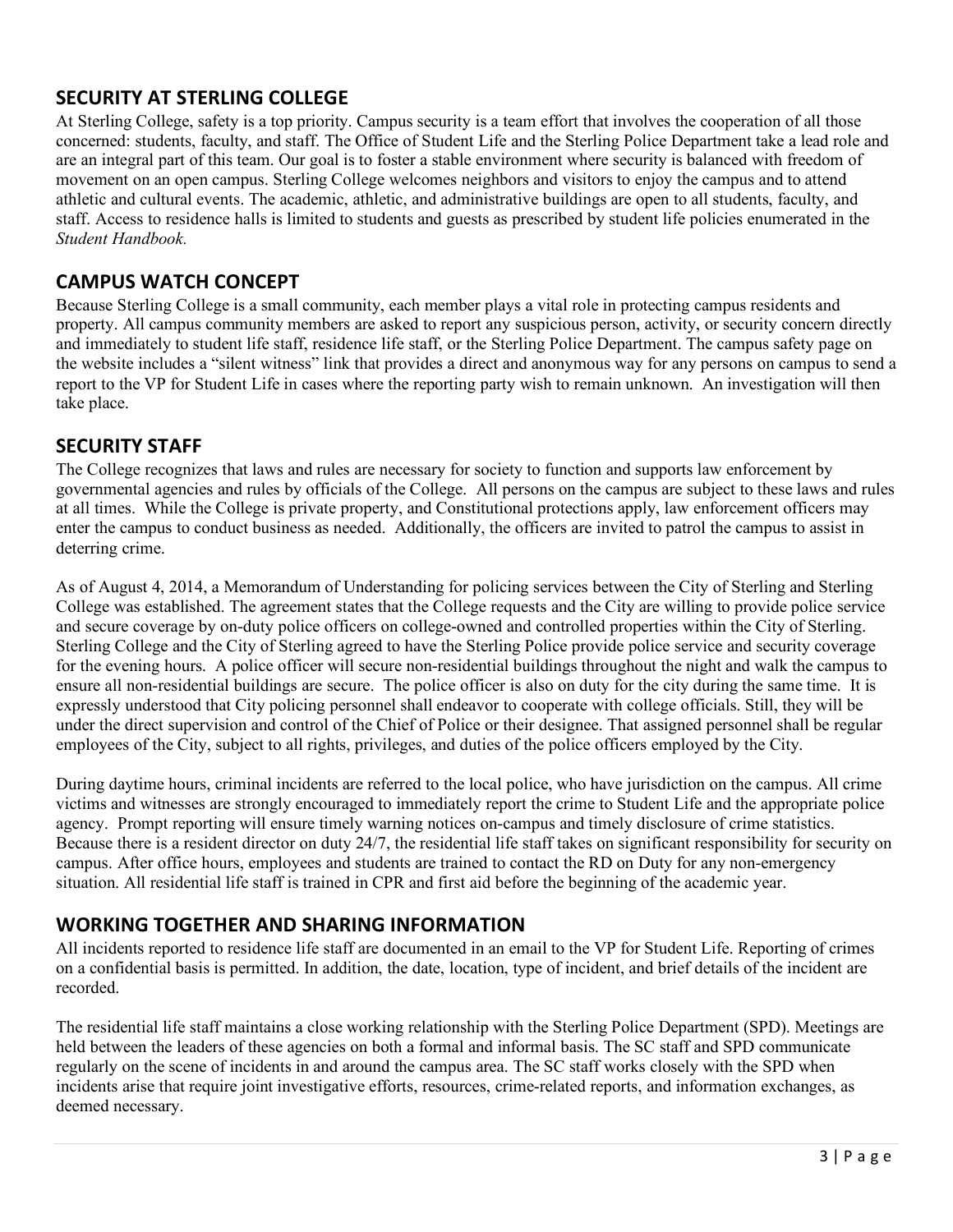### **RESIDENCE HALL SECURITY**

Approximately 459 students live on campus in six residence halls. A resident director (RD) is responsible for each residence building, and resident assistants live on each floor. Men and women live in separate residence halls. All residence halls have keyless entry, and students' I.D.s allow them access to the hall they are contracted. Only during visitation hours are students allowed in residence halls of opposite gendered students. The exterior doors are locked 24 hours a day.

### **EDUCATION AND PREVENTION**

In the summer of 2019 security cameras were added to campus as a preventative safety measure. Additional cameras continue to be added on a per needed basis while the budget allows.

Emergency procedures are on the safety and security webpage to inform employees, students, and community members of the basic procedures for many different topics (e.g., medical emergency, building evacuation, lockdown, tornado, fire, loss of power, suspicious/dangerous person on campus, etc. A one-page flyer with the emergency procedures is placed in every classroom and the public area of each building across campus.

Sterling College's location in "tornado alley," another one-page flyer was developed with tornado-specific information and hung with the emergency procedure. The campus also participated in an all-campus tornado drill following Kansas's Severe Weather Awareness Week.

All employees and students receive Emergency Preparedness Training before school begins. Information on "Surviving an Active Shooter Event" and severe weather protocol is presented during the first weekend of the semester. Employees meet with their department head to further discuss emergency procedures and review the preparedness plan. The information was also made available online for employees and students to review. To address the most common potential emergencies for the Sterling College campus, an emergency preparedness plan is available to all employees and students.

Because Sterling College is a small college, all employees have relationships with students. Because of this, all employees (except for campus counselors, sexual assault advocate, and chaplain) are considered Campus Security Authorities (CSA) and must report any criminal activity to the Office of Student Life. A Campus Safety Authority Training was placed on SC's safety security website. It was created to help employees understand what their role is as a CSA.

Additional resources have been added to the website and through an online education program to help educate the campus community about the Clery Act. Below are the pieces of training that have been added:

- Student Title IX Training (Shield Training)
- Employee Title IX Training (Shield Training)
- Campus Safety Authority Training
- FAQs for Campus Security Authorities
- Crime Definitions Used for Clery Act Compliance
- Clery Act Crime Notification Information

Both students and employees are required to complete an online Shield Training for Title IX and Bystander Intervention. This helps us know that the campus community is aware of Title IX, sexual harassment policy, violence prevention, and the process of making a report. Shield Training is a component of the annual registration process as an additional form of encouragement to complete the training. Our Title IX coordinator tracks training completion.

Before they spend their first night in a campus residence hall, students meet with the resident directors and resident assistants to review important security information. During orientation in August, students are informed of services offered by residential staff and Sterling Police Department. Periodically during the academic year, the student life staff presents crime prevention awareness sessions on sexual assault (rape and acquaintance rape), alcohol/drug abuse, and educational sessions on personal safety. A common theme of all awareness and crime prevention programs is to encourage students and employees to be aware of their responsibility for their security and the security of others. In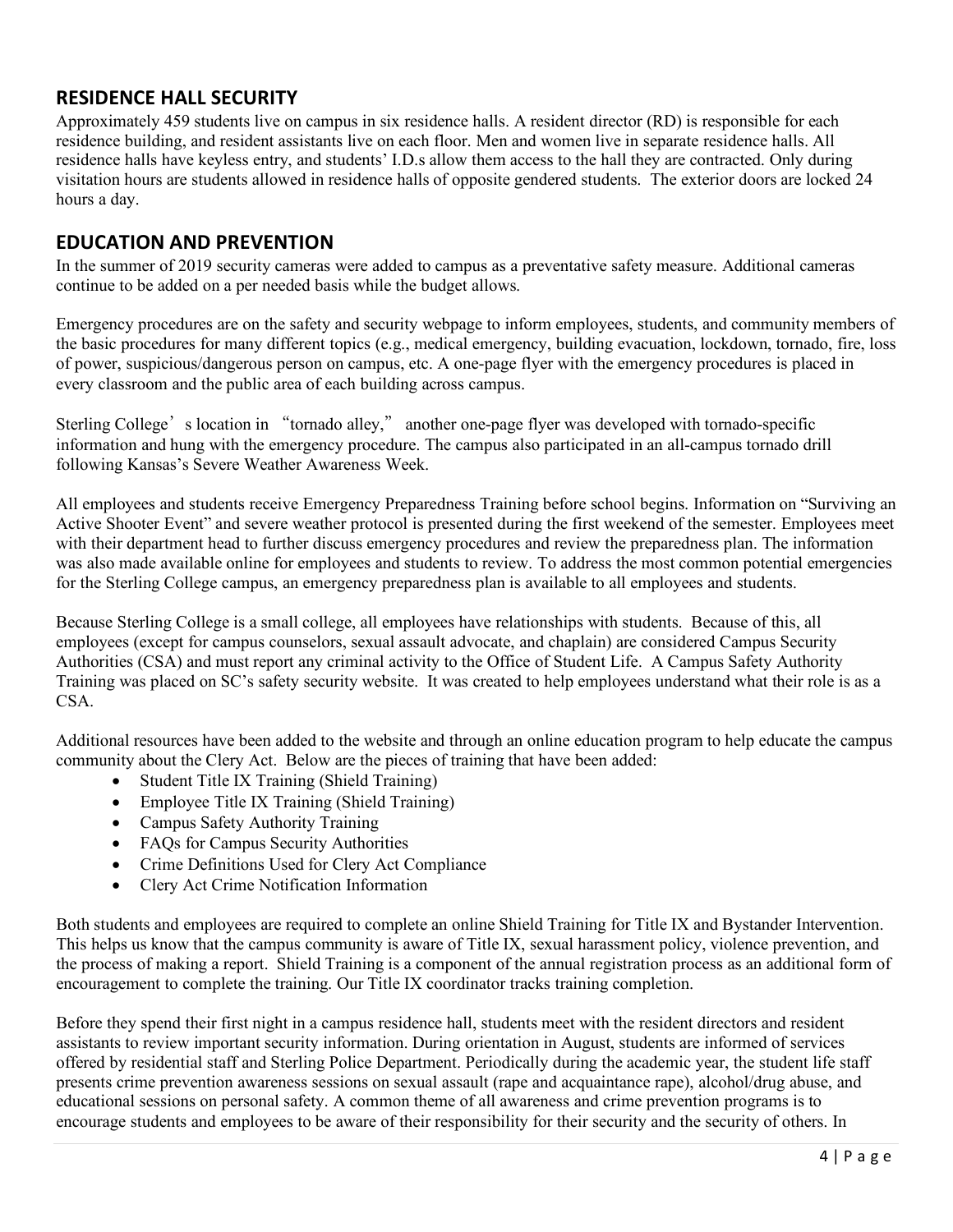addition to formal programs, information is disseminated to students and employees through displays, alcohol & sexual assault posters, and educational emails/videos.

Emergency procedures are covered concerning fire and tornado and secure in place at the beginning of each school year in the residence halls and the classroom. All security procedures are reviewed. Annually, all students receive notice of the availability of the annual crime statistics as posted on the College website. These statistics are essential and are available to external community members and prospective students/families as well.

College policies concerning alcohol, drugs, sexual assault, harassment, and other student conduct, standards, and expectations are contained in the *Student Handbook,* published by The Office of Student Life. It is available to all students and others on the College website. The prompt reporting of crimes and suspicious activity to Student Life staff is encouraged. All students and employees receive two brochures annually: 1) Title IX Education and Campus Resources & 2) Sterling College Alcohol & Drug Policy.

When time is of the essence, information is released to the college community through security alerts posted prominently throughout campus, through text message alerts, and mass emails.

### **ACCESS TO FACILITIES AND RESIDENCE HALLS**

Access to campus buildings and grounds is a privilege extended to students, faculty, staff, and authorized guests. All guests of the residence halls must be escorted at all times. Except for residence halls, campus facilities are open during weekday business hours, and administrative/classroom buildings are locked periodically throughout the evening. The police department provides security for defined buildings through a walk through and lock-up procedure between the hours of 9:00 p.m. and 2:00 a.m. as specified in the following schedule:

#### **EARLY LOCK – 4 P.M.**

- Maintenance Building
- Wilson East
- Kelsey Hall • Thompson Hall
- Cooper Hall

## **BETWEEN 9 P.M. – 11 P.M. BETWEEN 11 P.M. – 1 A.M. BETWEEN 1 A.M. – 2 A.M.**

- Smisor Stadium
- Student Union (Supervised)
- Gleason • Mabee Library
	- Wilson Hall
	- Baseball/Softball Annex
	- Art Center
	- Indoor Golf Facility
	- Spencer Hall

Sterling College has no officially recognized student organizations with off-campus locations.

# **SPECIAL PROCEDURES FOR RESIDENCE HALL ACCESS**

All residence halls are equipped with an automated card access control system. Access to the halls is limited to the contracted residents of the hall and necessary faculty/staff via the system. Guests and other visitors may visit residence halls as long as their resident host escorts them. The exterior doors to student residence halls remain locked 24 hours a day.

# **HOLIDAYS AND BREAKS**

Students are required to vacate the campus during holidays and breaks. Live-in staff members or resident assistants supervise students who cannot make alternative housing arrangements. They may be required to consolidate into two or three floors in a hall during low occupancy periods. Security coverage continues uninterrupted during these times.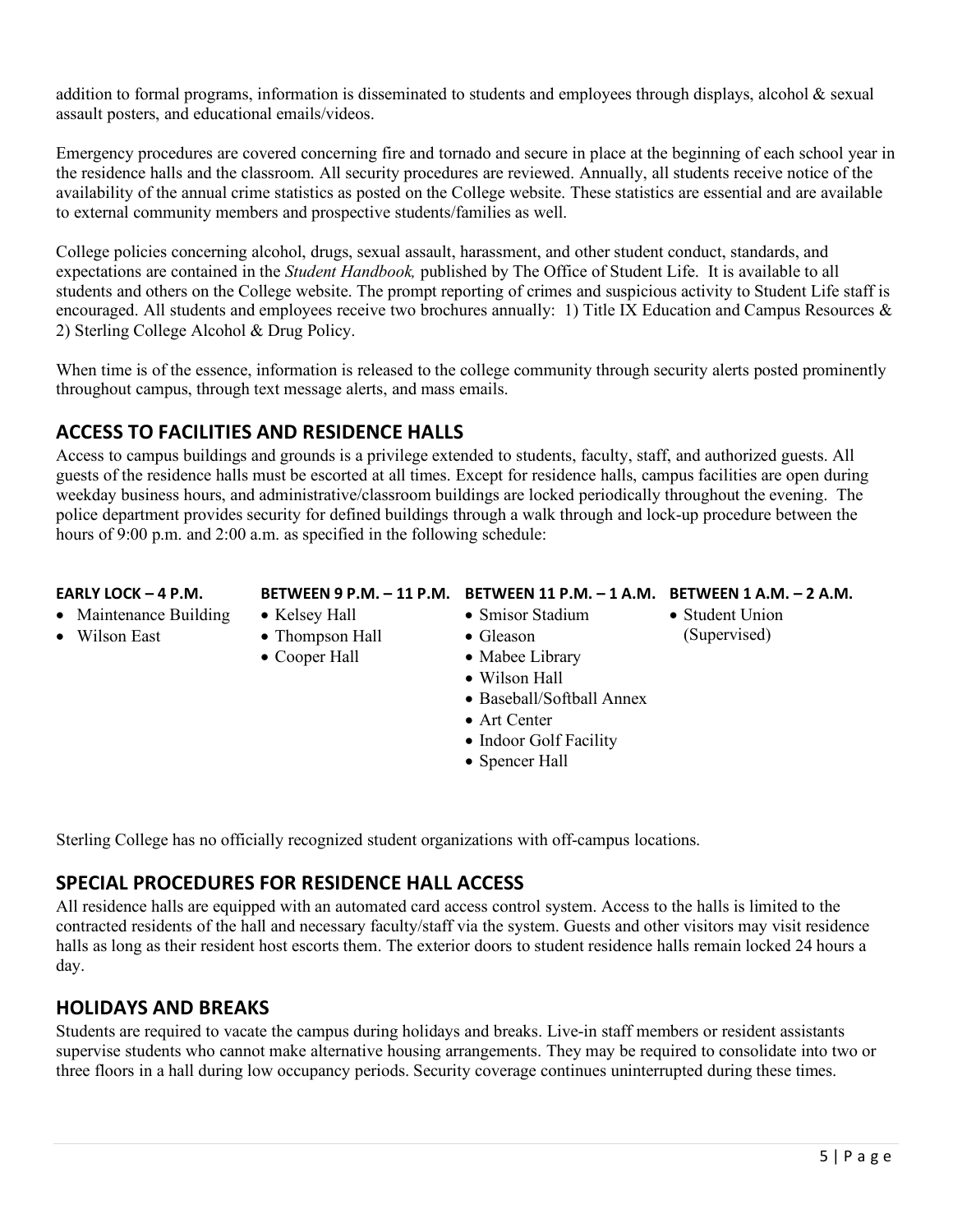### **9 TIPS FOR STAYING SAFE**

- 1. Always walk with a friend.
- 2. Walk in lighted areas only.
- 3. Walk quickly and with confidence.
- 4. Keep doors locked at all times.
- 5. Refuse to give access to buildings to anyone who doesn't have a key or who has access by their student I.D. Don't allow any "tailgaters" into any building.
- 6. Call the RD on Duty (620-278-6218) immediately if you feel threatened or see someone acting suspiciously.
- 7. Show your I.D. card to campus authorities when asked.
- 8. Do not give your phone number or address to people you do not know well.
- 9. Remind others of these tips.

### **REPORTING CRIME ON CAMPUS**

#### **To report a crime:**

Individuals who witness or become the victim of a crime on or near campus are expected to contact the RD on Duty immediately by calling 620-278-6218 (non-emergencies) and dial 9-1-1 (emergencies only). If it is a non-emergency, an RD will respond to begin an investigation and summon the police if necessary. RDs file an email report on all crime incidents to the VP for Student Life for review and potential action. If a sexual assault or rape should occur, staff on the scene will offer the victim a wide variety of services. Any suspicious activity or person seen in the parking lots or loitering around vehicles, inside buildings, or around the Residence Halls should be reported to the RD on Duty number. You may also submit an anonymous tip by clicking on the 'Report a Concern' tab on the safety and security website at **https://www.sterling.edu/student-life/safety-security***.* In addition, you may report a crime to the following people:

| Residential Life Staff  | 620-278-4232 | Student Life Office                 |
|-------------------------|--------------|-------------------------------------|
| VP for Student Life     | 620-278-4232 | Student Life Office                 |
| VP of Academic Affairs  | 620-278-4217 | Kelsey Hall                         |
| Chief Financial Officer | 620-278-4211 | Kelsey Hall                         |
| Athletic Director       | 620-278-4335 | Gleason Physical Education Facility |

All crimes should be reported to the VP for Student Life to ensure inclusion in the annual crime statistics and to provide timely warning notices to the community when appropriate.

Sterling College employees and residential life staff do not provide law enforcement service to students living off-campus. Student Life and the Sterling Police Department maintain a close working relationship. This cooperative team approach addresses situations as they arise, as well as future concerns.

### **DAILY CRIME LOG**

A daily crime log is electronically maintained in the Office of Student Life. The crime log has criminal incidents and alleged criminal incidents that are reported to the Office of Student Life. Employees are encouraged to go through the online Campus Security Authority Training video to understand what they are expected to report to the Student Life Office. Students are encouraged to report incidents/crimes to the Student Life Office. The information reported on the log is the date the crime was reported, the date and time the crime occurred, nature of the crime, general location of the crime, and disposition of the complaint if known. The VP for Student Life and the Administrative Assistant for Student Life are trained on maintaining the daily crime log. Any individual may obtain a copy by coming to the Office of Student Life or calling 620-278-4232.

### **CONFIDENTIAL REPORTING PROCEDURES**

If you are the victim of a crime and do not want to pursue action within the College system or the criminal justice system, you will still want to consider making a confidential report. The purpose of a confidential report is to comply with your wish to keep the matter confidential while taking steps to ensure the future safety of yourself and others. With such information, the College can keep an accurate record of the number of incidents involving students and work with law enforcement personnel to determine where there is a pattern of crime with regard to a particular location, method, or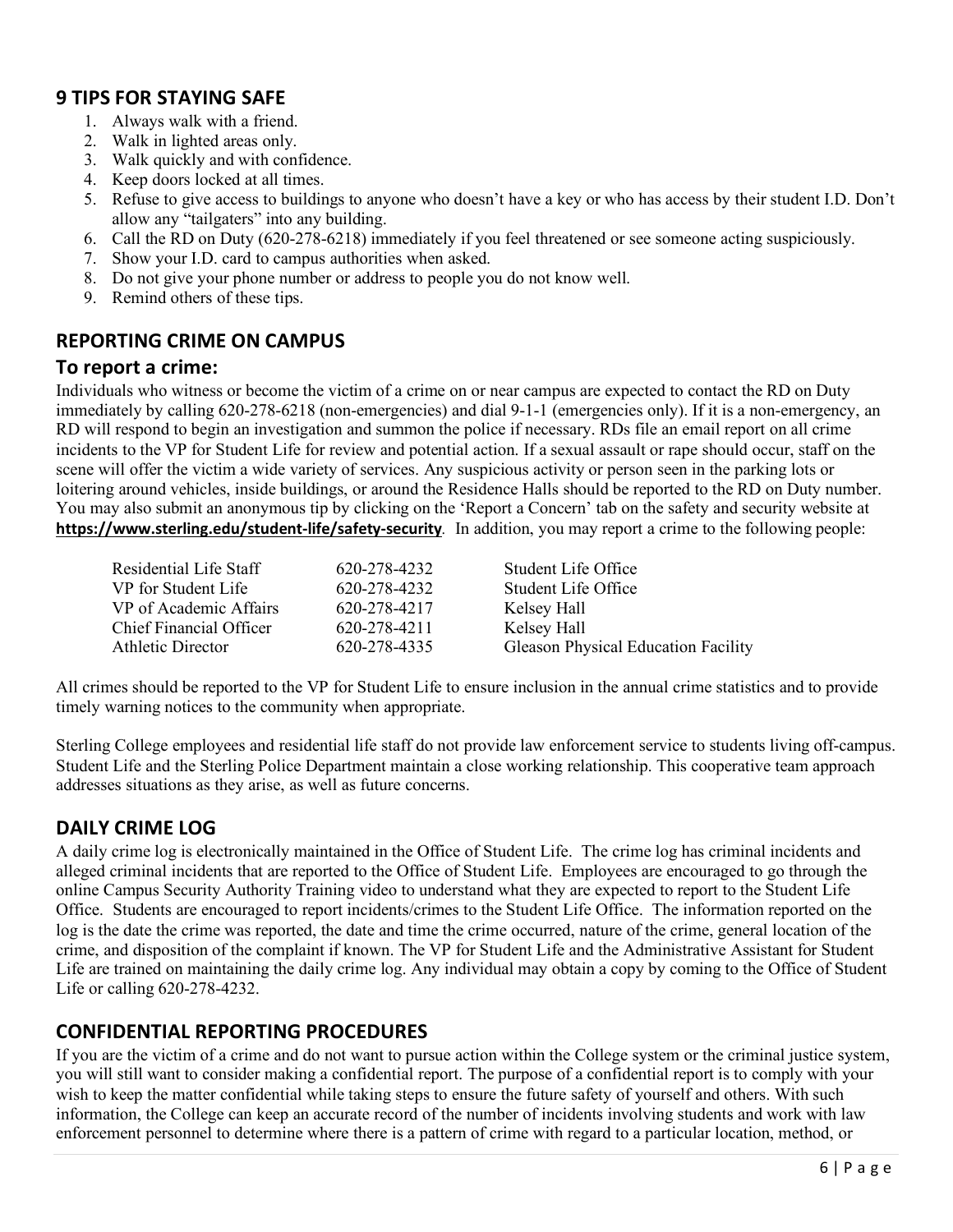assailant, and alert the campus community to potential danger. According to federal guidelines, reports filed in this manner are counted and disclosed in the annual crimes statistics.

If a reporting party would like the details of an incident to be kept confidential, the reporting party may speak with:

- On-campus licensed professional counselors
- On-campus health service providers
- On-campus Victim Advocate
- On-campus chaplain working within the scope of their licensure or ordination
- Off-campus:
	- o Licensed professional counselors
	- o Local rape crisis counselors
	- o Domestic violence resources,
	- o Local or state assistance agencies,
	- o Clergy/Chaplains

All of the above employees will maintain confidentiality except in extreme cases of immediate threat or danger or abuse of a minor. Campus counselors are available to help free of charge and can be seen on an emergency basis or during normal business hours. These employees will submit anonymous, aggregate statistical information for Clery Act purposes unless they believe it would be harmful to a specific client, patient, or parishioner.

As a result of the negotiated rulemaking process which followed the signing into law, the 1998 amendments to 20 U.S.C. Section 1092 (f), clarification was given to those considered to be campus security authorities. Campus "Pastoral Counselors" and Campus "Professional Counselors," when acting as such, are not considered to be a campus security authority, and are not required to report crimes for inclusion into the annual disclosure of crime statistics. As a matter of policy, they are encouraged; if and when they deem it appropriate, they will inform persons being counseled of the procedures to report crimes on a voluntary basis for inclusion in the annual crime statistics.

The rulemaking committee defines counselors as:

#### *Pastoral Counselor*

An employee of an institution, who is associated with a religious order or denomination, recognized by that religious order or denomination as someone who provides confidential counseling and who is functioning within the scope of that recognition as a pastoral counselor.

#### *Professional Counselor*

An employee of an institution whose official responsibilities include providing psychological counseling to members of the institution's community and who is functioning within the scope of his or her license or certification.

### **TIMELY WARNINGS: SC EMERGENCY ALERT SYSTEM**

In the event that a situation arises, either on or off campus, that, in the judgment of the VP for Student Life, member from Cabinet, and/or a member from the Campus Safety Committee, constitutes an ongoing or continuing threat, a campuswide "timely warning" will be issued. The warning will be issued through a text message or email to all campus community members. The text message will include the location, the problem, and what to do to stay safe. Many members of the Campus Safety Committee have access to send an emergency text message. The message will be brief and to the point. Additional information will be disseminated through additional texts and on the SC emergency website **[www.sterling.edu/emergency](http://www.sterling.edu/emergency)** as soon as it is available. The text messaging system will be used for EXTREME EMERGENCIES and school closings/delays, nothing else. All students and employees with cell phones are automatically registered into the emergency text program. Registration is free of charge. The provider for this instant text messaging system is e2Campus. General information about the service can be found at www.e2campus.com. If you have not been automatically registered and would like to, please contact the Office of Student Life at 620-278-4232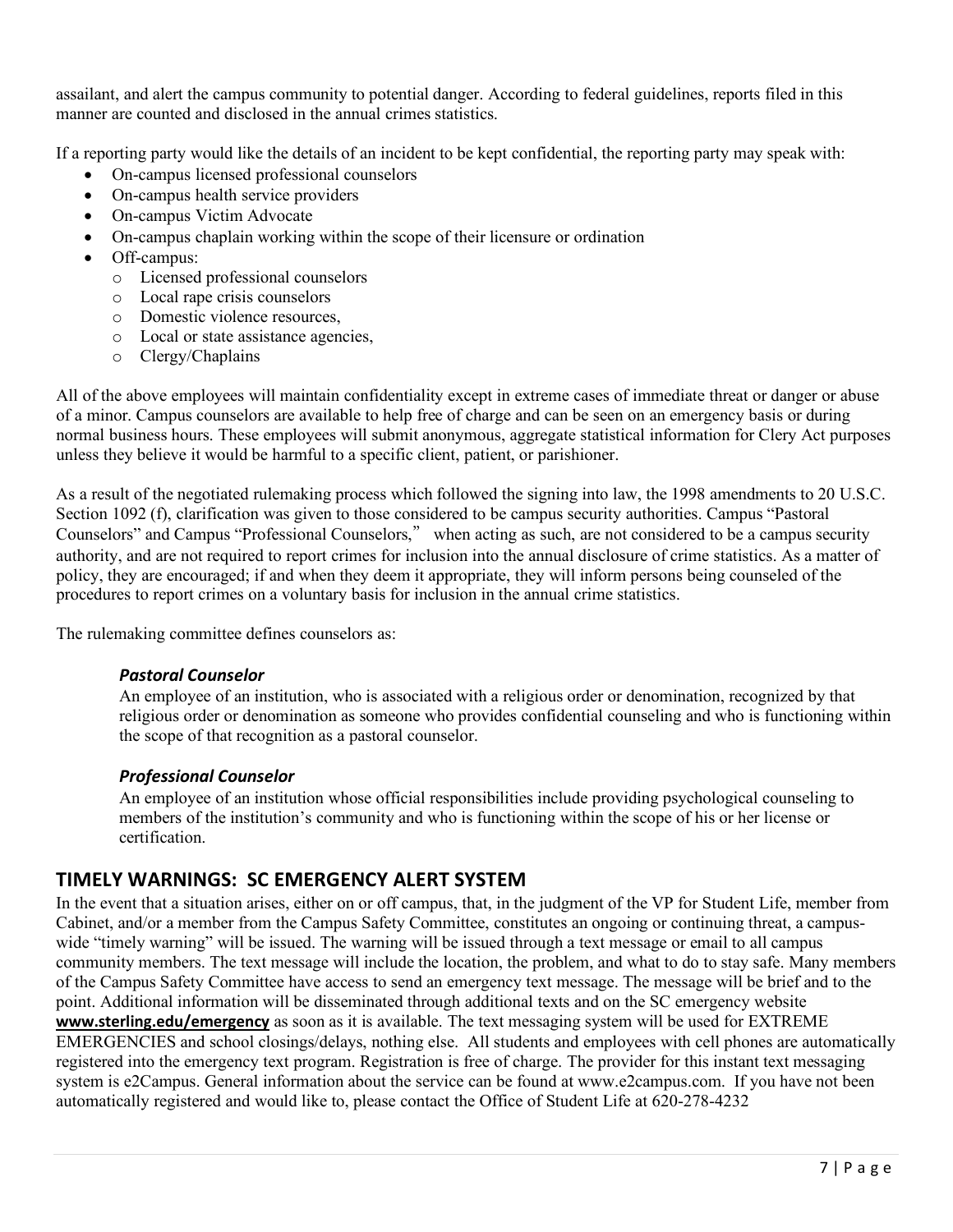Depending on the particular circumstances of the crime, especially in all situations that could pose an immediate threat to the community and individuals, the Office of Marketing and Communications may post a notice on the website, providing the college community with more immediate notification. In such instances, a copy of the notice is posted in each residence hall and at the front door of each classroom building. A website has been developed for all emergencies in order to keep the community updated. This is accessible at all times at **[www.sterling.edu/emergency.](http://www.sterling.edu/emergency)**

### **EMERGENCY RESPONSE**

The College's Emergency Preparedness Plan includes information about the Critical Incident Response Team, incident priorities and performance expectations, secure in place and evacuation guidelines, and local contingency and continuity planning requirements. The Campus Safety Committee and Residential Life Staff have had multiple emergency scenario training sessions, some of which have included the local police department. College departments are responsible for developing contingency plans and continuity of operation plans for their staff and areas of responsibility. The College conducts fire drills in the residence halls once a semester and the campus conduct a tornado drill once a year. These tests are designed to assess and evaluate the emergency plans and capabilities of the institution.

All Sterling College employees have received training in emergency procedures and responding to critical incidents on Campus. The Campus Safety Committee, President's Cabinet, and Residential Life Staff all take the Department of Homeland Security's independent study course called Introduction to the Incident Command System for Higher Education. This course describes the history, features and principles, and organizational structure of the Incident Command System. If an emergency would take place that would involve police, fire, or any state/federal agencies, these organizations would be using ICS language and it is imperative the campus emergency responders understand what they are saying. In the evening hours, when a serious incident occurs that causes an immediate threat to the campus, the first responders to the scene are usually the residential life staff. They typically respond and work together to manage the incident and alert the Sterling Police Department. Depending on the nature of the incident, other SC departments and other local, state, and federal agencies would also be involved in responding to the incident.

General information about the emergency response and evacuation procedures for SC is published each year as part of the institution's Clery Act compliance efforts and information is available on the Safety & Security page on the college website.

All members of the SC community are notified on an annual basis that they are required to notify the Sterling Police Department, as well as student life staff of any situation that may involve an immediate or ongoing threat to the health and safety of students and/or employees on campus. The student life staff has the responsibility of responding and summoning the necessary resources, to investigate and document any situation that may cause a significant emergency or dangerous situation.

## **NOTIFICATION TO THE SC COMMUNITY ABOUT AN IMMEDIATE THREAT**

In the event of a serious incident that poses an immediate threat to members of the SC community, the Cabinet and Campus Safety Committee may determine that it is an emergency. The Campus Safety Committee will prepare a message for the campus community. The College has various systems in place for communicating information quickly. Some or all of these methods of communication may be activated in the event of an immediate threat to the SC campus community. These methods of communication include emails and emergency text messages that can be sent to a phone or other smartphone device. The Campus Safety Committee will, without delay and taking into account the safety of the community, determine the content of the notification and initiate the notification system, unless issuing a notification will, in the judgment of the first responders, compromise the efforts to assist a victim or to contain, respond to, or otherwise mitigate the emergency.

The content of the emergency text will include the nature of the emergency (e.g., tornado approaching campus, active shooter in a specific area, etc.), the action to be taken (e.g., go to lower most/inner most location, secure in place, etc.). When the emergency is over, a second text message will be sent to tell campus community what the next step is.

Members of the Campus Safety Committee have been trained and have permission to instantly send an emergency text/email to the campus community. Examples of this are if they see an active shooter or see a tornado approaching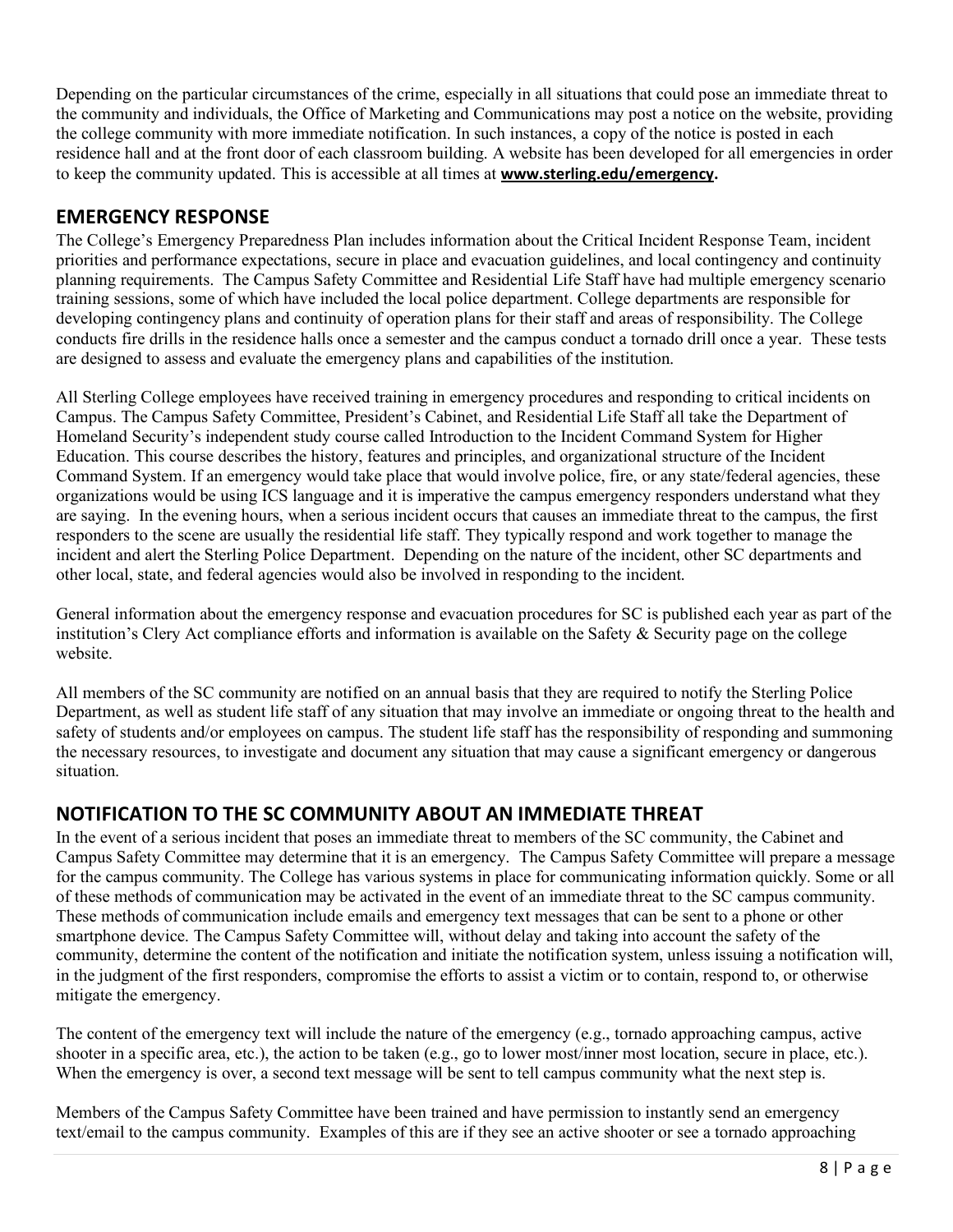campus. In these situations, they do not need to seek permission to send an emergency text. If time is less critical, the Director of Communications will be the official spokesperson for the College.

An evacuation drill is coordinated by residential life each semester for all residential facilities. Thus, the emergency response and evacuation procedures are tested twice each year. Students learn the locations of the emergency exits in the buildings and are provided guidance about the direction they should travel when exiting each facility for a short-term building evacuation. On the back of each residence hall room door is a hall chart showing where the exits are in case of emergency and stating where to go in case of a tornado.

### **EMERGENCY ACTION PROCEDURES:**

Evacuation

- 1. When the alarm sounds (fire or announcement from SC employee), leave the building immediately.
- 2. Calmly evacuate the building using the nearest exit.
- 3. Assist persons with disabilities or special needs.

A. All building evacuations will occur when an alarm sounds continuous and/or upon notification by emergency personnel.

B. If necessary or if directed to do so by an emergency official, activate the building alarm.

C. Be aware of people with disabilities in your area who might require assistance in an emergency evacuation. Be prepared to render assistance if necessary.

D. DO NOT USE ELEVATORS during an emergency evacuation. Emergency personnel may use an elevator for evacuation after a review of the circumstances.

E. When the building evacuation alarm is sounded or when told to leave by a designated emergency official, walk quickly to the nearest marked exit and ask others to do the same.

F. DO NOT return to an evacuated building until advised by an emergency official.

### **PERSONS WITH DISABILITIES**

It is suggested that people with disabilities prepare for emergencies by learning the locations of exit corridors and enclosed stairwells and by informing co-workers, professors, and/or classmates of best methods of assistance during an emergency.

### **IF YOU HAVE A DISABILITY AND ARE UNABLE TO EVACUATE**

Stay calm and take steps to protect yourself. If there is a working telephone, call 911 and tell the dispatcher where you are or where you will be moving. Contact the RD on Duty at 620-278-6218.

If you must move, we recommend the following:

- 1. Move to an exterior enclosed stairwell.
- 2. Request persons exiting by way of the stairway to notify the emergency personnel of your location.
- 3. As soon as is practical, move onto the stairway and await emergency personnel.

Secure in Place

- 1. Stay inside a building.
- 2. Seek inside shelter if outside.
- 3. Secure all doors and windows as quickly as possible.
- 4. Seal off openings to your room if possible if chemicals are in the air.
- 5. Barricade door with heavy objects if someone dangerous is outside the door.
- 6. Remain in place until you are told it is safe to leave.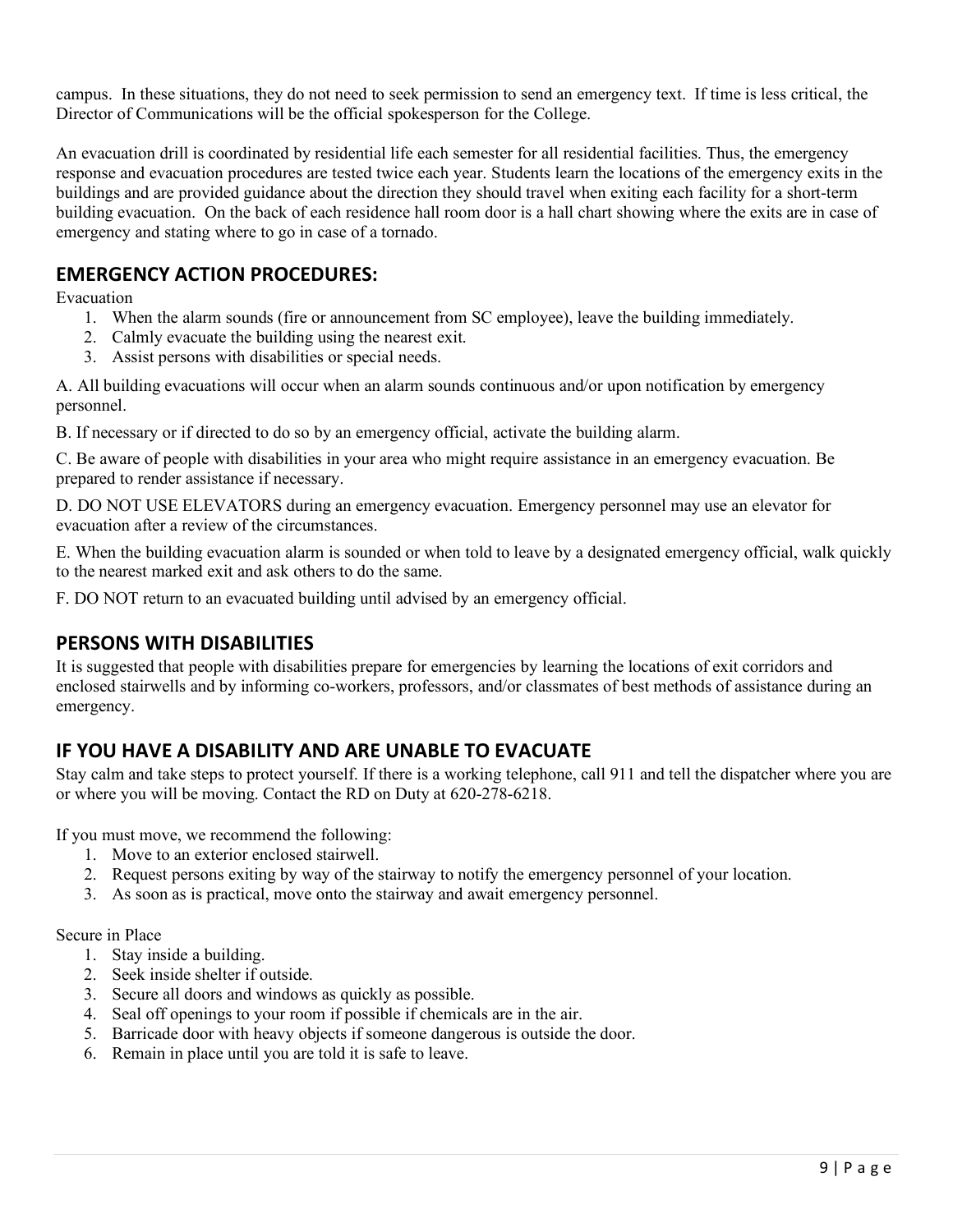#### A. What is Secure in Place?

Secure in place simply means to secure yourself in the room you are in. This course of action may need to be taken during an accidental release of toxic chemicals to the outside air or possibly a gunman somewhere on campus.

#### B. How would I be notified?

You will receive an emergency text message telling you to SECURE IN PLACE.

#### C. Additional Actions:

- 1. Immediately stop all activity.
- 2. If possible, lock yourself in the room you are in.
- 3. Place yourself in a position of least visibility.
- 4. Turn off all lights or maintain minimal lighting.
- 5. Turn off all radios or other devices that emit sound. Silence your cell phone.
- 6. Make a list of the names of students and staff in the room or classroom.
- 7. If gunshots are heard, quickly barricade the door with furniture or anything you can push against it (e.g., tables, filing Cabinets). Lay on the floor behind heavy objects for shelter.
- 8. Do not unlock door or attempt to leave until instructed to do so by the Police Department.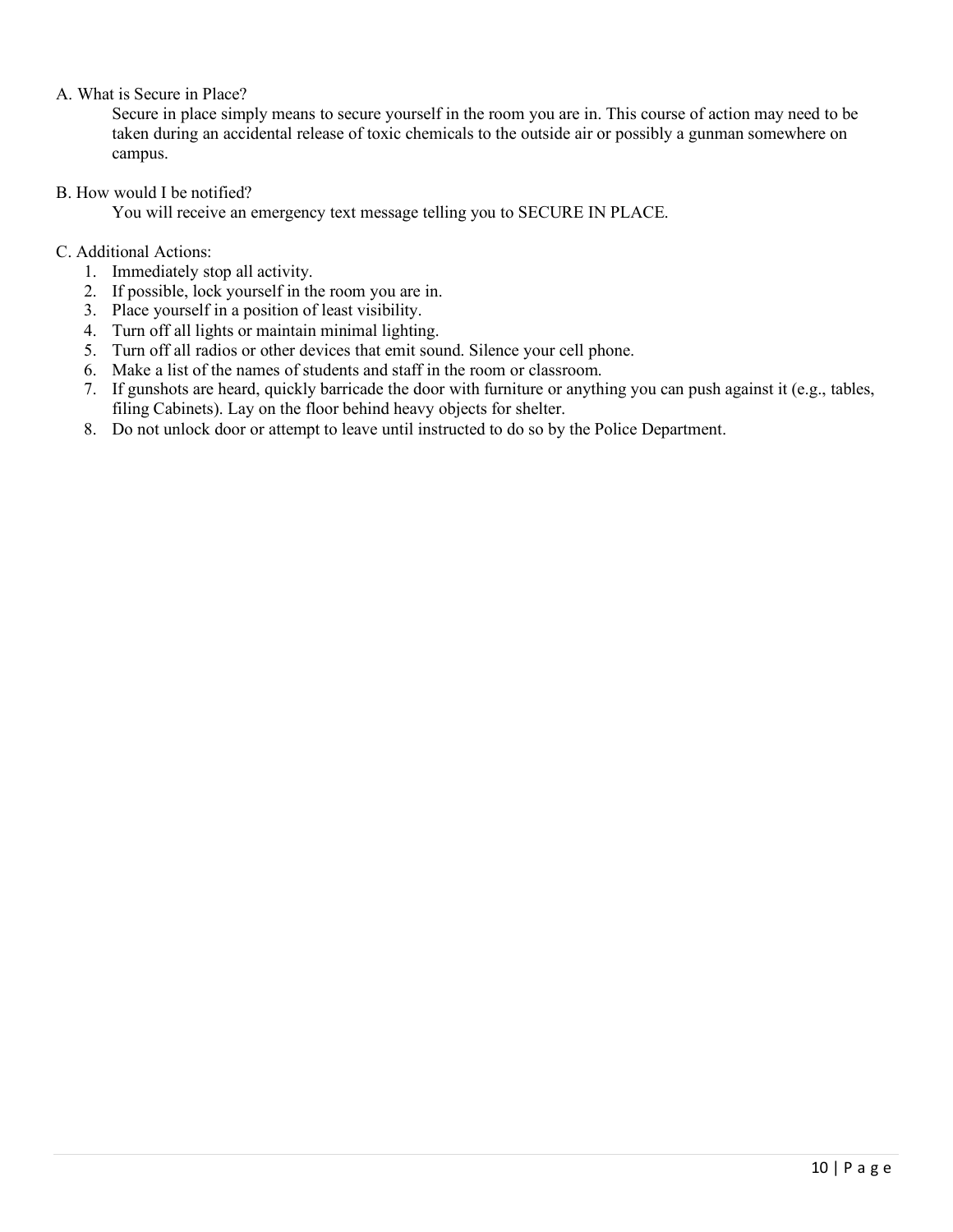### **CRIME STATISTICS**

|                                              |             | <b>GEOGRAPHIC LOCATION</b>          |                                                         |                                     |                        |  |
|----------------------------------------------|-------------|-------------------------------------|---------------------------------------------------------|-------------------------------------|------------------------|--|
| <b>OFFENSE</b>                               | <b>YEAR</b> | <b>ON CAMPUS</b><br><b>PROPERTY</b> | <b>ON CAMPUS</b><br><b>HOUSING</b><br><b>FACILITIES</b> | <b>NONCAMPUS</b><br><b>PROPERTY</b> | <b>PUBLIC PROPERTY</b> |  |
| <b>MURDER / NON-NEGLEGENT</b>                | 2018        | $\pmb{0}$                           | $\pmb{0}$                                               | 0                                   | $\mathbf 0$            |  |
| <b>MANSLAUGHTER</b>                          | 2019        | $\mathbf 0$                         | $\pmb{0}$                                               | $\pmb{0}$                           | 0                      |  |
|                                              | 2020        | $\pmb{0}$                           | $\pmb{0}$                                               | $\pmb{0}$                           | 0                      |  |
|                                              | 2018        | $\pmb{0}$                           | $\pmb{0}$                                               | $\pmb{0}$                           | 0                      |  |
| <b>MANSLAUGHTER BY</b><br><b>NEGLENGENCE</b> | 2019        | $\mathbf 0$                         | $\boldsymbol{0}$                                        | $\mathbf 0$                         | 0                      |  |
|                                              | 2020        | $\mathbf 0$                         | $\pmb{0}$                                               | $\pmb{0}$                           | 0                      |  |
|                                              | 2018        | $\pmb{0}$                           | $\mathbf 0$                                             | $\pmb{0}$                           | 0                      |  |
| <b>RAPE</b>                                  | 2019        | $\pmb{0}$                           | $\mathbf 0$                                             | $\pmb{0}$                           | $\mathsf{O}\xspace$    |  |
|                                              | 2020        | 0                                   | $\pmb{0}$                                               | $\pmb{0}$                           | $\mathsf 0$            |  |
|                                              | 2018        | $\pmb{0}$                           | $\pmb{0}$                                               | $\pmb{0}$                           | 0                      |  |
| <b>FONDLING</b>                              | 2019        | $\pmb{0}$                           | $\boldsymbol{0}$                                        | $\pmb{0}$                           | $\mathsf{O}\xspace$    |  |
|                                              | 2020        | $\mathbf{1}$                        | $\mathbf 0$                                             | $\pmb{0}$                           | $\mathbf{1}$           |  |
|                                              | 2018        | $\pmb{0}$                           | $\pmb{0}$                                               | $\pmb{0}$                           | 0                      |  |
| <b>INCEST</b>                                | 2019        | $\pmb{0}$                           | $\pmb{0}$                                               | $\pmb{0}$                           | $\pmb{0}$              |  |
|                                              | 2020        | $\mathbf 0$                         | $\pmb{0}$                                               | $\mathbf 0$                         | 0                      |  |
|                                              | 2018        | $\pmb{0}$                           | $\pmb{0}$                                               | $\pmb{0}$                           | 0                      |  |
| <b>STATUTORY RAPE</b>                        | 2019        | $\pmb{0}$                           | $\boldsymbol{0}$                                        | $\pmb{0}$                           | 0                      |  |
|                                              | 2020        | $\mathbf 0$                         | $\mathbf 0$                                             | $\pmb{0}$                           | 0                      |  |
|                                              | 2018        | $\pmb{0}$                           | $\pmb{0}$                                               | $\pmb{0}$                           | 0                      |  |
| <b>ROBBERY</b>                               | 2019        | $\pmb{0}$                           | $\boldsymbol{0}$                                        | $\pmb{0}$                           | 0                      |  |
|                                              | 2020        | $\mathbf 0$                         | $\mathbf 0$                                             | 0                                   | 0                      |  |
|                                              | 2018        | $\pmb{0}$                           | 0                                                       | $\pmb{0}$                           | $\pmb{0}$              |  |
| <b>AGGRIVATED ASSAULT</b>                    | 2019        | 0                                   | $\boldsymbol{0}$                                        | $\pmb{0}$                           | 0                      |  |
|                                              | 2020        | $\pmb{0}$                           | $\pmb{0}$                                               | $\pmb{0}$                           | $\mathsf{O}\xspace$    |  |
|                                              | 2018        | 10                                  | 8                                                       | $\pmb{0}$                           | 0                      |  |
| <b>BURGLARY</b>                              | 2019        | 5                                   | $\pmb{4}$                                               | $\pmb{0}$                           | 0                      |  |
|                                              | 2020        | $\mathbf 0$                         | $\mathbf 0$                                             | $\pmb{0}$                           | 0                      |  |
| <b>MOTOR VEHICLE THEFT</b>                   | 2018        | 1                                   | 0                                                       | 0                                   | $\mathbf{1}$           |  |
|                                              | 2019        | $\pmb{0}$                           | $\mathbf 0$                                             | $\pmb{0}$                           | 0                      |  |
|                                              | 2020        | $\pmb{0}$                           | $\pmb{0}$                                               | $\pmb{0}$                           | $\pmb{0}$              |  |
|                                              | 2018        | $\overline{2}$                      | $\overline{2}$                                          | $\pmb{0}$                           | 0                      |  |
| <b>ARSON</b>                                 | 2019        | $\pmb{0}$                           | $\pmb{0}$                                               | $\pmb{0}$                           | $\mathbf 0$            |  |
|                                              | 2020        | $\pmb{0}$                           | $\pmb{0}$                                               | $\pmb{0}$                           | $\pmb{0}$              |  |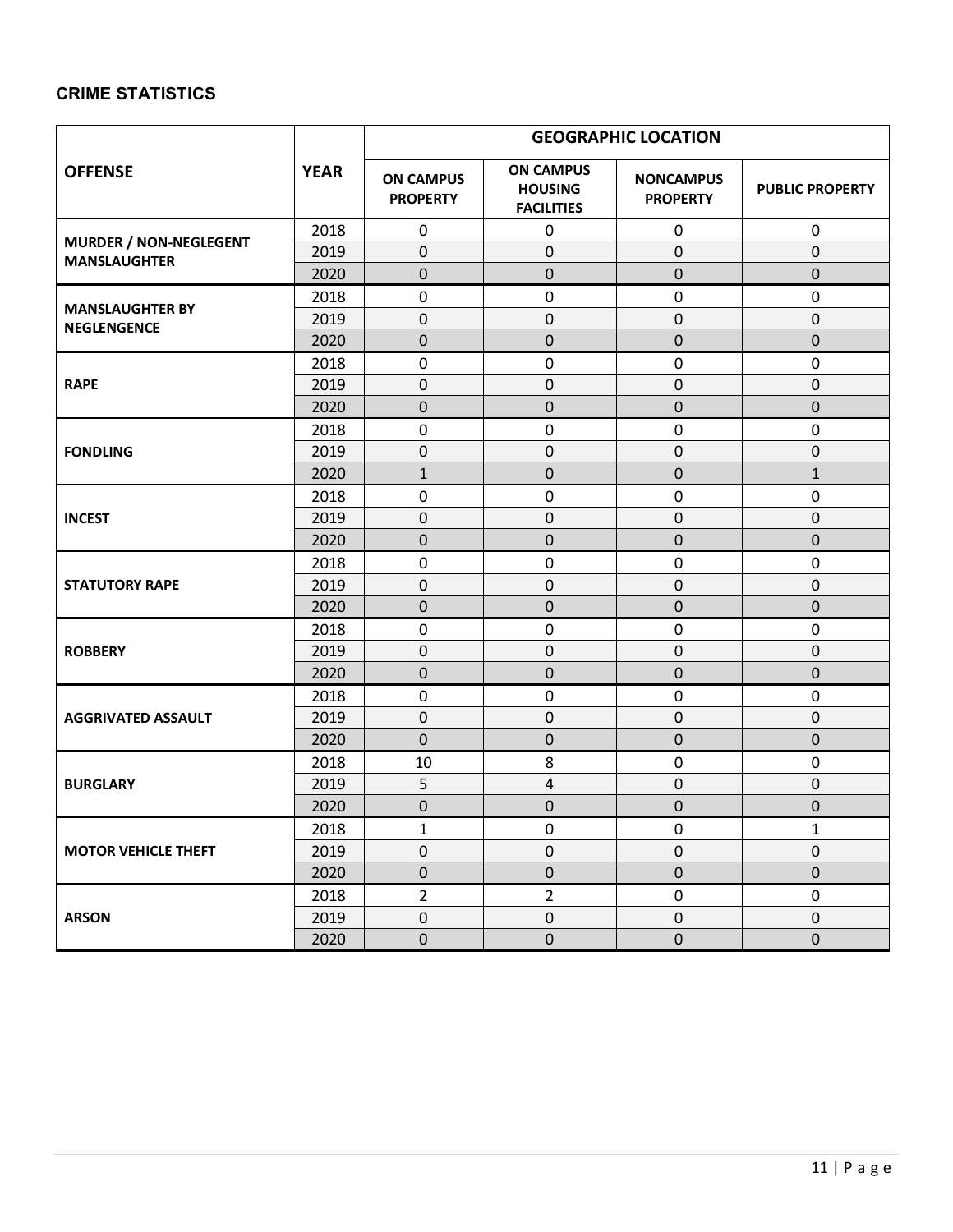### **VAWA OFFENSE STATISTICS**

|                          |             | <b>GEOGRAPHIC LOCATION</b>          |                                                         |                                     |                        |  |
|--------------------------|-------------|-------------------------------------|---------------------------------------------------------|-------------------------------------|------------------------|--|
| <b>OFFENSE</b>           | <b>YEAR</b> | <b>ON CAMPUS</b><br><b>PROPERTY</b> | <b>ON CAMPUS</b><br><b>HOUSING</b><br><b>FACILITIES</b> | <b>NONCAMPUS</b><br><b>PROPERTY</b> | <b>PUBLIC PROPERTY</b> |  |
|                          | 2018        | 0                                   | 0                                                       | 0                                   |                        |  |
| <b>DOMESTIC VIOLENCE</b> | 2019        | ი                                   | 0                                                       | 0                                   | 0                      |  |
|                          | 2020        | 0                                   | $\Omega$                                                | $\Omega$                            | 0                      |  |
|                          | 2018        | 0                                   | 0                                                       | 0                                   | 0                      |  |
| <b>DATING VIOLENCE</b>   | 2019        | 0                                   | 0                                                       | 0                                   | 0                      |  |
|                          | 2020        | O                                   | 0                                                       | 0                                   |                        |  |
| <b>STALKING</b>          | 2018        |                                     | $\Omega$                                                | $\Omega$                            |                        |  |
|                          | 2019        |                                     |                                                         | 0                                   | 0                      |  |
|                          | 2020        |                                     | $\Omega$                                                | $\Omega$                            |                        |  |

### **ARRESTS AND DISCIPLINARY REFERRAL STATISTICS**

|                                                                            | <b>GEOGRAPHIC LOCATION</b> |                                     |                                                         |                                     |                        |  |
|----------------------------------------------------------------------------|----------------------------|-------------------------------------|---------------------------------------------------------|-------------------------------------|------------------------|--|
| <b>OFFENSE</b>                                                             | <b>YEAR</b>                | <b>ON CAMPUS</b><br><b>PROPERTY</b> | <b>ON CAMPUS</b><br><b>HOUSING</b><br><b>FACILITIES</b> | <b>NONCAMPUS</b><br><b>PROPERTY</b> | <b>PUBLIC PROPERTY</b> |  |
|                                                                            | 2018                       | 0                                   | 0                                                       | 0                                   | $\mathbf 0$            |  |
| <b>ARRESTS:</b><br><b>WEAPONS: CARRYING, POSSESING ETC.</b>                | 2019                       | $\overline{0}$                      | 0                                                       | $\mathbf 0$                         | 0                      |  |
|                                                                            | 2020                       | $\overline{0}$                      | 0                                                       | $\Omega$                            | $\Omega$               |  |
|                                                                            | 2018                       | 0                                   | 0                                                       | $\mathbf 0$                         | 0                      |  |
| <b>DISCIPLINARY REFERRALS:</b><br><b>WEAPONS: CARRYING, POSSESING ETC.</b> | 2019                       | $\mathbf 0$                         | $\Omega$                                                | $\mathbf{1}$                        | $\mathbf{1}$           |  |
|                                                                            | 2020                       | $\Omega$                            | 0                                                       | $\mathbf 0$                         | $\mathbf 0$            |  |
|                                                                            | 2018                       | 0                                   | 0                                                       | $\mathbf 0$                         | 0                      |  |
| <b>ARRESTS:</b><br><b>DRUG ABUSE VIOLATIONS</b>                            | 2019                       | $\mathbf 0$                         | 0                                                       | $\mathbf 0$                         | $\mathbf 0$            |  |
|                                                                            | 2020                       | $\Omega$                            | 0                                                       | $\Omega$                            | 0                      |  |
|                                                                            | 2018                       | 5                                   | 5                                                       | $\mathbf 0$                         | 0                      |  |
| <b>DISCIPLINARY REFERRALS:</b><br><b>DRUG ABUSE VIOLATIONS</b>             | 2019                       | 12                                  | 11                                                      | $\mathbf{1}$                        | $\mathbf{1}$           |  |
|                                                                            | 2020                       | 5                                   | 5                                                       | $\mathbf 0$                         | 0                      |  |
|                                                                            | 2018                       | $\mathbf 0$                         | 0                                                       | $\mathbf 0$                         | $\mathbf 0$            |  |
| <b>ARRESTS:</b><br><b>LIQUOR LAW VIOLATIONS</b>                            | 2019                       | $\mathbf 0$                         | $\Omega$                                                | $\overline{2}$                      | $\overline{2}$         |  |
|                                                                            | 2020                       | $\Omega$                            | 0                                                       | $\mathbf 0$                         | $\mathbf 0$            |  |
|                                                                            | 2018                       | 6                                   | 6                                                       | $\mathbf 0$                         | $\mathbf 0$            |  |
| <b>DISCIPLINARY REFERRALS:</b><br><b>LIQUOR LAW VIOLATIONS</b>             | 2019                       | 11                                  | 11                                                      | $\mathbf 0$                         | 0                      |  |
|                                                                            | 2020                       | 8                                   | 8                                                       | $\Omega$                            | $\Omega$               |  |

#### **HATE CRIMES**

None of the crimes listed above-manifested evidence of prejudice based on race, gender, religion, sexual orientation, ethnicity, or disability as prescribed by the Hate Crime Statistics Act (28 USC 534).

#### **UNFOUNDED CRIMES**

No unfounded crimes were reported in 2020.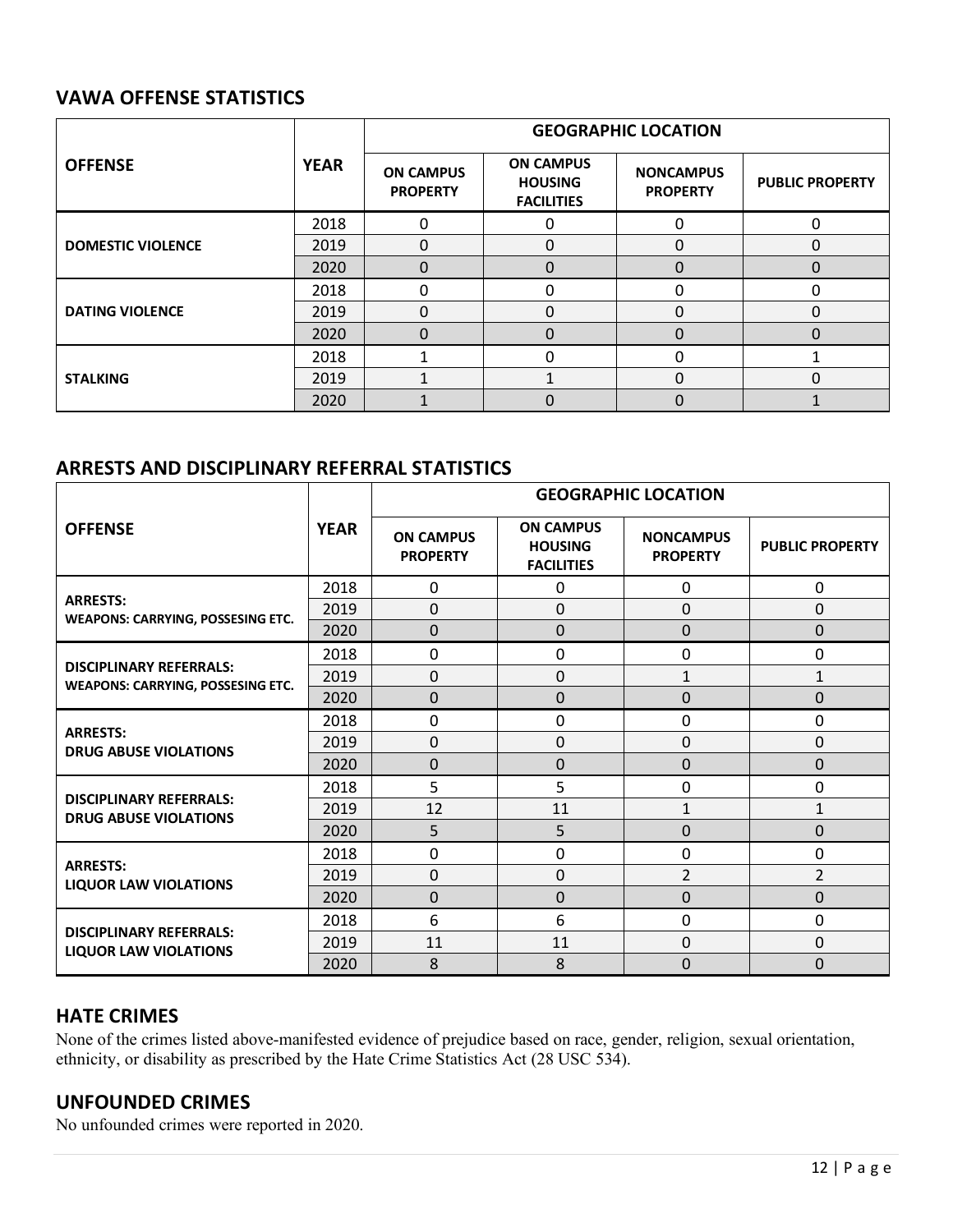### **POLICY ON ALCOHOLIC BEVERAGES**

The possession, consumption and sale of alcoholic beverages are not permitted on the campus of Sterling College nor at any SC off-campus events. SC has adopted a policy that includes the expectation that students will comply with federal, state, and local laws, including those relating to alcohol beverages, narcotics, and other drugs. Intoxicated persons (behavior characterized by belligerence/noise, staggering, slurred speech, vomiting, unconsciousness, damage to self, others, property) will be confronted. Violators are subject to college disciplinary action, criminal prosecution, fine and imprisonment. It is unlawful to sell, furnish or provide alcohol to a person under the age of 21. The possession of alcohol by anyone under 21 years of age is illegal. Students, faculty, staff, and administration, as well as resident assistants and resident directors, may submit violations of the alcohol policy to the VP for Student Life.

### **CONSEQUENCES OF ALCOHOL VIOLATIONS**

Alcohol policy violations will be handled in a cumulative manner throughout the student's enrollment at Sterling College. Sanctions have been created to provide an educational opportunity while holding the student accountable for his/her behavior.

**First Violation**: An Incident Report will be filed with the Office of Student Life. The student will pay up to \$200.00 fine and complete 10 hours of community service (community service hours that are not completed will result in an additional \$20 per hour fine for the student). The student will be required to fill out an alcohol intervention assessment and go over the results with the VP for Student Life and RD. If the student is a minor and violates the alcohol policy, the Student Life personnel reserve the right to contact his/her parents.

**Second Violation:** An Incident Report will be filed with the Office of Student Life. The student will be required to complete an alcohol external assessment at his/her own expense and follow through with all the recommendations. The student will also be placed on probation for one semester. In addition, the student will pay up to a \$400.00 fine and complete 20 hours of community service (community service hours that are not completed will result in an additional \$20 per hour fine for the student). If the student is a minor and violates the alcohol policy, the Student Life personnel reserves the right to contact his/her parents.

#### **\* If second violation occurs within the same year, student will be automatically suspended from Sterling College.**

**Third Violation**: An Incident Report will be filed with the Office of Student Life. Immediate dismissal from Sterling College will result for one semester. After one semester, the student has the right to reapply to Sterling College.

### **POLICY ON ILLEGAL DRUGS**

Illegal drugs and drug paraphernalia (this includes hookah bongs) are not permitted on the Sterling College campus. SC will cooperate with law enforcement agencies in upholding the laws pertaining to the sale, use and possession of illegal drugs. The possession, sale, manufacture, or distribution of any controlled substance is illegal under both state and federal laws. Such laws are strictly enforced by Student Life staff. All students, faculty, staff, and administration have a responsibility to inform law enforcement officials of illicit drug use. Violators are subject to college disciplinary action, criminal prosecution, fine and imprisonment.

### **CONSEQUENCES OF ILLICIT DRUG POLICY VIOLATIONS**

Sterling College prohibits the possession, use, manufacture, or distribution of illegal substances, misuse of controlled substances or paraphernalia, by students either on its property, as part of its activities, or off campus while an enrolled student. In accordance with state and federal regulations, any student in violation of the law or College policy either on or off campus, or at college events, shall be subject to disciplinary action in accordance with policies of the State of Kansas and Sterling College.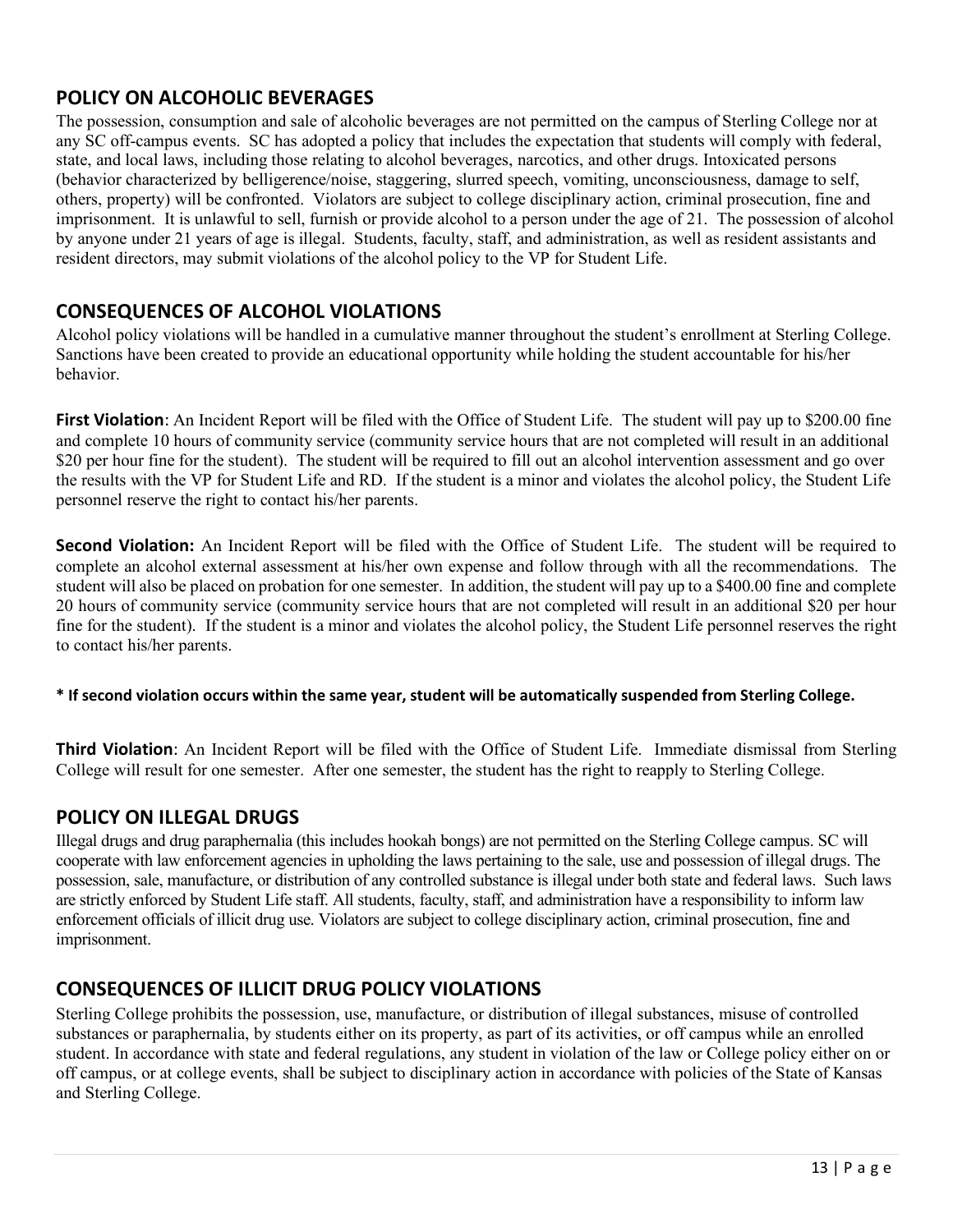In addition, the use, possession, or distribution of "medical marijuana" in Sterling College residence halls or on other areas of the Sterling College campus is also prohibited, even in the instance where the "medical marijuana" was legally prescribed in another state and/or country.

**First Violation:** Sterling College is committed to partner with first time-drug violation students to prevent the illegal or irresponsible use of drugs. After a first violation, student will receive up to a \$400 fine as well as a \$50 processing fee for positive tests. Students will be placed on probation and jointly craft an accountability agreement with the Vice President for Student Life to put supports in place to promote student success.

**Second Violation:** A second violation will result in immediate suspension from Sterling College.

**Third Violation:** A third violation will result in dismissal from Sterling College.

\*\* Any student who is involved in the purchase of illegal drugs or alcohol for a minor or provides an off-campus location for a party where alcohol and/or drugs are available to a minor is subject to immediate discipline (up to suspension or dismissal) from the College.

### **SANCTIONS ACCORDING TO STATE AND FEDERAL LAW**

Penalties for violations of drug and alcohol under federal law for unlawful possession of a controlled substance in violation of 21 U.S.C. §844(a), include:

**First Conviction**: Term of imprisonment of not more than 1 year, a minimum fine of \$1,000, or both. **Second Conviction:** At least 15 days in prison but not more than 2 years, minimum fine of \$2,500 but not more than \$250,000 for an individual, or both.

**After two convictions:** At least 90 days in prison but not more than 3 years, minimum fine of \$5,000 but not more than \$250,000 for an individual, or both.

For more information about maximum penalties for violation of the Federal Controlled Substances Act and Related Laws, see **[www.fas.org/sgp/crs/misc/RL30722.pdf](http://www.fas.org/sgp/crs/misc/RL30722.pdf)**

Unlawful distribution of a controlled substance to an individual without that individual's knowledge with the intent to commit a crime of violence, including rape is punishable by up to 20 years of imprisonment; a maximum fine of \$250,000. 21 U.S.C. §841(b)(7).

Unlawful distribution of a controlled substance, possession with intent to distribute, or manufacturing a controlled substance in, on or within 1000 feet of a public college or university is punishable by not less than 1 year of imprisonment and twice the maximum penalty provided by law. For second convictions, the mandatory minimum term of imprisonment is 3 years and three times the maximum punishment provided by law. 21 U.S.C. §860.

Penalties for drug traffickers and possessors also include loss of federal benefits, including student loans and federal financial assistance, and civil penalties up to \$10,000 for each violation. 21 U.S.C. §862 and 21 U.S.C. §844a(a).

#### **Drugs Penalties According to State Law**

Penalties under Kansas law for the unlawful possession or distribution of drugs are based on the quantity of drug, type of drug, and criminal history of the defendant. See K.S.A. 2012 Supp. 21-5706. Maximum penalties range from fines of \$100,000 to \$500,000 and imprisonment from 10 months to 17 years.

It is illegal under Kansas law and local ordinances for persons under 21 years of age to possess, consume, obtain, purchase, or attempt to obtain alcoholic liquor or cereal malt beverages. Maximum penalties include a fine up to \$500 dollars (a mandatory minimum fine of \$200 for persons 18 and 21 years of age); completion of 40 hours of public service; completion of a community-based alcohol and drug educational or training program with costs assessed to the offender;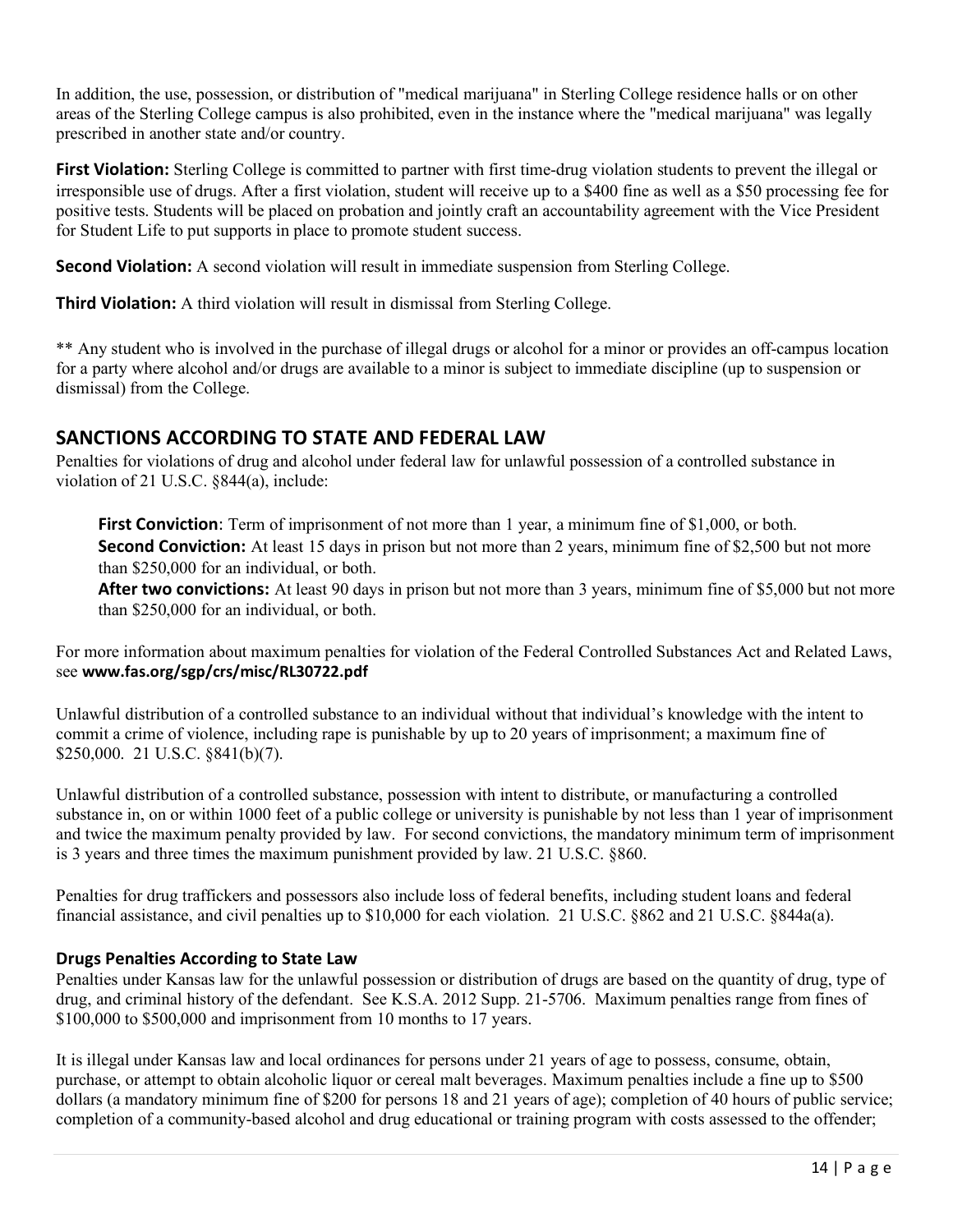and mandatory suspension of driving privileges for 30 days for a first conviction; 90 days for a second conviction; and 1 year for a third or subsequent conviction.

Convictions for Driving Under the Influence (DUI) include a mandatory alcohol and drug evaluation and requirement to following any recommendation made as a result of that evaluation with costs assessed to the defendant, and additional penalties, including:

#### **First Conviction**

- A fine of not less than \$750 nor more than \$ 1,000, and
- Imprisonment of not less than 2 days nor more than 6 months.
- Mandatory minimum 48 consecutive hours in imprisonment
- Driving privileges suspended for 30 days, followed by a 180-day ignition interlock restriction

#### **Second Conviction**

- A fine of not less than \$1,250 nor more than \$1,750
- Imprisonment of not less than 90 days nor more than 1 year
- Mandatory minimum 120 hours' imprisonment
- Driving privileges suspended for one year, followed by a 1-year ignition interlock restriction

#### **Third Conviction**

- A fine of not less than \$1,750 nor more than \$2,500
- Imprisonment of not less than 90 days nor more than 1 year
- Mandatory minimum 90 days' imprisonment
- Driving privileges suspended for 1 year, followed by a 2-year ignition interlock restriction

#### **Fourth Conviction**

- A fine of not less than \$2,500
- Imprisonment of not less than 90 days nor more than 1 year
- Mandatory minimum 90 days of imprisonment
- Driving privileges suspended for 1 year, followed by a 3-year ignition interlock restriction (For a fifth conviction, driving privileges are suspended for 1 year, followed by a 10-year ignition interlock restriction)

Refusal to take a preliminary breath test is a traffic infraction usually resulting in a fine. Refusal to take the breath, blood or urine test offered at the police station for a first offense will result in suspension of driving privileges for one year, and two years required use of an ignition interlock device.

Local city ordinances for drug and alcohol offenses impose sanctions similar in severity to state law.

### **ALCOHOL AND SUBSTANCE ABUSE INFORMATION**

#### **Health Risks**

Health risks associated with the use of illicit drugs and the abuse of alcohol vary. Possible effects and risks include coma, convulsions, respiratory failure, hallucinations, psychosis, fatigue, paranoia, and DEATH.

Individuals should be aware of the health risks associated with the use and abuse of alcohol and illicit drugs:

- Drinking and driving is a leading cause of injury and death.
- Alcohol can react dangerously with many medications (both prescription and over the counter).
- Drinking and/or using drugs during times of emotional stress only makes problems worse.
- Drinking and/or using drugs can cause problems with law enforcement.
- Unwanted sexual activity (i.e., date rape).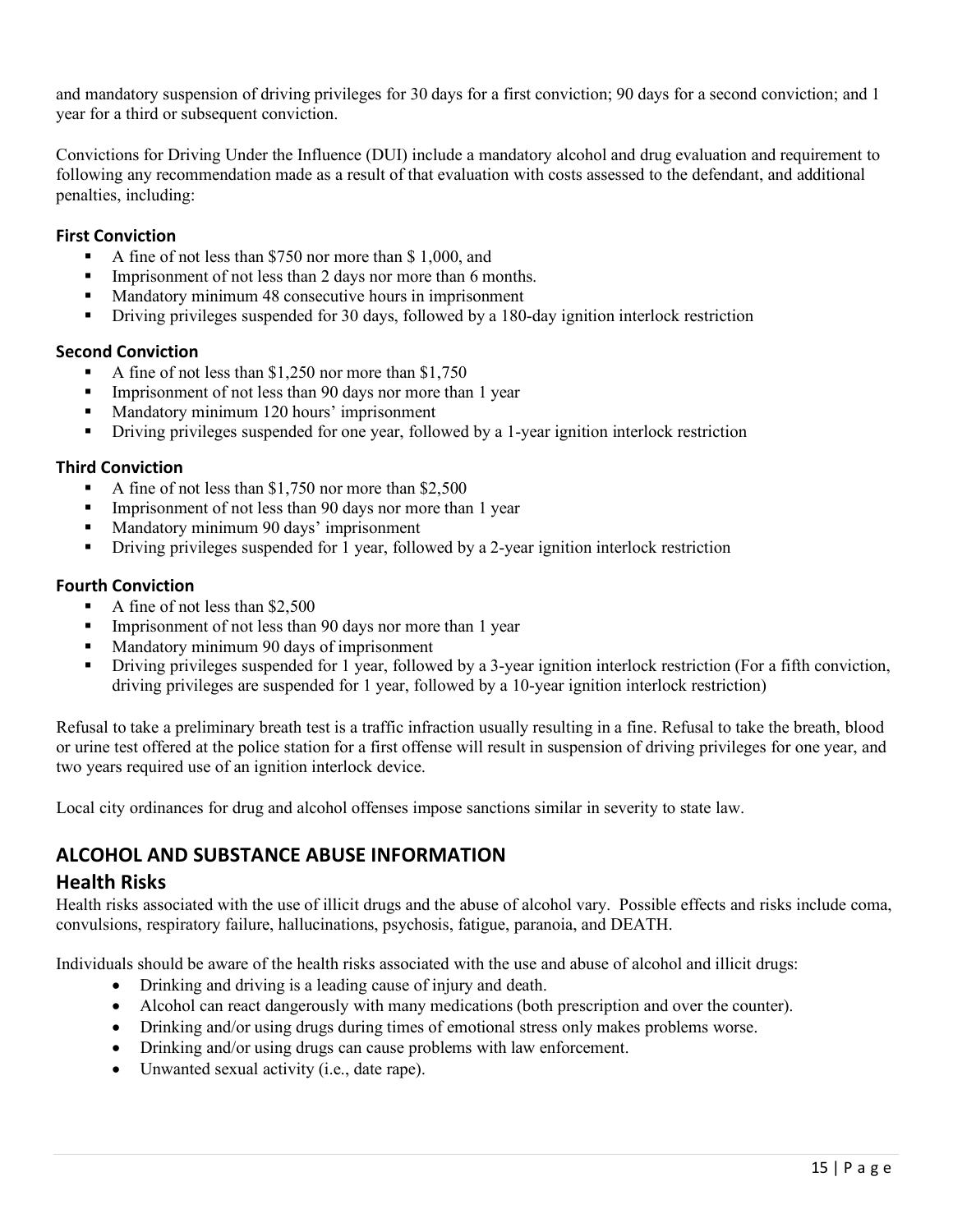### **SEXUAL HARASSMENT UNDER TITLE IX SEXUAL MISCONDUCT POLICY**

In accordance with Title IX and the principles of human dignity and intrinsic value as found in Scripture, Sterling College affirms that its students, faculty, and staff have the right to be free from harassment by any member of the College community. Sterling College does not tolerate communication or action of any kind, which is intended to denigrate, threaten, or harm others because of their race, sex, religion, age, disability, or national origin. All such incidents of harassment will be subject to appropriate disciplinary action.

Sterling College stands fundamentally opposed to any form of sexual harassment (which includes gender discrimination, sexual violence, sexual harassment, dating violence, and stalking) and will do all in its power to promote an environment that allows students, faculty, and staff to be free from the intimidation and coercion that accompanies such actions.

**Sexual misconduct"** is an umbrella term covering sex discrimination, sexual harassment, sexual violence, domestic violence, dating violence, and stalking. This term may be used throughout when collectively referring to any of these types of conduct.

"**Sexual Harassment**" is conduct on the basis ofsex that constitutes Quid Pro Quo Sexual Harassment, Hostile Environment Sexual Harassment, Sexual Assault, Domestic Violence, Dating Violence, or Stalking.

**"Quid Pro Quo Sexual Harassment**" is an employee of the College conditioning the provision of an aid, benefit, or service of the College on an individual's participation in unwelcome sexual contact.

**"Hostile Environment Sexual Harassment"** is unwelcome conduct determined by a reasonable person to be so severe, pervasive, and objectively offensive that it effectively denies a person access to the College's education programs and activities.

In determining whether Hostile Environment Sexual Harassment exists, the College will consider the totality of circumstances, including factors such as the actual impact the conduct has had on the Complainant; the nature and severity of the conduct at issue; the frequency and duration of the conduct; the relationship between the parties (including accounting for whether one individual has power or authority over the other); the respective ages of the parties; the context in which the conduct occurred; and the number of persons affected. A person's adverse subjective reaction to conduct is not sufficient, in and of itself, to establish the existence of a hostile environment.

Hostile Environment Sexual Harassment may include, but is not limited to:

- Unwelcome efforts to develop a romantic or sexual relationship.
- Unwelcome commentary about an individual's body or sexual activities.
- **Threatening to engage in the commission of an unwelcome sexual act with another person.**
- **Engaging in indecent exposure; voyeurism, or other invasion of personal privacy; and**
- Unwelcome physical touching or closeness that does not rise to the level of Sexual Assault.

**"Sexual Assault"** consists of the following:

- The slightest penetration of the sex organ of one person by the sex organ of another person, without the consent of the victim, including instances where the victim is incapable of giving consent because of age or because of temporary or permanent mental or physical incapacity. Attempts are included.
- Oral or anal sexual intercourse with another person, without the consent of the victim, including instances where the victim is incapable of giving consent because of age or because of temporary or permanent mental or physical incapacity.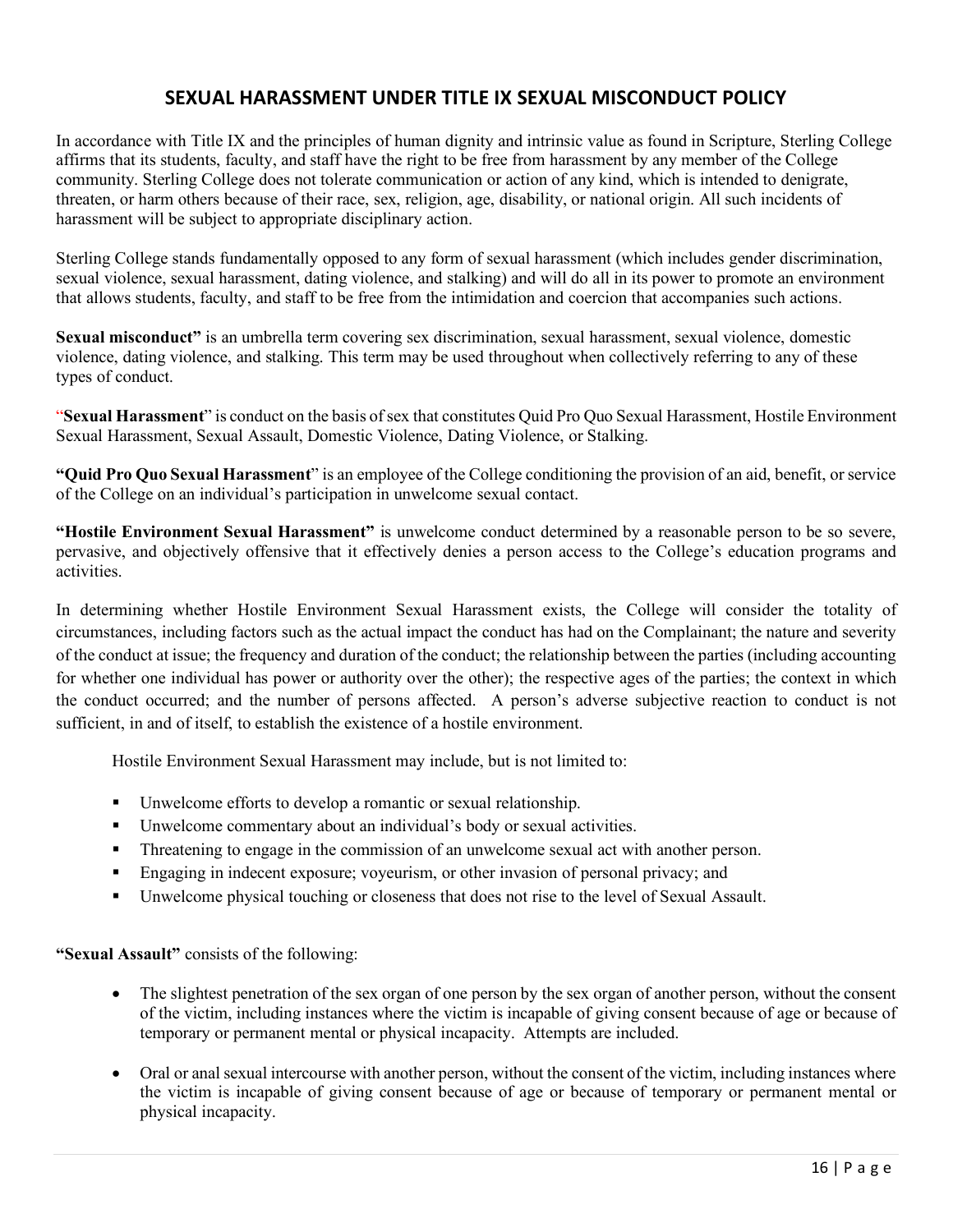- Using an object or instrument to unlawfully penetrate, however slightly, the genital or anal opening of the body of another person, without the consent of the victim, including instances where the victim is incapable of giving consent because of age or because of temporary or permanent mental or physical incapacity. An "object" or "instrument" is anything used by the offender other than the offender's genitalia.
- Touching the private body parts of another person for the purpose of sexual gratification, without the consent of the victim, including instances where the victim is incapable of giving consent because of age or because of temporary or permanent mental or physical incapacity.
- Sexual intercourse between persons who are related to each other within the degrees wherein marriage is prohibited by the law of the state where the sexual intercourse occurred.
- Sexual intercourse with a person who is under the statutory age of consent as defined by the law of the state intercourse occurred.

**"Domestic Violence"** is felony or misdemeanor crimes of violence committed by a current or former spouse or intimate partner of the victim, by a person with whom the victim shares a child in common, by a person who is cohabitating with or has cohabitated with the victim as a spouse or intimate partner, by a person similarly situated to a spouse of the victim under the domestic or family violence laws of Kansas, or by any other person against an adult or youth victim who is protected from that person's acts under the domestic or family violence laws of Kansas.

**"Dating Violence"** is violence committed by a person –

Who is or has been in a social relationship of a romantic or intimate nature with the victim; and? Where the existence of such a relationship will be determined based on a consideration of the following factors:

- The length of the relationship.
- The type of relationship; and
- The frequency of interaction between the persons involved in the relationship.

**"Stalking"** is engaging in a course of conduct directed at a specific person that would cause a reasonable person to:

- Fear for their safety or the safety of others; or
- Suffer substantial emotional distress.

**"Consent"** refers to clear words or clear actions that a reasonable person in the perspective of the Respondent would understand as agreement to engage in the sexual conduct at issue. Silence, in and of itself, does not constitute consent. A person who is Incapacitated is not capable of giving Consent. Consent must be given voluntarily. It cannot be procured through physical violence, threats, blackmail, or other unreasonable pressure for sexual activity. Consent to some form of sexual activity cannot be automatically taken as consent to any other form of sexual activity. Previous relationships or prior consent do not imply consent to future sexual acts. In order to give effective consent, a person must be of legal age.

**"Incapacitated"** refers to the state where a person does not appreciate the nature or fact of sexual activity due to the effect of drugs or alcohol consumption, medical condition or disability, or due to a state of unconsciousness or sleep. In other words, the person is unable to understand the "who, what, when, where, why, and how" of their sexual interaction and, as a result, cannot give effective consent. Incapacitation is something beyond mere drunkenness or intoxication. No single factor is determinative of incapacitation. Incapacitation can only be found when the Respondent knew or should have known that the Complainant was incapacitated when viewed from the position of a sober, reasonable person.

**"Retaliation"** is intimidation, threats, coercion, or discrimination against any individual for the purpose of interfering with any right or privilege secured by Title IX and its implementing regulations or because an individual has made a report or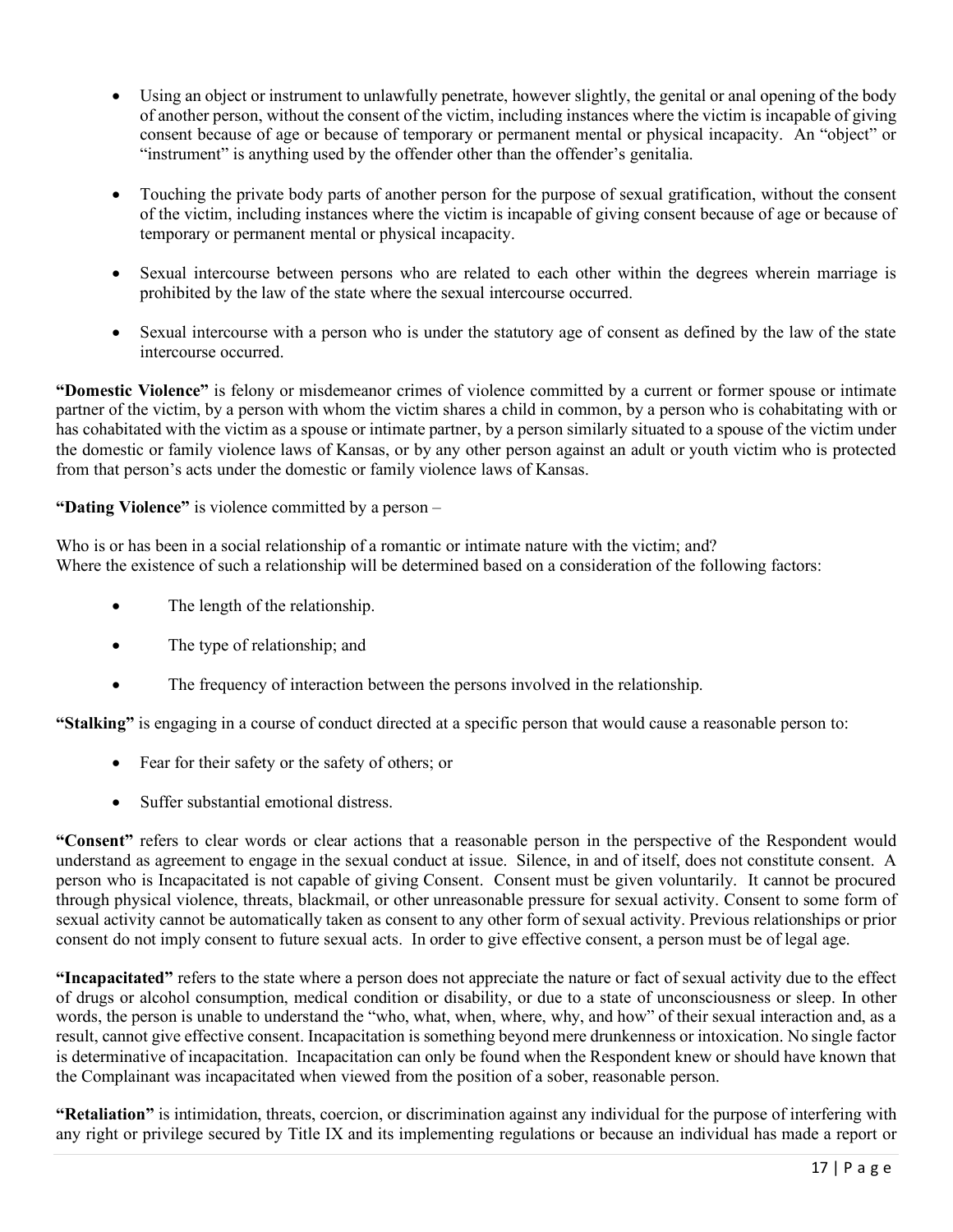complaint, testified, assisted, or participated or refused to participate in any manner in an investigation, proceeding, or hearing under this policy.

**"Formal Complaint"** means a document filed by a Complainant or signed by the Title IX Coordinator alleging Sexual Harassment against a Respondent and requesting that the College investigate the allegation of Sexual Harassment in accordance with this policy. At the time of filing a Formal Complaint, a Complainant must be participating in or attempting to participate in the College's education programs and activities. A "document filed by a Complainant" means a document or electronic submission (such as an email) that contains the Complainant's physical or electronic signature or otherwise indicates that the Complainant is the person filing the Complaint.

**"Supportive Measures"** are non-disciplinary, non-punitive individualized services offered, as appropriate, and reasonably available, and without fee or charge, that are designed to restore or preserve equal access to the College's Education Programs and Activities without unreasonably burdening another party, including measures designed to protect the safety of all parties implicated by a report or the College's education environment, or to deter Sexual Harassment. Supportive measures may include counseling, extensions of academic or other deadlines, course-related adjustments, modifications to work or class schedules, campus escort services, changes in work or housing locations, leaves of absence, increased security and monitoring of certain areas of campus, and other similar measures. Supportive Measures may also include mutual restrictions on contact between the parties implicated by a report.

**"Education Programs and Activities"** refers to all the operations of the College, including, but not limited to, in-person and online educational instruction, employment, research activities, extracurricular activities, athletics, residence life, dining services, performances, and community engagement and outreach programs. The term applies to all activity that occurs on campus or on other property owned or occupied by the College. It also includes off-campus locations, events, or circumstances over which the College exercises substantial control over the Respondent and the context in which the Sexual Harassment occurs, including Sexual Harassment occurring in any building owned or controlled by a student organization that is officially recognized by the College.

#### **Other Misconduct Offenses** (Will fall under Title IX when sex or gender-based)

- 1. Threatening or causing physical harm, extreme verbal abuse, or other conduct which threatens or endangers the health or safety of any person.
- 2. Discrimination, defined as actions that deprive other members of the community of educational or employment access, benefits or opportunities on the basis of sex or gender.
- 3. Hazing, defined as acts likely to cause physical or psychological harm or social ostracism to any person within the college community, when related to the admission, joining, or any other group affiliation activity.
- 4. Bullying, defined as
	- a) Repeated and/or severe
	- b) Aggressive behavior
	- c) Likely to intimidate or intentionally hurt, control, or diminish another person, physically or mentally.

#### **SEXUAL ASSAULT VICTIMS BILL OF RIGHTS**

- Survivors shall be notified of their options to notify law enforcement.
- Accuser and accused must have the same opportunity to have others present during adjudication processes.
- Both parties shall be informed of the outcome of any disciplinary proceeding.
- Survivors shall be notified of counseling services.
- Survivors shall be notified of options for changing academic and living situations.

### **Title IX Sexual Misconduct Policy**

This policy applies to Sexual Harassment that occurs within the College's Education Programs and Activities and that is committed by an administrator, faculty member, staff, student, contractor, guest, or other member of the College community.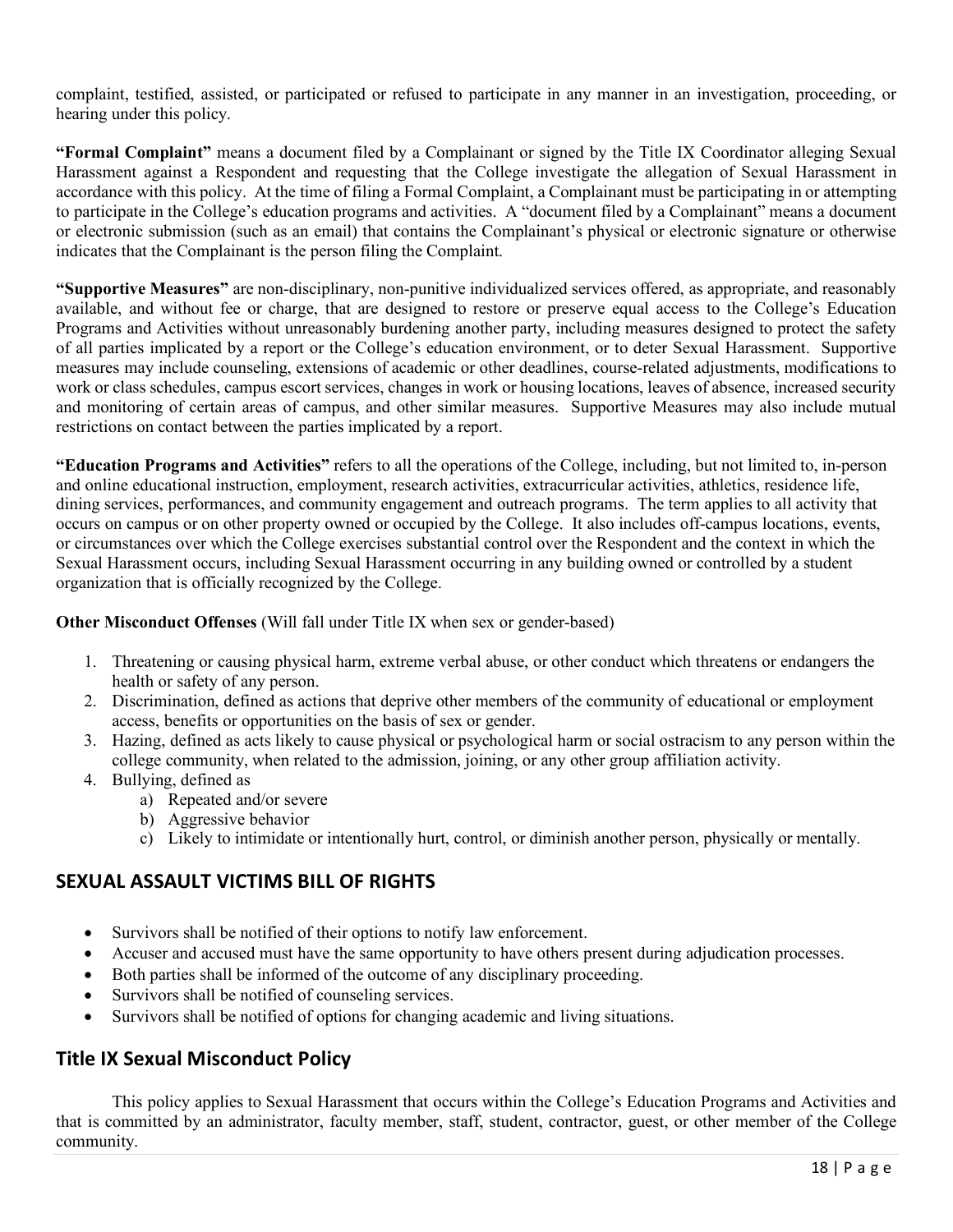This policy does not apply to Sexual Harassment that occurs off-campus, in a private setting, and outside the scope of the College's Education Programs and Activities; such Sexual Misconduct is prohibited by the Student Handbook, Faculty Handbook, Employee Handbook, and other College policies and standards, as applicable.

Consistent with the U.S. Department of Education's implementing regulations for Title IX, this policy does not apply to Sexual Harassment that occurs outside the geographic boundaries of the United States, even if the Sexual Harassment occurs in the College's Education Programs and Activities, such as a study abroad program. Sexual Harassment that occurs outside the geographic boundaries of the United States is prohibited by the Student Handbook, Faculty Handbook, Employee Handbook, and other College policies and standards, as applicable.

This policy does not apply to forms of misconduct other than Sexual Harassment, as defined herein. Other forms of discrimination and harassment based on protected status are prohibited by the College's Notice of Non-Discrimination. In addition, the College has numerous other conduct expectations set forth in its handbooks, policies, and standards. The College retains full discretion to enforce the various conduct expectations set forth in those handbooks, policies, and standards, irrespective of whether reported misconduct constitutes Sexual Harassment as defined herein. Where a report made under this policy implicates potential violations of conduct expectations set forth in the College's handbooks, policies, and standards, the College has full discretion to immediately investigate potential violations of other conduct expectations and to impose discipline, as appropriate.

#### **Reporting Sexual Harassment**

Sterling College has multiple options for accessing services after an assault, including confidential and nonconfidential options.

#### **NON-CONFIDENTIAL**

Any person may report Sexual Harassment to the Title IX Coordinator, who reports directly to the President of the College. Reports may be made in person, by regular mail, telephone, electronic mail, or by any other means that results in the Title IX Coordinator receiving the person's verbal or written report. In-person reports must be made during normal business hours, but reports can be made by regular mail, telephone, or electronic mail at any time, including outside normal business hours.

The name and contact information for the Title IX Coordinator is:

Angie Plett, Kelsey Hall #120, 125 W. Cooper Street. Sterling, KS 67579, 620.204.0025, Titleix@sterling.edu

In addition to reporting to the Title IX Coordinator, any person may report Sexual Harassment to any College employee, including student-employees who work in Residence/Student Life, all of whom must promptly forward such report of Sexual Harassment to the Title IX Coordinator.

#### **CONFIDENTIAL**

Notwithstanding the mandatory reporting obligation for all employees, the College recognizes that there is a need for Complainants and other interested persons to have confidential conversations that do not result in a mandatory report being made to the Title IX Coordinator. Therefore, the College has designated certain on-campus resources as confidential options, meaning they are not required to report Sexual Harassment to the Title IX Coordinator unless explicitly required by state law (such as when they are notified a child has been abused) or in an extreme case where there is an immediate threat or danger. The confidential resources are:

- On-campus licensed professional counselors
- On-campus health service providers
- On-campus victim advocate; and
- On-campus chaplain office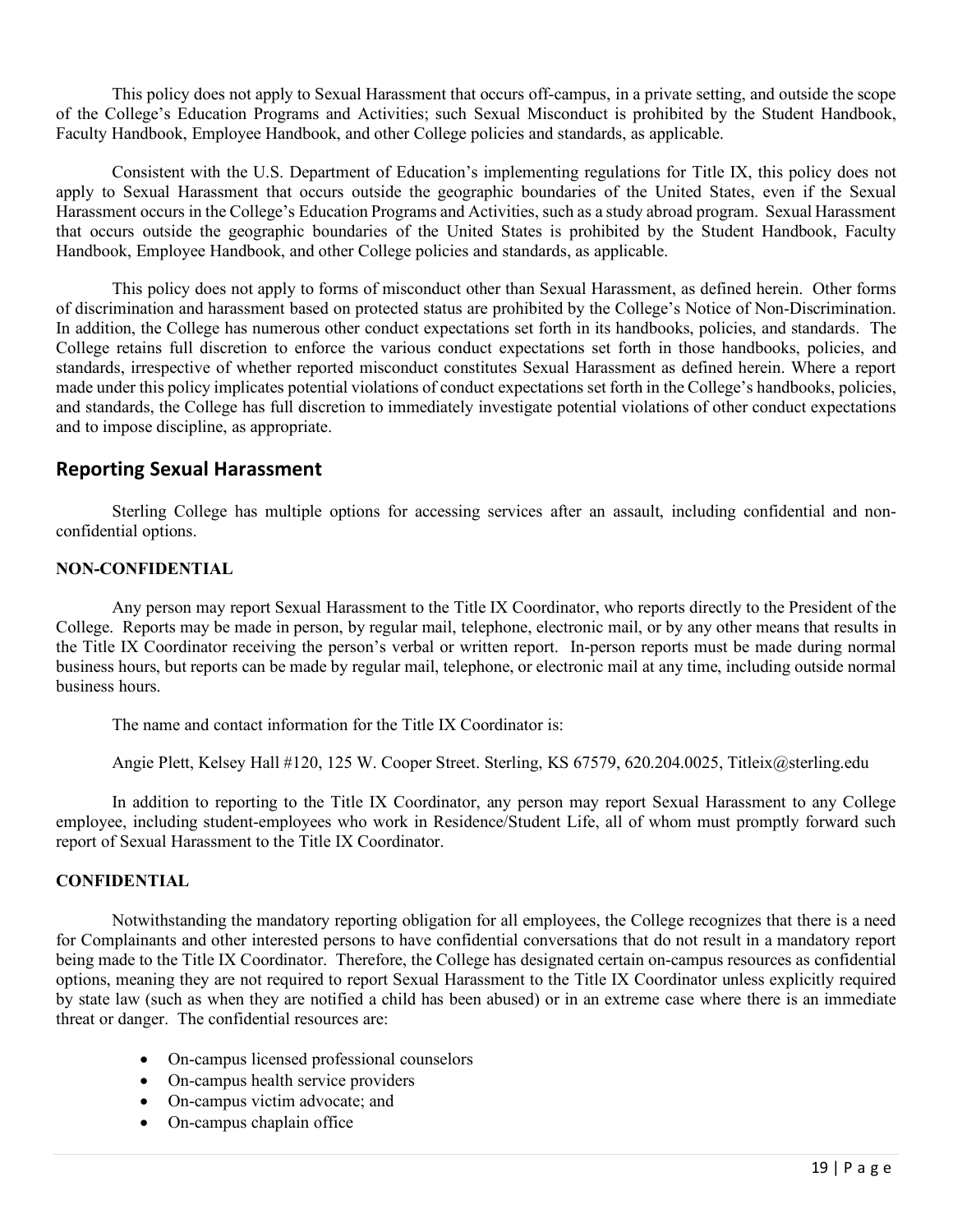There are various off-campus resources not affiliated with the College that can also provide confidential support to a Complainant or reporting party without a report being made to the Title IX Coordinator. Contact information for various community-based or on-campus support and advocacy groups is available from the Title IX Coordinator upon request.

# **Special Advice for Individuals Reporting Sexual Assault, Domestic Violence, Dating Violence, or Stalking**

If you believe you are the victim of Sexual Assault, Domestic Violence, or Dating Violence, Sterling College has supports services to assist you. For those who believe that they are victims of Sexual Assault, Domestic Violence, or Dating Violence, the College recommends the following:

- **SAFETY**
	- o Get to a safe place as soon as possible.
	- o Seek medical attention. Not all medical injuries are immediately apparent

#### • **SUPPORT: CONFIDENTIAL**

- o Sterling College has a Sexual Assault Advocate who can support you confidentially. Certified and trained to assist in seeking appropriate medical care, applying for protection orders, coordinating confidential supportive measure on campus, explaining non-confidential options, and securing private therapeutic resources
- o Additional confidential resources are available on campus including licensed counselors as well as Sterling College chaplains

#### • **SUPPORT: NON-CONFIDENTIAL**

- o Make a report to the Title IX Coordinator. Further explanation about your rights under Title IX and the adjudication process are detailed in the following pages.
- o Coaches, professors, RDs, Ras and other Sterling College staff members
- o Trusted friends can also be helpful

#### • **LEGAL OPTIONS**

- o Try to preserve all physical evidence of the crime—avoid bathing, using the toilet, rinsing one's mouth, or changing clothes. If it is necessary, put all clothing that was worn at the time of the incident in a paper bag, not a plastic one.
- o Do not launder or discard bedding where the assault occurred- preserve for law enforcement
- o Preserve all forms of electronic communication that occurred before, during, or after the assault
- o Contact law enforcement by calling 911.
- o Medical evidence collected by a hospital can be helpful in case you decide to press charges. Local hospitals have evidence collection kits necessary for criminal prosecution. Take a full change of clothing, including shoes, for use after a medical examination

It is also important to take steps to preserve evidence in cases of Stalking, to the extent such evidence exists. Such evidence is more likely to be in the form of letters, emails, text messages, etc. rather than evidence of physical contact and violence. This type of non-physical evidence will also be useful in all types of Sexual Harassment investigations.

A survivor of Sexual Assault, Domestic Violence, or Stalking has several options such as, but not limited to:

- obtaining Supportive Measures
- contacting parents or a relative
- seeking legal advice
- seeking personal counseling (always recommended)
- pursuing legal action against the perpetrator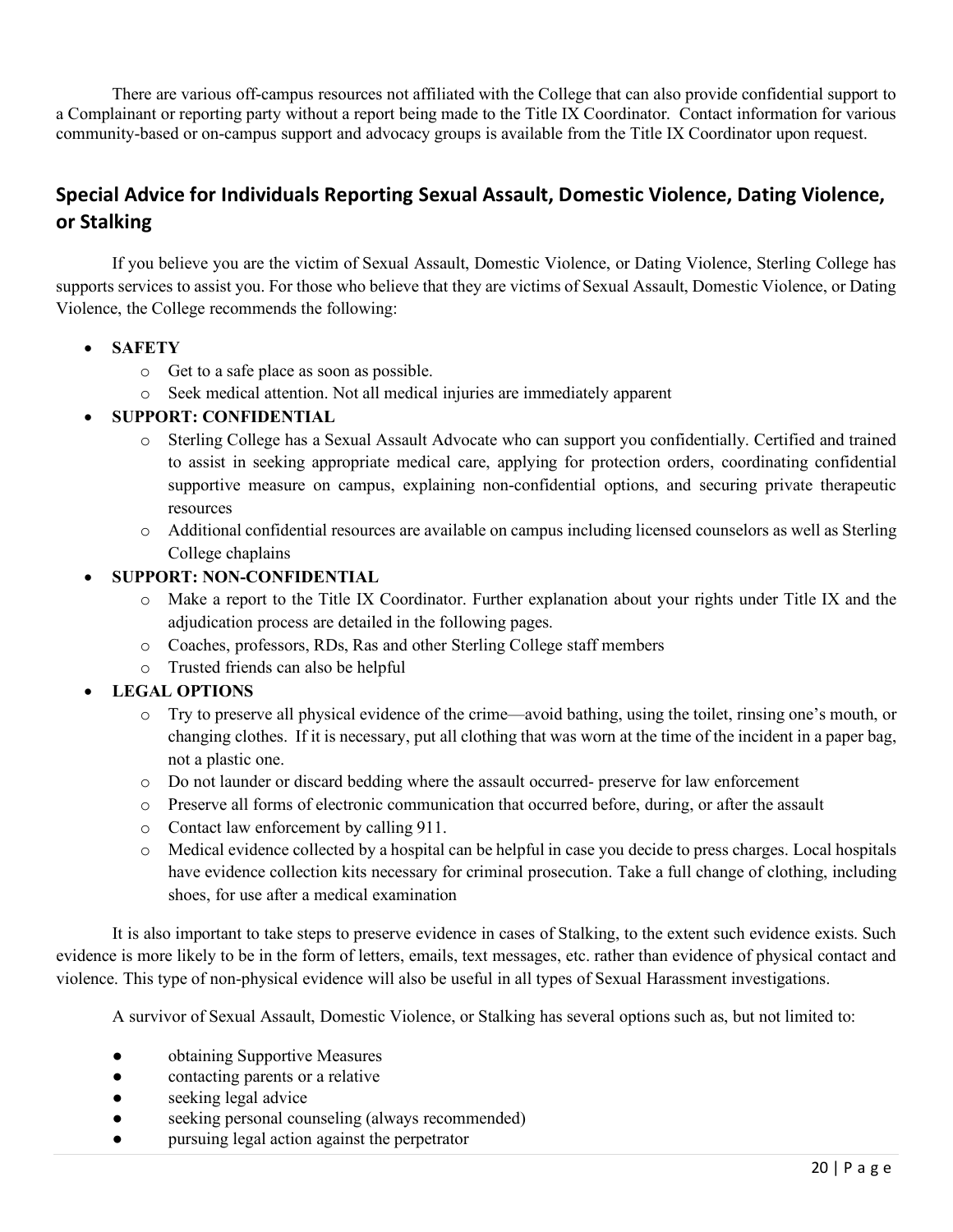- filing a Formal Complaint with Title IX
- requesting that no further action be taken under Title IX

### **REPORTING COMPLAINTS TO THE POLICE**

Individuals are strongly encouraged to report all incidents to the police; however, it is the individual's decision whether to file a police report. If the individual wishes, the College will provide assistance in contacting the police and accompanying her/him to the hospital and/or police station. Individuals will have access to support and referral services on-campus regardless of whether or not she/he decides to report the incident to the police. Individuals are strongly encouraged to have both a medical exam to ensure their well-being AND a rape kit collected in order to gather forensic evidence. When relevant, victims of sexual offenses have the right to seek an order of protection, no contact order, restraining order, or similar lawful order issued by a criminal, civil, or tribal court or enforce an order already in existence.

The College will enforce any order of protection by informing staff of the protection order and holding the alleged perpetrator accountable to comply with the order. The College will assist the victim of such sexual offenses, when relevant, to seek an order of protection, no contact order, restraining order, or similar lawful order issued by a criminal, civil, or tribal court or enforce an order already in existence.

### **CONFIDENTIALITY OF INFORMATION**

Sterling College will make every effort reasonably possible to preserve the privacy of an individual who makes a report under this policy and to protect the confidentiality of the information reported, subject to the "due process" rights of an accused. The degree to which confidentiality can be protected, however, also depends upon SC's legal duty to respond to the information reported and the professional role of the person being consulted. The professional being consulted should make these limits clear before the disclosure of any facts.

As required by law, all disclosures to any SC employee (except confidential campus resources) of an on-campus act of sexual misconduct are tabulated for statistical purposes without personal identifying information.

### **IMMUNITY PROVISION FOR REPORTING**

One of the core values of the Sterling College community is integrity and truth telling. As such, all individuals participating in the student discipline process are expected to tell the full and complete truth in all disciplinary matters. In order to ensure this is possible, individuals participating in student Title IX disciplinary hearings regarding an alleged violation of the Sexual Misconduct Policy should expect the Adjudicators to exercise discernment and discretion regarding how to appropriately respond to other violations of the Community Life Statement or College policy that may arise in the hearing process. Victims of sexual assault should not let fear of "getting in trouble" because of alcohol use, or violations of other campus policies, keep them from reporting a sexual assault. A victim of sexual assault will not be subject to discipline sanctions for alcohol use where the sexual assault involves the victim's consumption of alcohol in a manner that violates College policy. However, if there is a concern about a student's safety and/or use of alcohol and other drugs, the College may recommend or require counseling or other educational resources to the affected student.

### **PRESUMPTION OF NON-RESPONSIBILITY**

As required by U.S. Department of Education's regulations implementing Title IX, from the time a report or Formal Complaint is made, as the case may be, the College will adopt a presumption that the Respondent is not responsible for the alleged misconduct until a determination regarding responsibility is made final.

### **PROHIBITION AGAINST RETALIATION**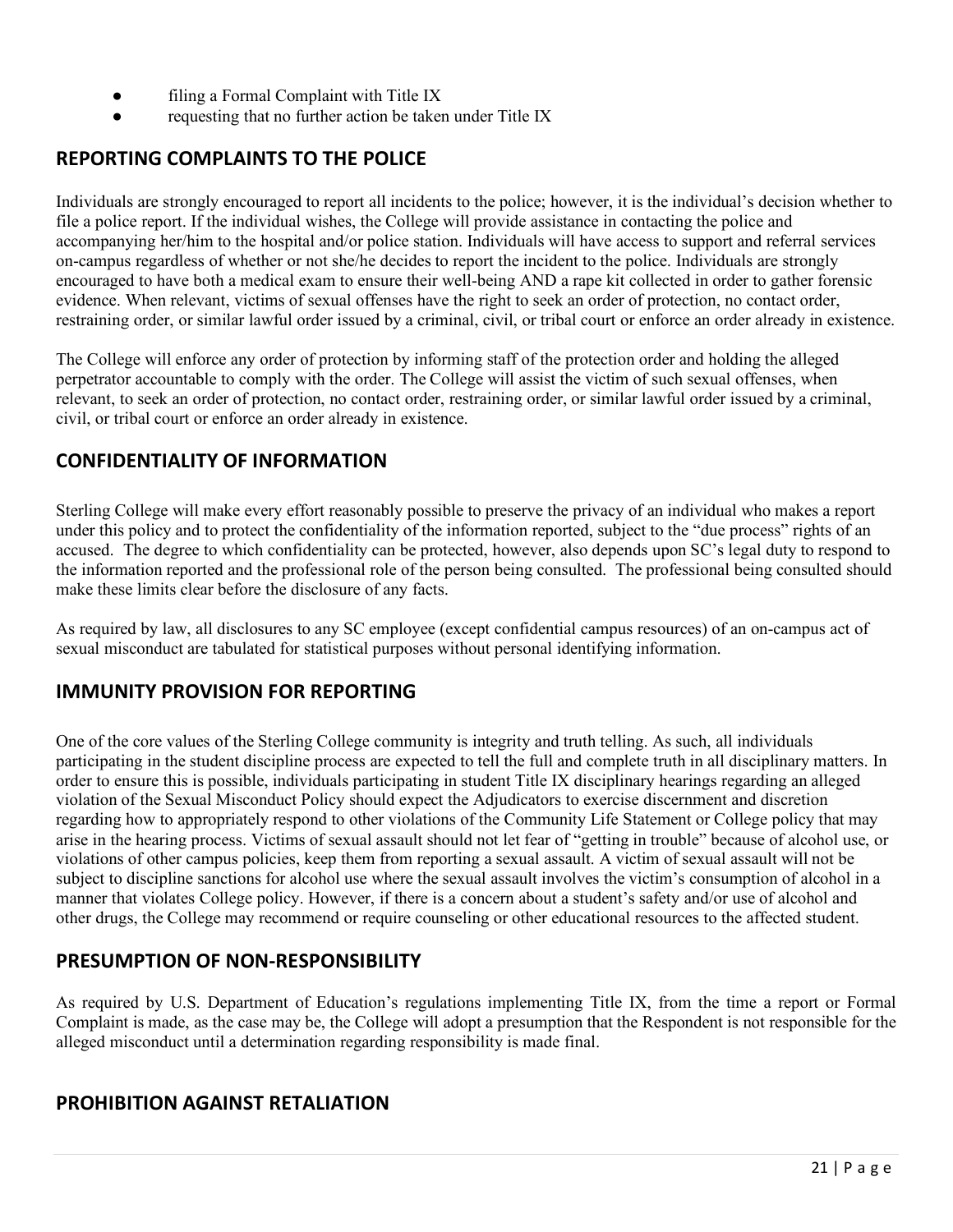All persons are absolutely prohibited from taking any action against any other member of the College community, including but not limited to, the complainant, respondent, or witnesses to an alleged incident of sexual misconduct. Any person engaging in any retaliatory action(s) will be subject to a separate complaint and appropriate sanctions for determined violations up to and including dismissal from the College.

### **SEXUAL MISCONDUCT COMPLAINT PROCEDURE**

#### **Preliminary Assessment**

Upon receipt of a report made pursuant to Section IV, the Title IX Coordinator will conduct a preliminary assessment to determine:

- Whether the conduct, as reported, falls, or could fall within the scope of the policy specified in Section II; and
- Whether the conduct, as reported, constitutes, or could constitute Sexual Harassment.

If the Title IX Coordinator determines that the conduct reported could not fall within the scope of the policy, and/or could not constitute Sexual Harassment, even if investigated, the Title Coordinator will close the matter and may notify the reporting party if doing so is consistent with the Family Educational Rights and Privacy Act ("FERPA"). The Title IX Coordinator may refer the report to other College offices, as appropriate, for resolution under other applicable policies and standards.

If the Title IX Coordinator determines that the conduct reported could fall within the scope of the policy, and/or could constitute Sexual Harassment, if investigated, the Title IX Coordinator will proceed to contact the Complainant as specified in Section VII.

As part of the preliminary assessment, the Title IX Coordinator may take investigative steps to determine the identity of the Complainant, if such identity is not apparent from the report.

#### **Contacting The Complainant**

If a report is not closed as a result of the preliminary assessment specified in Section VI and the Complainant's identity is known, the Title IX Coordinator will promptly contact the Complainant to discuss the availability of Supportive Measures specified in Section VIII; to discuss and consider the Complainant's wishes with respect to such Supportive Measures; to inform the Complainant of the availability of such Supportive Measures with or without filing a Formal Complaint; and to explain the process for filing and pursuing a Formal Complaint.

#### **Supportive Measures**

If a report is not closed as a result of the preliminary assessment specified in Section VI, the College will offer and make available Supportive Measures to the Complainant regardless of whether the Complainant elects to file a Formal Complaint.

Contemporaneously with the Respondent being notified of a Formal Complaint specified in Section XIII, the Title IX Coordinator will notify the Respondent of the availability of Supportive Measures for the Respondent, and the College will offer and make available Supportive Measures to the Respondent in the same manner in which it offers and makes them available to the Complainant. The College will also offer and make available Supportive Measures to the Respondent prior to the Respondent being notified of a Formal Complaint if the Respondent requests such measures.

The College will maintain the confidentiality of Supportive Measures provided to either a Complainant or Respondent, to the extent that maintaining such confidentiality does not impair the College's ability to provide the Supportive Measures in question.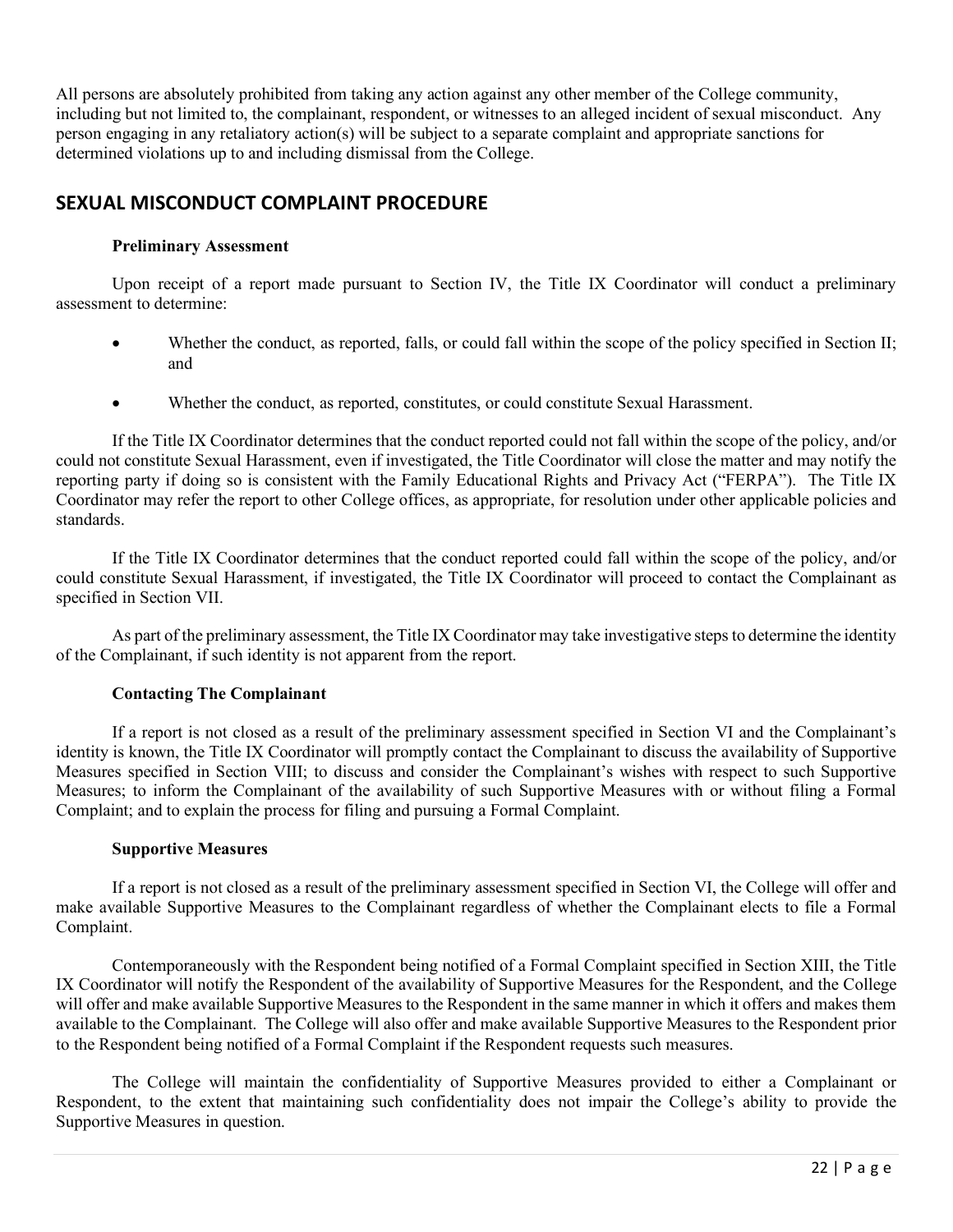#### **Formal Complaint**

A Complainant may file a Formal Complaint with the Title IX Coordinator requesting that the College investigate and adjudicate a report of Sexual Harassment in accordance with the provisions of Sections XIV and XVI. Provided, however, that at the time the Complainant submits a Formal Complaint, the Complainant must be participating in, or attempting to participate in, one or more of the College's education programs or activities.

A Complainant may file a Formal Complaint with the Title IX Coordinator in person, by regular mail, or by email using the contact information specified in Section IV above.

In any case, including a case where a Complainant elects not to file a Formal Complaint, the Title IX Coordinator may file a Formal Complaint on behalf of the College if doing so is not clearly unreasonable.

If the Complainant or the Title IX Coordinator files a Formal Complaint, then the College will commence an investigation as specified in Section XIV and proceed to adjudicate the matter as specified in Section XVI.

In a case where the Title IX Coordinator files a Formal Complaint, the Title IX Coordinator will not act as a Complainant or otherwise as a party for purposes of the investigation and adjudication processes specified in Sections XIV and XVI.

#### **Notice of Formal Complaint**

Within five (5) business days of the Title IX Coordinator receiving a Formal Complaint, the Title IX Coordinator will transmit a written notice to the Complainant and Respondent that includes:

- A physical copy of this policy or a hyperlink to this policy.
- Sufficient details known at the time so that the parties may prepare for an initial interview with the investigator, to include the identities of the parties involved in the incident (if known), the conduct allegedly constituting Sexual Harassment, and the date and location of the alleged incident (if known).
- A statement that the Respondent is presumed not responsible for the alleged Sexual Harassment and that a determination of responsibility will not be made until the conclusion of the adjudication and any appeal.
- Notifying the Complainant and Respondent of their right to be accompanied by an advisor of their choice, as specified in Section XIX.
- Notifying the Complainant and Respondent of their right to inspect and review evidence as specified in Section XIV.D.
- Notifying the Complainant and Respondent of the College's prohibitions on retaliation and false statements specified in Sections XXIX and XXX.

Should the College elect, at any point, to investigate allegations that are materially beyond the scope of the initial written notice, the College will provide a supplemental written notice describing the additional allegations to be investigated.

#### **Dismissal Prior to Commencement of Investigation**

In a case where the Complainant files a Formal Complaint, the Title IX Coordinator will evaluate the Formal Complaint and must dismiss it if the Title IX Coordinator determines:

• The conduct alleged in the Formal Complaint would not constitute Sexual Harassment, even if proved; or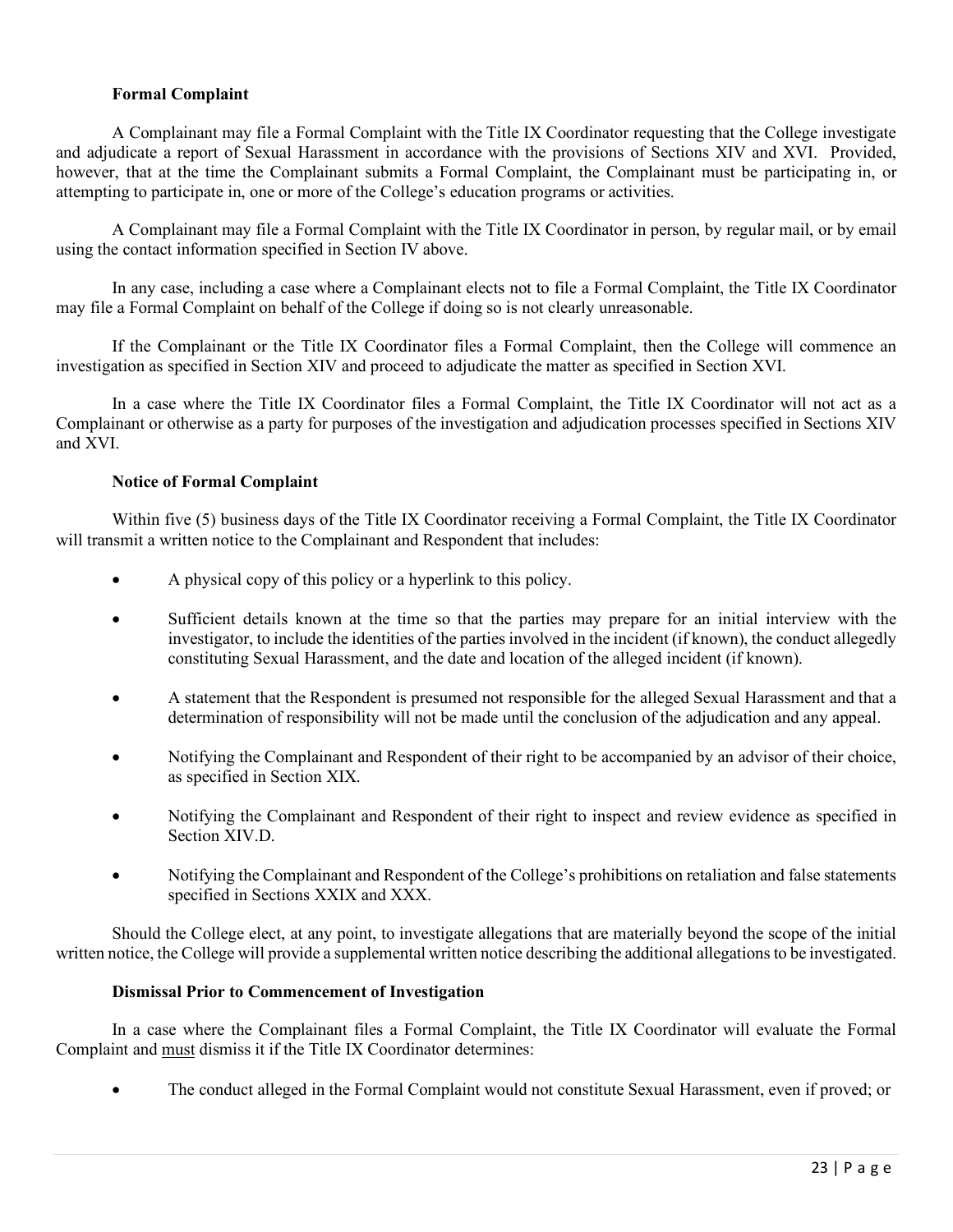The conduct alleged in the Formal Complaint falls outside the scope of the policy specified in Section II (i.e., because the alleged conduct did not occur in the College's Education Programs and Activities and/or the alleged conduct occurred outside the geographic boundaries of the United States).

In the event the Title IX Coordinator determines the Formal Complaint should be dismissed pursuant to this Section XII, the Title IX Coordinator will provide written notice of dismissal to the parties and advise them of their right to appeal as specified in Section XVIII. The Title IX Coordinator may refer the subject matter of the Formal Complaint to other College offices, as appropriate.

#### **Investigation**

After the written notice of Formal Complaint is transmitted to the parties, an investigator selected by the Title IX Coordinator will undertake an investigation to gather evidence relevant to the alleged misconduct, including inculpatory and exculpatory evidence. The burden of gathering evidence sufficient to reach a determination in the adjudication lies with the College and not with the parties. The investigation will culminate in a written investigation report, specified in Section XIV.E, that will be submitted to the adjudicator during the selected adjudication process. Although the length of each investigation may vary depending on the totality of the circumstances, the College strives to complete each investigation within thirty (30) to forty-five (45) business days of the transmittal of the written notice as specified in this Section XIV.A.

During the investigation, the investigator will provide an equal opportunity for the parties to be interviewed, to present witnesses (including fact and expert witnesses), and to present other inculpatory and exculpatory evidence. Notwithstanding the foregoing, the investigator retains discretion to limit the number of witness interviews the investigator conducts if the investigator finds that testimony would be unreasonably cumulative, if the witnesses are offered solely as character references, or if the witnesses are offered to render testimony that is categorically inadmissible, such as testimony concerning sexual history of the Complainant, as specified in Section XXI. The investigator will not restrict the ability of the parties to gather and present relevant evidence on their own.

The investigation is a party's opportunity to present testimonial and other evidence that the party believes is relevant to resolution of the allegations in the Formal Complaint. A party that is aware of and has a reasonable opportunity to present particular evidence and/or identify particular witnesses during the investigation, and elects not to, will be prohibited from introducing any such evidence during the adjudication absent a showing of mistake, inadvertence, surprise, or excusable neglect.

#### **Documentation of Investigation**

The investigator will take reasonable steps to ensure the investigation is documented. Interviews of the parties and witnesses may be documented by the investigator's notes, audio recorded, video recorded, or transcribed. The particular method utilized to record the interviews of parties and witnesses will be determined by the investigator in the investigator's sole discretion, although whatever method is chosen shall be used consistently throughout a particular investigation.

#### **Access to the Evidence**

At the conclusion of the evidence-gathering phase of the investigation, but prior to the completion of the investigation report, the investigator will provide both parties and their advisor an equal opportunity to inspect and review any, evidence obtained up to that point that is directly related to the allegations raised in the Formal Complaint, including evidence the College may choose not to rely on at any hearing and inculpatory or exculpatory evidence whether obtained from a party or some other source. Thereafter, the parties will have ten (10) business days in which to submit to the investigator a written response, which the investigator will consider prior to completing the investigation report.

#### **Investigation Report**

After the period for the parties to provide any written response as specified in Section XIV.D has expired, the investigator will complete a written investigation report that fairly summarizes the various steps taken during the investigation, summarizes the relevant evidence collected, lists material facts on which the parties agree, and lists material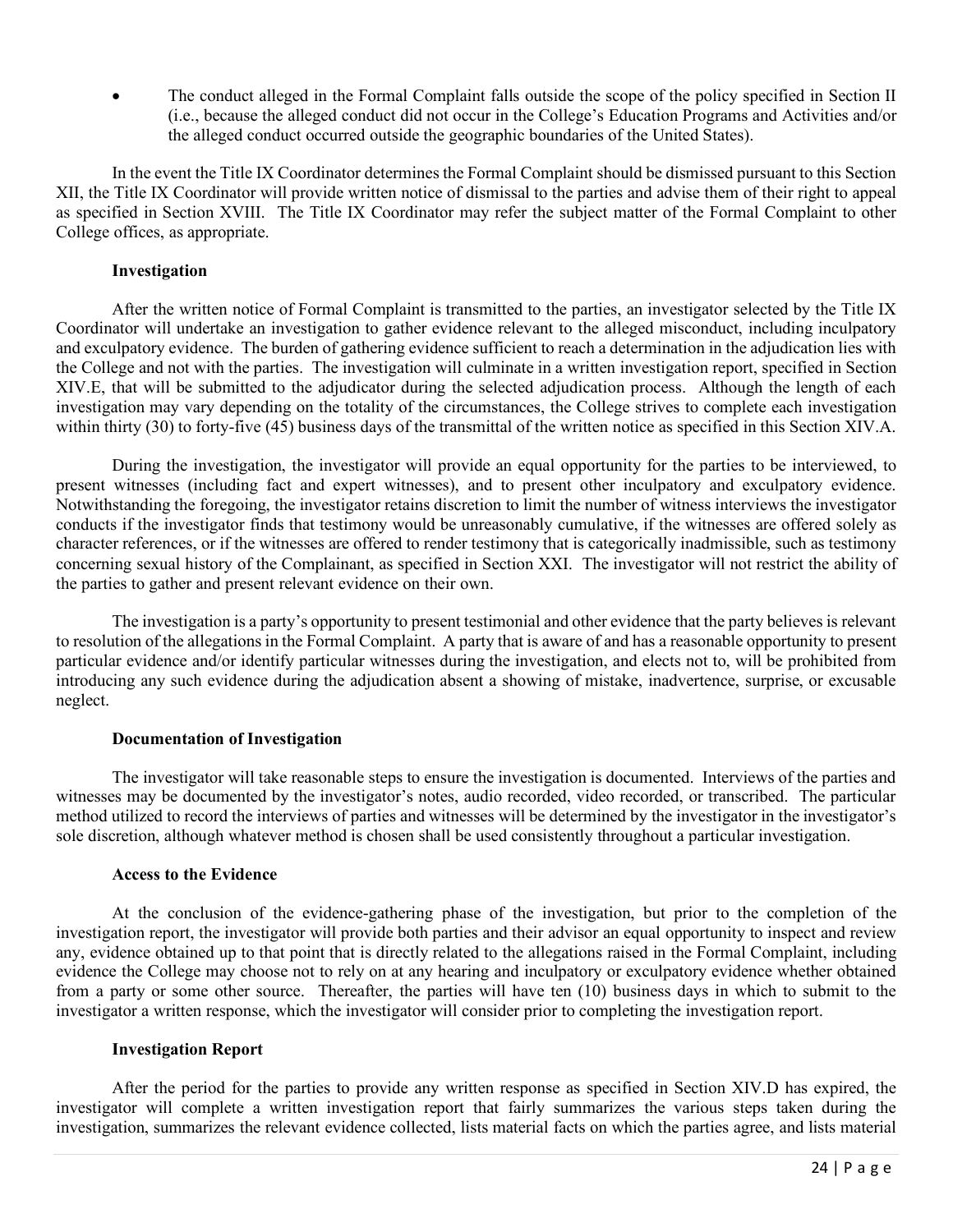facts on which the parties do not agree. When the investigation report is complete, the investigator will transmit a copy to the Title IX Coordinator. The investigator will also transmit the investigation report to each party and their advisor, in either electronic or hard copy form.

#### **The Dismissal During Investigation or Adjudication**

The College may dismiss a Formal Complaint at any point during the investigation or adjudication process if the Title IX Coordinator determines that any one or more of the following is true:

- The Complainant provides the Title IX Coordinator written notice that the Complainant wishes to withdraw the Formal Complaint or any discrete allegations therein (in which case those discrete allegations may be dismissed).
- The Respondent is no longer enrolled or employed by the College, as the case may be or
- Specific circumstances prevent the College from gathering evidence sufficient to reach a determination as to the Formal Complaint, or any discrete allegations therein (in which case those discrete allegations may be dismissed).

In the event the Title IX Coordinator determines that a Formal Complaint should be dismissed pursuant to this Section XVII the Title IX Coordinator will provide written notice of dismissal to the parties and advise them of their right to appeal as specified in Section XVIII. The Title IX Coordinator may refer the subject matter of the Formal Complaint to other College offices, as appropriate.

#### **Adjudication Process Selection**

After the investigator has sent the investigation report to the parties, the Title IX Coordinator will transmit to each party a notice advising the party of the two different adjudication processes specified in Section XVI. The notice will explain that the hearing process specified in Section XVI.A is the default process for adjudicating all Formal Complaints and will be utilized unless both parties voluntarily consent to administrative adjudication as specified in Section XVI.B as a form of informal resolution. The notice will be accompanied by a written consent to administrative adjudication and will advise each party that, if both parties execute the written consent to administrative adjudication, then the administrative adjudication process will be used in in lieu of the hearing process. Parties are urged to carefully review this policy (including the entirety of Section XVI), consult with their advisor, and consult with other persons as they deem appropriate (including an attorney) prior to consenting to administrative adjudication.

Each party will have three (3) business days from transmittal of the notice specified in this Section XV to return the signed written consent form to the Title IX Coordinator. If either party does not timely return the signed written consent, that party will be deemed not to have consented to administrative adjudication and the Formal Complaint will be adjudicated pursuant to the hearing process.

#### **Adjudication Hearing Process**

The default process for adjudicating Formal Complaints is the hearing process specified in this Section XVI.A. The hearing process will be used to adjudicate all Formal Complaints unless both parties' timely consent to administrative adjudication as specified in Section XV above.

#### **Hearing Officer**

After selection of the hearing process as the form of administrative adjudication, the Title IX Coordinator will promptly appoint a hearing officer who will oversee the hearing process and render a determination of responsibility for the allegations in the Formal Complaint, at the conclusion of the hearing process. The Title IX Coordinator will see that the hearing officer is provided a copy of the investigation report and a copy of all evidence transmitted to the parties by the investigator as specified in Section XIV.D.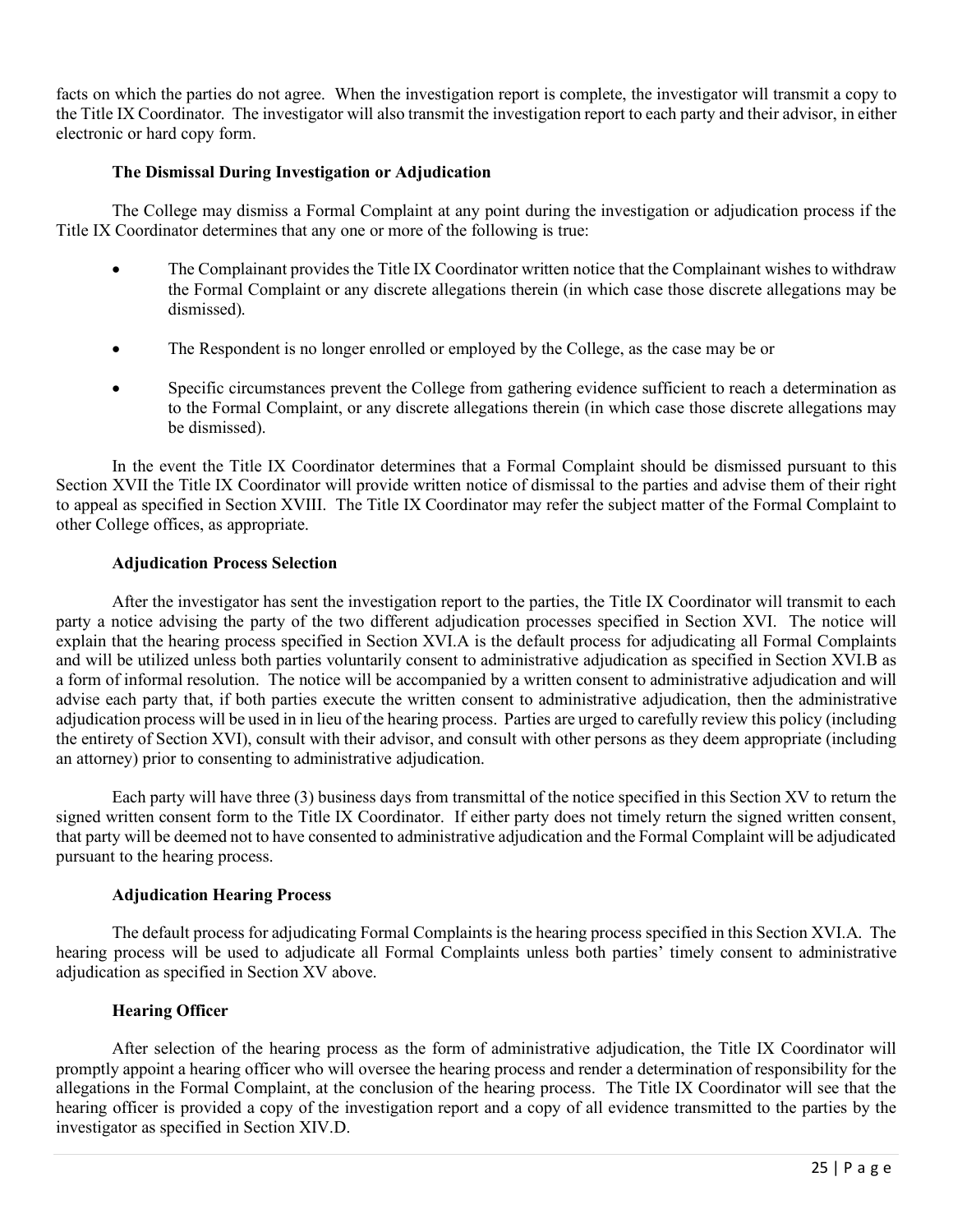#### **Hearing Notice and Response to the Investigation Report**

After the hearing officer is appointed by the Title IX Coordinator, the hearing officer will promptly transmit written notice to the parties notifying the parties of the hearing officer's appointment; setting a deadline for the parties to submit any written response to the investigation report; setting a date for the pre-hearing conference; setting a date and time for the hearing; and providing a copy of the College's Hearing Procedures. Neither the pre-hearing conference, nor the hearing itself, may be held any earlier than ten (10) business days from the date of transmittal of the written notice specified in this Section XVI.A.2.

A party's written response to the investigation report must include:

- To the extent the party disagrees with the investigation report, any argument or commentary regarding such disagreement.
- Any argument that evidence should be categorically excluded from consideration at the hearing based on privilege, relevancy, the prohibition on the use of sexual history specified in Section XXI, or for any other reason.
- A list of any witnesses that the party contends should be called to attend the hearing pursuant to an attendance notice issued by the hearing officer.
- A list of any witnesses that the party intends to bring to the hearing without an attendance notice issued by the hearing officer.
- Any objection that the party has to the College's Hearing Procedures.
- Any request that the parties be separated physically during the pre-hearing conference and/or hearing.
- Any other accommodations that the party seeks with respect to the pre-hearing conference and/or hearing.
- The name and contact information of the advisor who will accompany the party at the pre-hearing conference and hearing.
- If the party does not have an advisor who will accompany the party at the hearing, a request that the College provide an advisor for purposes of conducting questioning as specified in Section XIX.

A party's written response to the investigation report may also include:

- Argument regarding whether any of the allegations in the Formal Complaint are supported by a preponderance of the evidence; and
- Argument regarding whether any of the allegations in the Formal Complaint constitute Sexual Harassment.

#### **Pre-Hearing Conference**

Prior to the hearing, the hearing officer will conduct a pre-hearing conference with the parties and their advisors. By default, the pre-hearing conference will be conducted virtually, by use of video and audio technology, where all participants participate simultaneously and contemporaneously by use of such technology. However, upon request of either party, or in the hearing officer's discretion, the pre-hearing conference may take the form of separate, sequential meetings between the hearing officer and each party, whether conducted virtually or in-person.

During the pre-hearing conference, the hearing officer will discuss the hearing procedures with the parties; address matters raised in the parties' written responses to the investigation report, as the hearing officer deems appropriate; discuss whether any stipulations may be made to expedite the hearing; discuss the witnesses the parties have requested be served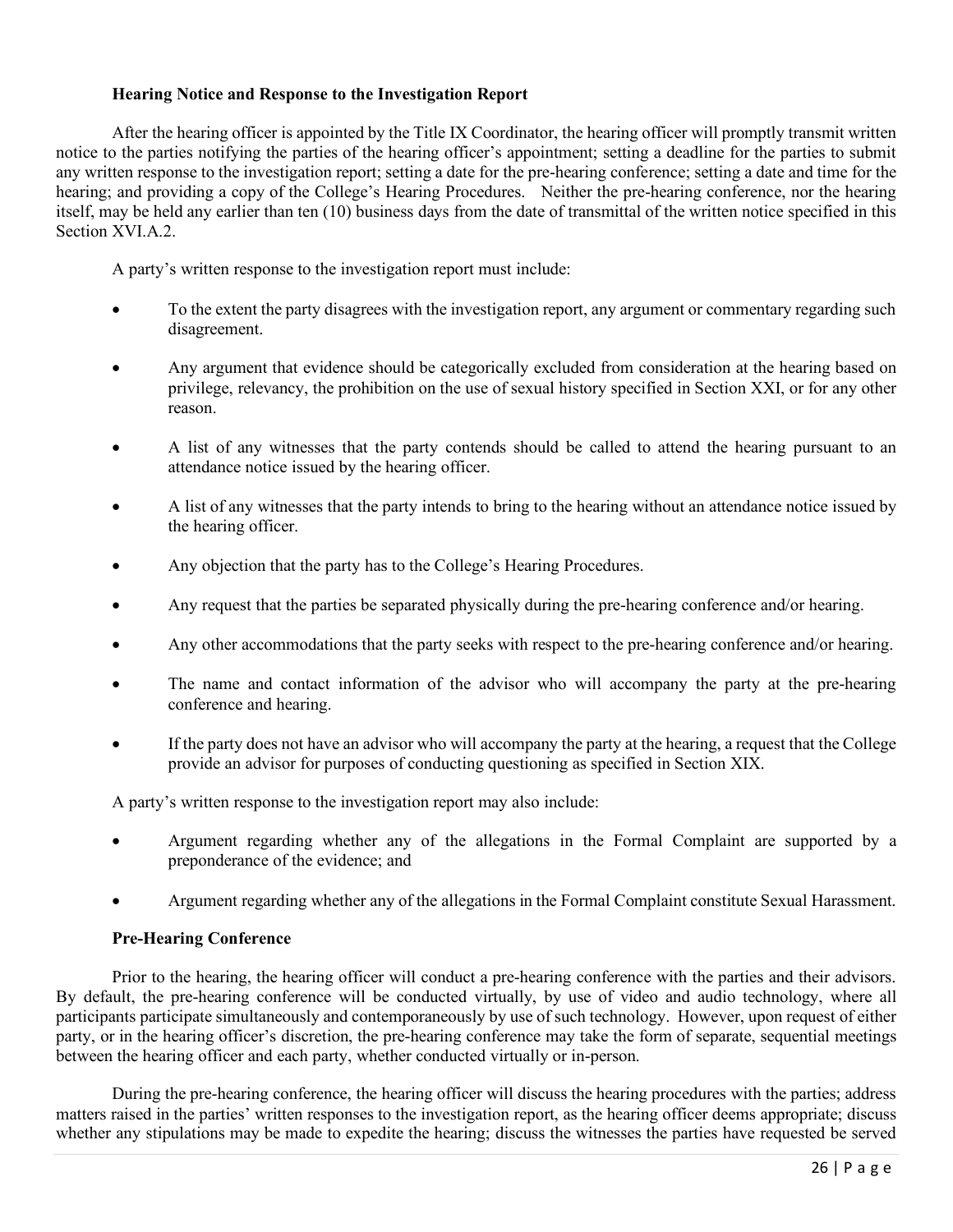with notices of attendance and/or witnesses the parties plan to bring to the hearing without a notice of attendance; and resolve any other matters that the hearing officer determines, in the hearing officer's discretion, should be resolved before the hearing.

#### **Issuance of Notices of Attendance**

After the pre-hearing conference, the hearing officer will transmit notices of attendance to any College employee (including administrator, faculty, or staff) or student whose attendance is requested at the hearing as a witness. The notice will request the subject to appear at the hearing at the specified date and time and advise the subject to contact the hearing officer immediately if there is a material and unavoidable conflict.

The subject of an attendance notice should notify any manager, faculty member, coach, or other supervisor, as necessary, if attendance at the hearing will conflict with job duties, classes, or other obligations. All such managers, faculty members, coaches, and other supervisors are required to excuse the subject of the obligation, or provide some other accommodation, so that the subject may attend the hearing as specified in the notice.

The College has no authority to compel the attendance of any witness who is not an employee or a student, and a notice of attendance will not be issued to any such individual.

#### **Hearing**

After the pre-hearing conference, the hearing officer will convene and conduct a hearing pursuant to the College's Hearing Procedures. The hearing will be audio or video recorded. The recording will be made available to the parties for inspection and review on reasonable notice, including for use in preparing any subsequent appeal.

The hearing will be conducted live, with simultaneous and contemporaneous participation by the parties and their advisors. By default, the hearing will be conducted with the hearing officer, the parties, the advisors, witnesses, and other necessary College personnel together in the same physical location. However, upon request of either party, the parties will be separated into different rooms with technology enabling the parties to participate simultaneously and contemporaneously by video and audio.

In the hearing officer's discretion, the hearing may be conducted virtually, by use of video and audio technology, where all participants participate simultaneously and contemporaneously by use of such technology.

While the Hearing Procedures and rulings from the hearing officer will govern the particulars of the hearing, each hearing will include, at a minimum:

- Opportunity for each party to address the hearing officer directly and to respond to questions posed by the hearing officer.
- Opportunity for each party's advisor to ask directly, orally, and in real time, relevant questions, and follow up questions, of the other party and any witnesses, including questions that support or challenge credibility.
- Opportunity for each party to raise contemporaneous objections to testimonial or non-testimonial evidence and to have such objections ruled on by the hearing officer and a reason for the ruling provided.
- Opportunity for each party to submit evidence that the party did not present during the investigation due to mistake, inadvertence, surprise, or excusable neglect.
- Opportunity for each party to make a brief closing argument.

Except as otherwise permitted by the hearing officer, the hearing will be closed to all persons except the parties, their advisors, the investigator, the hearing officer, the Title IX Coordinator, and other necessary College personnel. With the exception of the investigator and the parties, witnesses will be sequestered until such time as their testimony is complete.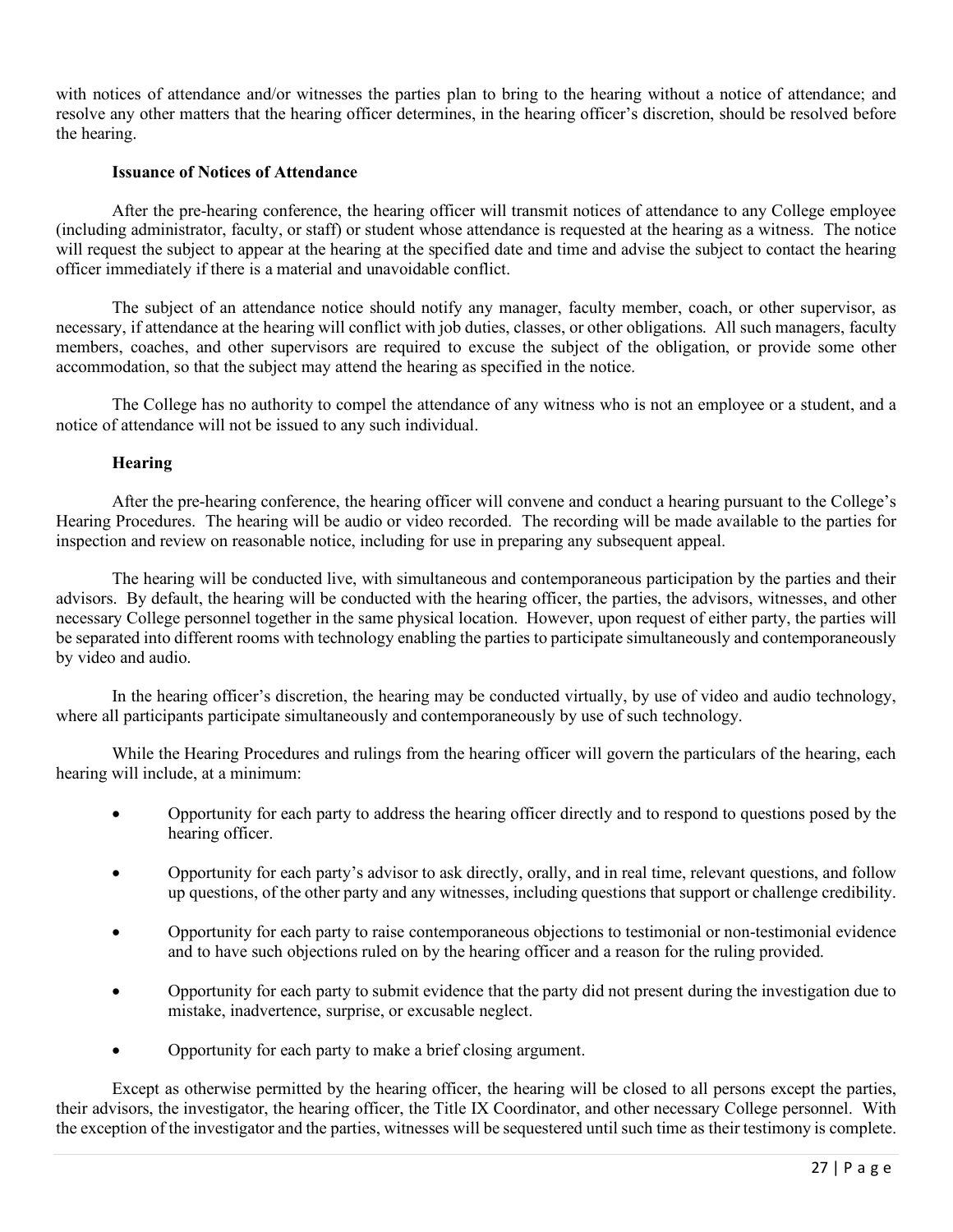During the hearing, the parties and their advisors will have access to the investigation report and evidence that was transmitted to them pursuant to Section XIV.D.

While a party has the right to attend and participate in the hearing with an advisor, a party and/or advisor who materially and repeatedly violates the rules of the hearing in such a way as to be materially disruptive, may be barred from further participation and/or have their participation limited, as the case may be, in the discretion of the hearing officer.

Subject to the minimum requirements specified in this Section XVI.A.5, the hearing officer will have sole discretion to determine the manner and particulars of any given hearing, including with respect to the length of the hearing, the order of the hearing, and questions of admissibility. The hearing officer will independently and contemporaneously screen questions for relevance in addition to resolving any contemporaneous objections raised by the parties and will explain the rationale for any evidentiary rulings.

The hearing officer will have discretion to modify the Hearing Procedures, when good cause exists to do so, and provided the minimal requirements specified in this Section XVI.A.5 are met.

The hearing is not a formal judicial proceeding and strict rules of evidence do not apply.

Subjection To Questioning

In the event that any party or witness refuses to attend the hearing or attends but refuses to submit to questioning by the parties' advisors, the statements of that party or witness, as the case may be, whether given during the investigation or during the hearing, will not be considered by the hearing officer in reaching a determination of responsibility.

In applying this Section XVI.A.6, the hearing officer will not draw an inference about the determination regarding responsibility based solely on a party or a witness's absence from the live hearing and/or refusal to submit to questioning by the parties' advisors.

#### **Deliberation and Determination**

After the hearing is complete, the hearing officer will objectively evaluate all relevant evidence collected during the investigation, including both inculpatory and exculpatory evidence, together with testimony and non-testimony evidence received at the hearing, and ensure that any credibility determinations made are not based on a person's status as a Complainant, Respondent, or witness. The hearing officer will take care to exclude from consideration any evidence that was ruled inadmissible at the pre-hearing conference, during the hearing, or by operation of Section XVI.A.6. The hearing officer will resolve disputed facts using a preponderance of the evidence (i.e., "more likely than not") standard and reach a determination regarding whether the facts that are supported by a preponderance of the evidence constitute one or more violations of the policy as alleged in the Formal Complaint.

#### **Discipline and Remedies**

In the event the hearing officer determines that the Respondent is responsible for violating this policy, the hearing officer may, prior to issuing a written decision, consult with an appropriate College official with disciplinary authority over the Respondent and such hearing officer will determine any discipline to be imposed. The hearing officer will also, prior to issuing a written decision, consult with the Title IX Coordinator who will determine whether and to what extent ongoing support measures or other remedies will be provided to the Complainant.

#### **Written Decision**

After reaching a determination and consulting with the appropriate College official and Title IX Coordinator as required by Section XVI.A.8, the hearing officer will prepare a written decision that will include:

• Identification of the allegations potentially constituting Sexual Harassment made in the Formal Complaint.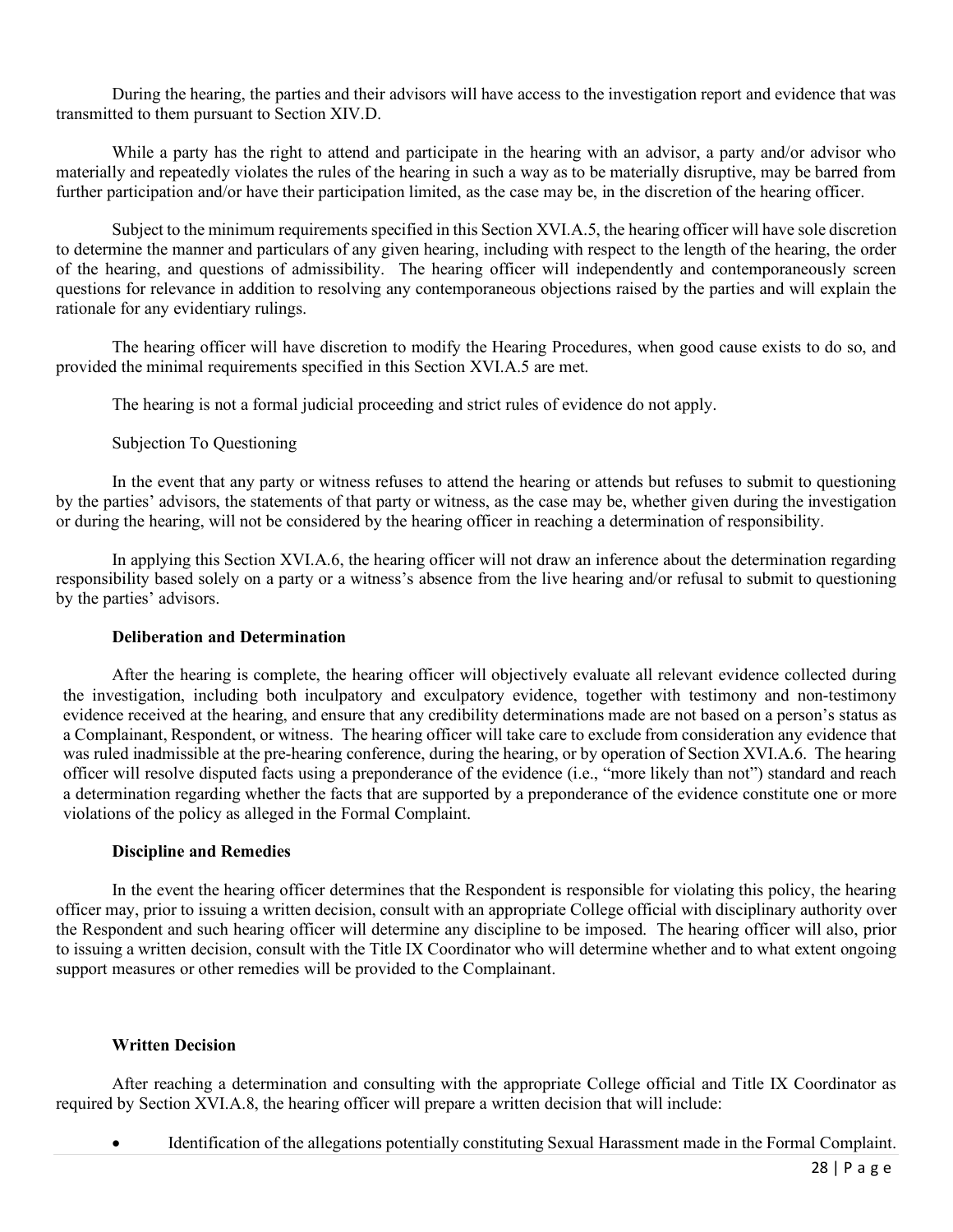- A description of the procedural steps taken by the College upon receipt of the Formal Complaint, through issuance of the written decision, including notification to the parties, interviews with the parties and witnesses, site visits, methods used to gather non-testimonial evidence, and the date, location, and people who were present at or presented testimony at the hearing.
- Articulate findings of fact, made under a preponderance of the evidence standard, that support the determination.
- A statement of, and rationale for, each allegation that constitutes a separate potential incident of Sexual Harassment, including a determination regarding responsibility for each separate potential incident.
- The discipline determined by the appropriate College official as referenced in Section XVI.A.8 and any ongoing support measures or other remedies as determined by the Title IX Coordinator; and
- A description of the College's process and grounds for appeal, as specified in Section XVIII.

The hearing officer's written determination will be transmitted to the parties. Transmittal of the written determination to the parties concludes the hearing process, subject to any right of appeal as specified in Section XVIII.

Although the length of each adjudication by hearing will vary depending on the totality of the circumstances, the College strives to issue the hearing officer's written determination within fourteen (14) business days of the conclusion of the hearing.

#### **Appeal**

Either party may appeal the determination of an adjudication, or a dismissal of a Formal Complaint, on one or more of the following grounds:

- A procedural irregularity affected the outcome.
- There is new evidence that was not reasonably available at the time the determination or dismissal was made, that could have affected the outcome.
- The Title IX Coordinator, investigator, hearing officer, or administrative officer, as the case may be, had a conflict of interest or bias for or against complainants or respondents generally, or against the individual Complainant or Respondent, that affected the outcome: or
- The sanction imposed is clearly unreasonable in light of the violation found and the cumulative conduct history of the Respondent.

No other grounds for appeal are permitted.

A party must file an appeal within five (5) business days of the date they receive notice of dismissal or date of notice of determination made by the hearing officer. The appeal must be submitted in writing to the Title IX Coordinator. The appeal must specifically identify the determination and/or dismissal appealed from, articulate which one or more of the four grounds for appeal are being asserted, explain in detail why the appealing party believes the appeal should be granted, and articulate what specific relief the appealing party seeks.

Promptly upon receipt of an appeal, the Title IX Coordinator will appoint an appeal officer who will conduct an initial evaluation to confirm that the appeal is timely filed and that it invokes at least one of the permitted grounds for appeal. If the appeal officer determines that the appeal is not timely, or that it fails to invoke a permitted ground for appeal, the appeal officer will dismiss the appeal and provide written notice of the same to the parties.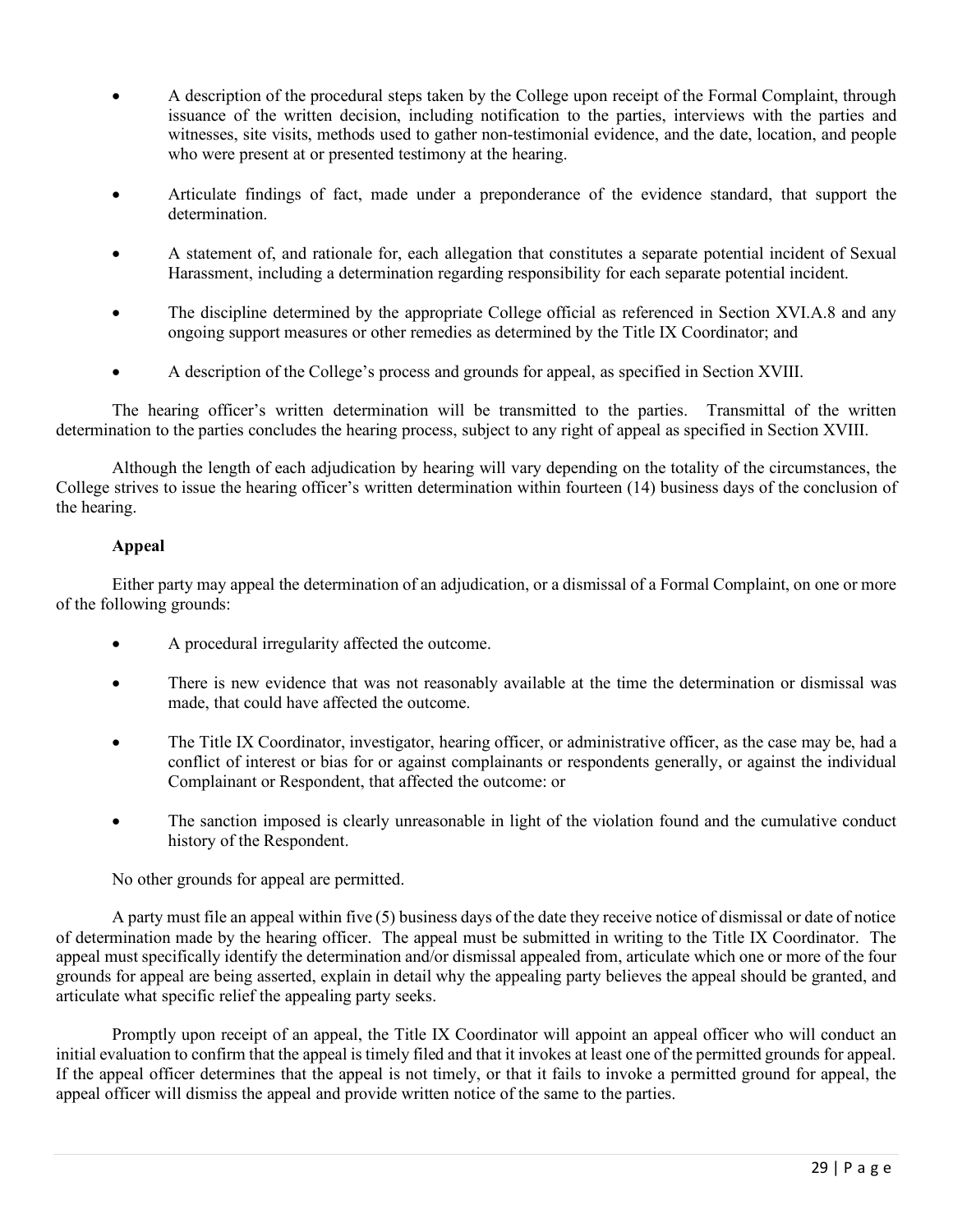If the appeal officer confirms that the appeal is timely and invokes at least one permitted ground for appeal, the appeal officer will provide written notice to the other party that an appeal has been filed and that the other party may submit a written opposition to the appeal within seven (7) business days. The appeal officer shall also promptly obtain from the Title IX Coordinator any records from the investigation and adjudication necessary to resolve the grounds raised in the appeal.

Upon receipt of any opposition, or after the time period for submission of an opposition has passed without one being filed, the appeal officer will promptly decide the appeal and transmit a written decision to the parties that explains the outcome of the appeal and the rationale.

The determination of a Formal Complaint, including any discipline, becomes final when the time for appeal has passed with no party filing an appeal or, if any appeal is filed, at the point when the appeal officer has resolved all appeals, either by dismissal or by transmittal of a written decision.

No further review beyond the appeal is permitted.

Although the length of each appeal will vary depending on the totality of the circumstances, the College strives to issue the appeal officer's written decision within (21) business days of an appeal being filed.

#### **Advisor of Choice**

From the point a Formal Complaint is made, and until an investigation, adjudication, and appeal are complete, the Complainant and Respondent will have the right to be accompanied by an advisor of their choice to all meetings, interviews, and hearings that are part of the investigation, adjudication, and appeal process. The advisor may be, but is not required to be, an attorney.

Except for the questioning of witnesses during the hearing specified in Section XVI.A.5, the advisor will play a passive role and is not permitted to communicate on behalf of a party, insist that communication flow through the advisor, or communicate with the College about the matter without the party being included in the communication. In the event a party's advisor of choice engages in material violation of the parameters specified in this Section XIX and Section XVI.A.5, the College may preclude the advisor from further participation, in which case the party may select a new advisor of their choice.

In the event a party is not able to secure an advisor to attend the hearing specified in Section XVI.A.5, and requests the College to provide an advisor, the College will provide the party an advisor, without fee or charge, who will conduct questioning on behalf of the party at the hearing. The College will have sole discretion to select the advisor it provides. The advisor the College provides may be, but is not required to be, an attorney.

The College is not required to provide a party with an advisor in any circumstance except where the party does not have an advisor present at the hearing specified in Section XVI.A.5 and requests that the College provide an advisor.

### **SANCTIONING FOR SEXUAL MISCONDUCT**

Administrators, faculty members, staff, students, contractors, guests, and other members of the College community who commit Sexual Harassment are subject to the full range of College discipline including verbal reprimand; written reprimand; mandatory training, coaching, or counseling; mandatory monitoring; partial or full probation; partial or full suspension; fines; permanent separation from the institution (i.e., termination or dismissal); physical restriction from College property; cancellation of contracts; and any combination of the same.

After an investigation, if the appointed Adjudication Administrator (Decision Maker) determines that it is more likely than not (preponderance of the evidence standard) that the College's sexual harassment policy has been violated, the Decision Maker will determine disciplinary action. Student conduct (Non-Title IX) matters will be referred to the VP for Student Life. Employee conduct (Non-Title IX) matters will be referred to the Human Resource Director.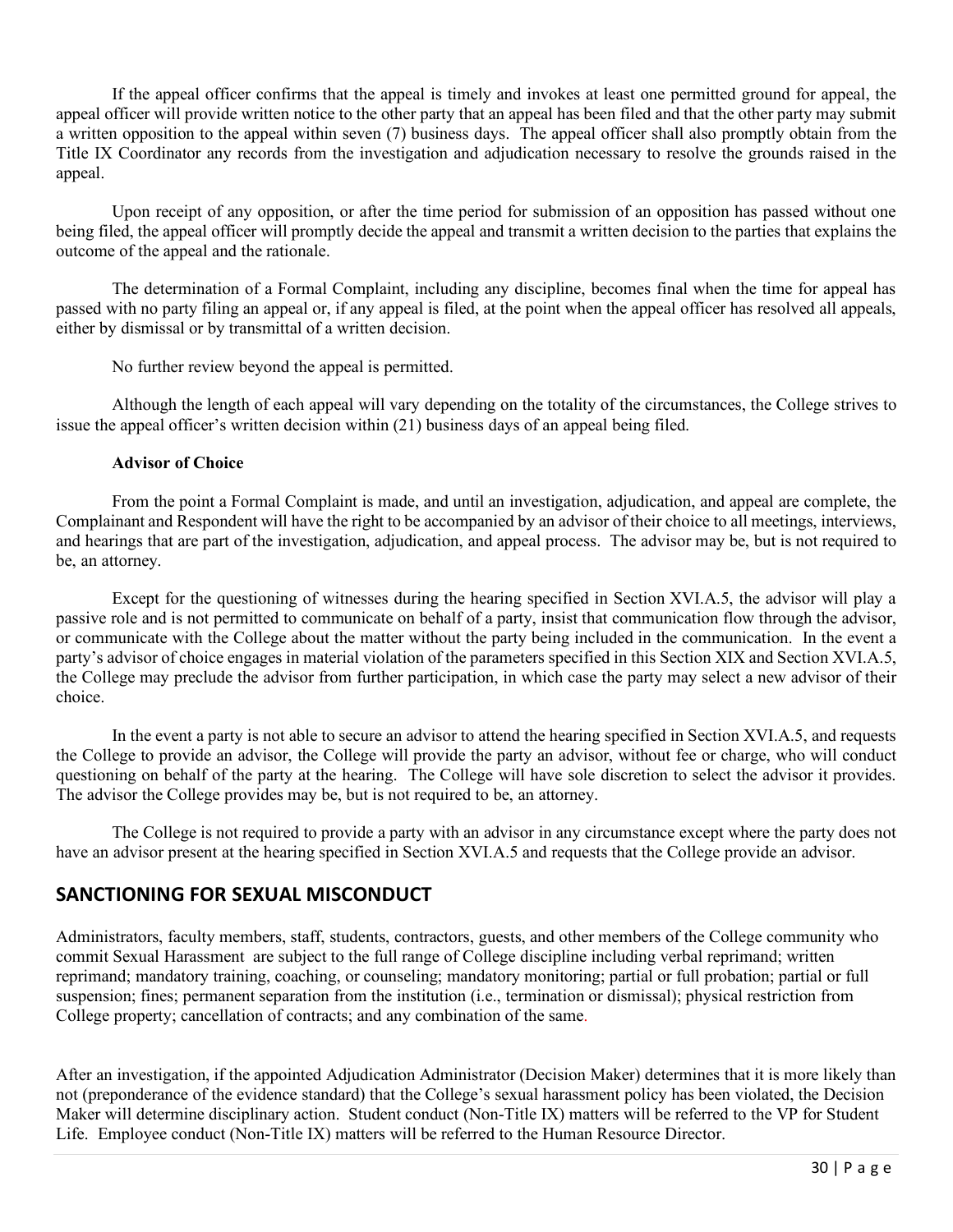- Any person found responsible for violating the Sexual Assault policy (where no penetration or violence has occurred) may receive a sanction ranging from probation to dismissal, depending on the severity of the incident, and taking into account any previous disciplinary violations. \*
- Any person found responsible for violating the Sexual Assault policy (where penetration or violence has occurred) may face a recommended sanction of suspension or dismissal (student) or suspension or termination (employee). \*
- Any person found responsible for violating other Sexual Harassment policies (where no sexual penetration or violence has occurred) may receive a recommended sanction ranging from warning to dismissal or termination, depending on the severity of the incident, and taking into account any previous disciplinary violations. \*

\*The decision-making body reserves the right to broaden or lessen any range of recommended sanctions in the case of serious aggravating circumstances or egregiously offensive behavior. Neither the initial hearing officers nor any appeals body or officer will deviate from the range of recommended sanctions unless compelling justification exists to do so.

#### **Student Sanctioning**

- Students
	- o Disciplinary Warning
	- o Disciplinary Probation
	- o Required Counseling
	- o Residential Relocation
	- o Academic Rescheduling
	- o Student Suspension or Dismissal

#### **Employee Sanctioning**

• Faculty, Staff, and Student Employees

Any employee found responsible for violating the sexual misconduct policy may receive any of the following sanctions:

- o Letter of warning.
- o Official Reprimand.
- o Suspension from employment with pay.
- o Suspension from employment without pay.
- o Termination from employment.
- o Training on Sexual-Based Misconduct

**Suspension:** A student who is suspended from the College will have their enrollment terminated involuntarily and grades of W issued in all courses for that term. He/she will be required to leave campus within 24 hours after the suspension is communicated to the student. If the student is suspended before the last day to withdraw from the current semester, the student will be eligible to reapply for the next semester within the same academic year. If a student is suspended after the last day to withdraw for the semester, the student must wait an entire semester before he/she may reapply. The College reserves the right to require the student to leave campus immediately if it is deemed necessary. A possibility of re-admission exists at a future date.

All or a portion of funds paid toward tuition and room and board may be forfeited. If a student is suspended during the semester, charges will be prorated if he/she has been enrolled for less than or equal to 60% of the term. If a student has been enrolled for more than 60% of the term, he/she is not eligible for a reduction in tuition, fees, room, or board charges. A refund is calculated by dividing the number of days enrolled by the number of calendar days in the semester (including weekends and holidays but excluding spring break). See page 28 of the academic catalog for information on how withdrawal affects financial aid. If a student is a recipient of Federal Title IV financial aid, refunds to those programs are required by federal law to be the first priority and must be returned in the following order: Unsubsidized Federal Stafford Loan, Subsidized Federal Stafford Loan, Federal Perkins Loan, Federal PLUS Loan, Federal Pell Grant, and Federal SEOG.

A student is not eligible for a refund until all Federal Title IV programs and other scholarships are reimbursed as required and all outstanding balances with the College have been cleared. Federal law requires all student borrowers to participate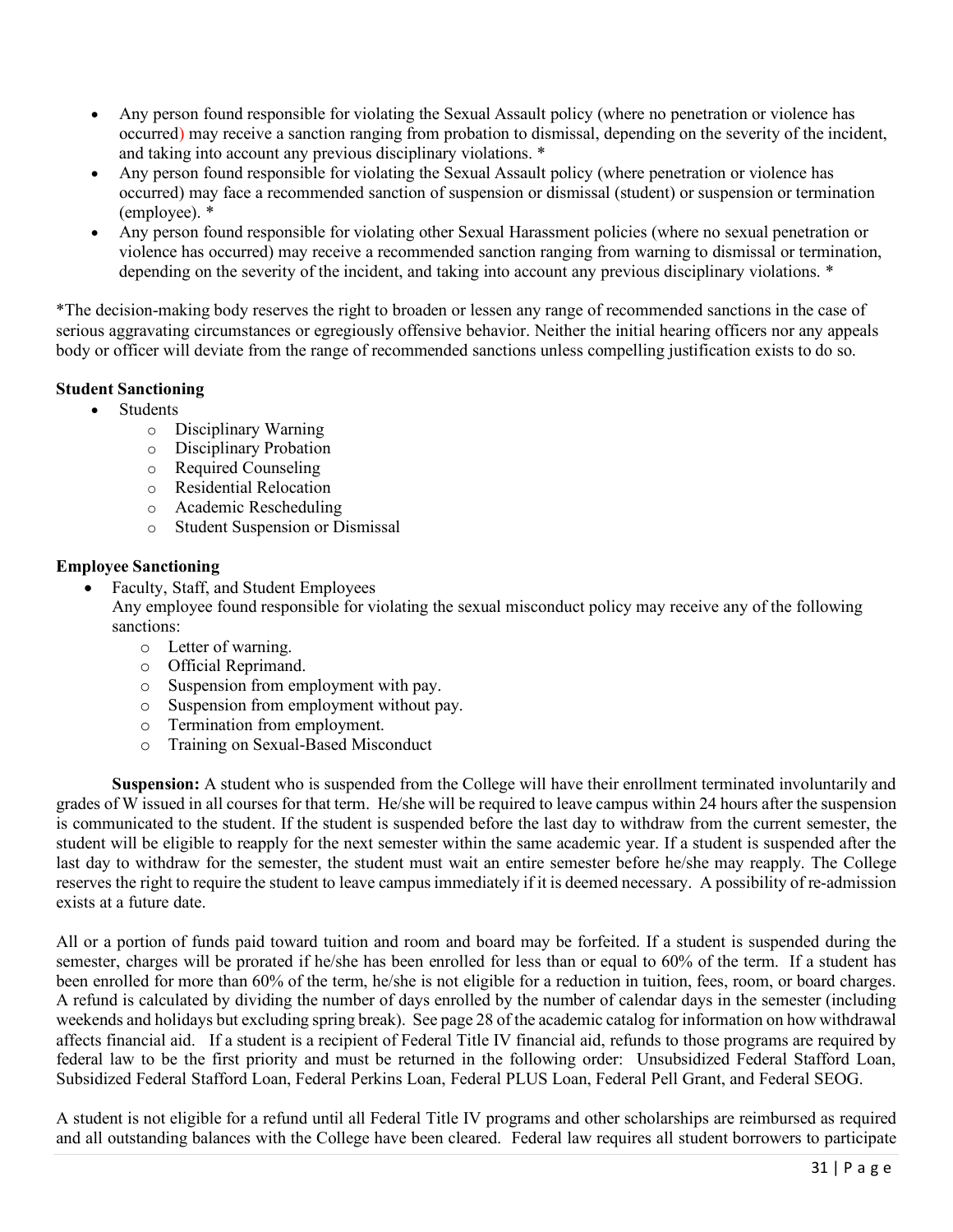in an exit interview through the Financial Aid Office. Tuition, room, and board are the only charges available for refunds. A student who has been suspended should contact the Business Office for details on how it will impact students' account. The student is not permitted to attend any Sterling College sponsored activity or be on the SC campus. Parents may be notified after a suspension decision has been made, as allowed by FERPA. If possible, the call will take place with the student and staff together.

**Dismissal**: A student who is dismissed from the College will have their enrollment terminated involuntarily and grades of W issued in all courses for that term. He/she will be required to leave campus within 24 hours after the dismissal is communicated to the student. The College reserves the right to require the student to leave campus immediately if it is deemed necessary. The student will not be readmitted to Sterling College.

All or a portion of funds paid toward tuition and room and board may be forfeited. If a student is suspended during the semester, charges will be prorated if he/she has been enrolled for less than or equal to 60% of the term. If a student has been enrolled for more than 60% of the term, he/she is not eligible for a reduction in tuition, fees, room, or board charges. A refund is calculated by dividing the number of days enrolled by the number of calendar days in the semester (including weekends and holidays but excluding spring break). See page 28 of the academic catalog for information on how withdrawal affects financial aid. If a student is a recipient of Federal Title IV financial aid, refunds to those programs are required by federal law to be the first priority and must be returned in the following order: Unsubsidized Federal Stafford Loan, Subsidized Federal Stafford Loan, Federal Perkins Loan, Federal PLUS Loan, Federal Pell Grant, and Federal SEOG.

A student is not eligible for a refund until all Federal Title IV programs and other scholarships are reimbursed as required and all outstanding balances with the College have been cleared. Federal law requires all student borrowers to participate in an exit interview through the Financial Aid Office. Tuition, room, and board are the only charges available for refunds. A student who has been suspended/dismissed should contact the Business Office for details.

The student is not permitted to attend any Sterling College sponsored activity or be on the SC campus. Parents may be notified after a dismissal decision has been made, as allowed by FERPA. If possible, the call will take place with the student and staff together.

### **EDUCATIONAL PROGRAMMING**

#### **Prevention Terms:**

- **Programs to Prevent:** The term programs to prevent refers to comprehensive educational and training programs intended to prevent violence that incorporate diverse approaches that are culturally relevant, inclusive of diverse communities and identities, sustainable, responsive to community needs, and consider risk and protective factors as they occur on the individual, relationship, community, and societal levels.
- **Primary Prevention:** The term primary prevention refers to programming, initiatives and strategies intended to stop domestic violence, dating violence, sexual assault or stalking before it occurs to prevent initial perpetration or victimization through the promotion of positive and healthy behaviors and beliefs. Efforts to change behavior and social norms, and promote healthy relationships, healthy sexuality and egalitarian gender roles, or efforts to understand risk factors and protective factors for bystander inaction and change social norms around bystander inaction are all examples of primary prevention.
- **Awareness Programs:** The term awareness programs refer to programs, campaigns or initiatives that increase audience knowledge of the issues of sexual assault, domestic violence, dating violence and stalking and share information and resources to prevent interpersonal violence, promote safety and reduce perpetration. These efforts can include campus communitywide mobilizations as well as targeted audience-specific programming (including both students and employees). Awareness month campaigns, "Speak Outs," rallies or marches, informational poster campaigns or resource websites, and educational programming that focus on sharing resources and information about these issues are examples of awareness programs.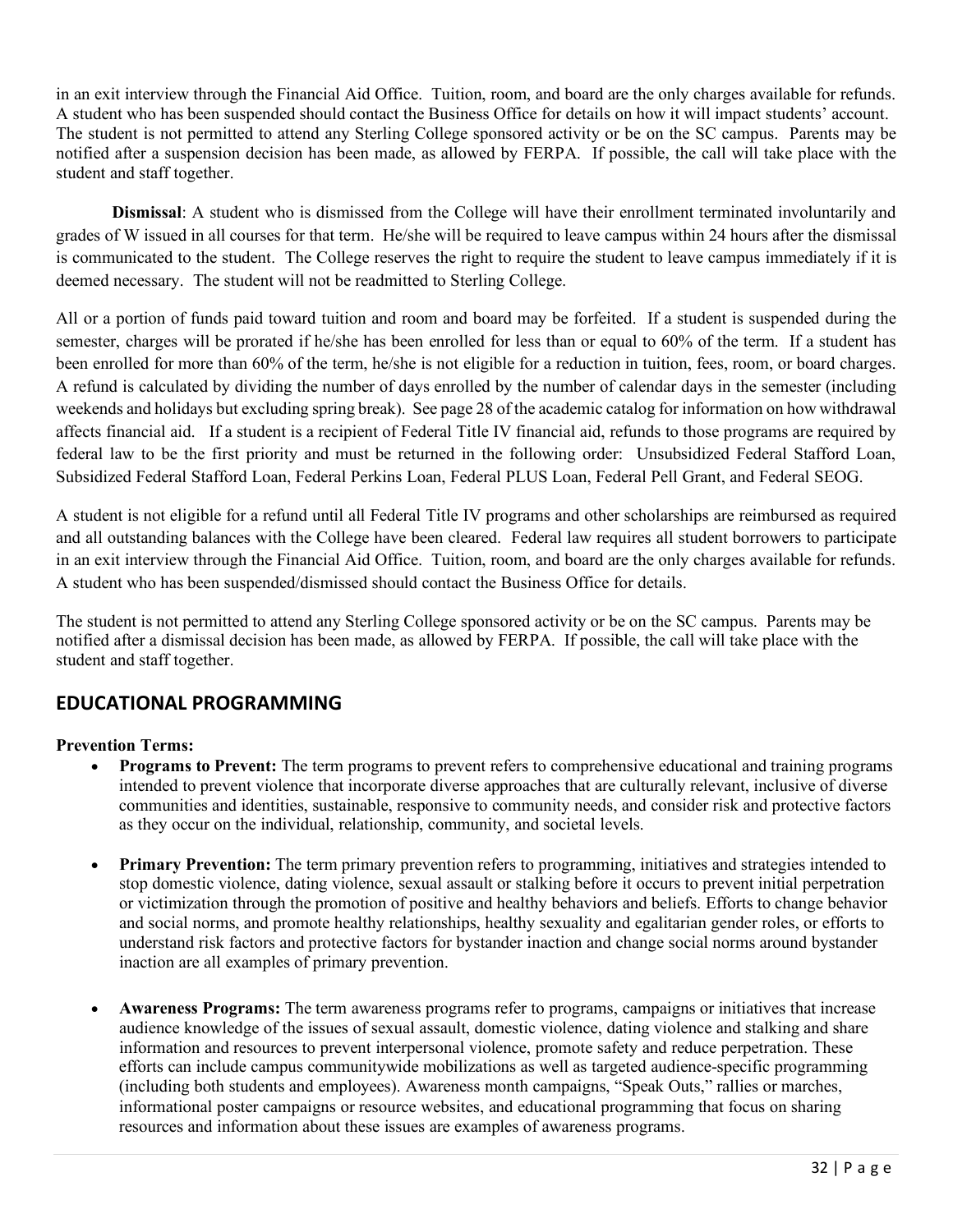- **Bystander Intervention:** The term bystander intervention refers to safe and positive options that may be carried out by an individual or individuals to prevent harm or intervene in situations of potential harm when there is a risk of domestic violence, dating violence, sexual assault or stalking against a person other than the individual. Effective bystander intervention training prepares participants to recognize situations of potential harm, overcome barriers to intervening, identify safe and effective intervention options, and take action.
- **Risk Reduction:** The term risk reduction refers to approaches that seek to mitigate risk factors that may increase the likelihood of perpetration, victimization, or bystander inaction. Risk reduction focuses on helping individuals and communities address the institutional structures or cultural conditions that facilitate SV, DV & stalking to increase safety. Examples of risk reduction may include but are not limited to general crime prevention education, campus escort programs, programs that educate on how to create individual and community safety plans and strategies, and bystander intervention programs that educate the campus on how to recognize and interrupt situations of harm or implementing a communications system that can notify the entire campus community of immediate threats to security.
- **Ongoing Awareness and Prevention Campaigns:** The term ongoing awareness and prevention campaigns refers to campaigns that are sustained over time focusing on increasing awareness or understanding of topics relevant to sexual assault, domestic violence, and stalking prevention. These programs will occur at different levels throughout the institution (i.e., faculty, athletics, and incoming students) and will utilize a range of strategies. Ongoing awareness and prevention campaigns may include information about what constitutes sexual assault, dating violence/intimate partner abuse and stalking, changing social norms, promoting recognition of perpetrator tactics, enhancing understanding of consent, and advancing prosocial behaviors of individuals and communities. Effective ongoing awareness and prevention campaigns will include developmentally appropriate content for the specific audience and their knowledge and awareness level and provide positive and concrete ways for individuals to get involved.

Sterling College utilizes many different formats to educate the campus community about sexual assault and sexual harassment. The primary prevention and awareness programs for all incoming students and new employees are:

#### **Mandatory Shield Training**:

- All new employees and new students are required to take online Title IX / Bystander Intervention Training. It is entitled Shield Training.
- Bystander Intervention Training is presented to all new students during on campus orientation process.

Sterling College provides ongoing prevention and awareness campaign through the academic year in different ways:

#### **Prevention Programs**

The College has developed a program to prevent the illicit use of drugs and the abuse of alcohol by students and employees. The program provides services related to drug use and abuse including dissemination of informational materials, educational programs, counseling services, referrals, and College disciplinary actions. Counseling and referral services are available to Sterling College students and employees through the Office of Student Life. The campus life coach also provides conduct improvement education and programming like Decision Points. Decision Points is a researchbased, cognitive behavioral curriculum designed to improve critical thinking skills, problem solving, and recognizing cause and effect relationships involved in navigating, and ultimately avoiding, risky behaviors and situations. As many conduct-related situations are a result of frustration and anger triggered by past trauma and/or unhealthy coping mechanisms, another program our Life Coach offers is Anger Management, for Substance Use Disorder and Mental Health Clients, published by Substance Abuse and Mental Health Services Administration.

Sterling College provides a primary prevention and awareness program for all incoming students and new employees. The first night students are on-campus, they hear from their RD, SC's alcohol, and drug policy. New employees are provided an Alcohol & Drug Policy brochure upon hire. All students and employees are given this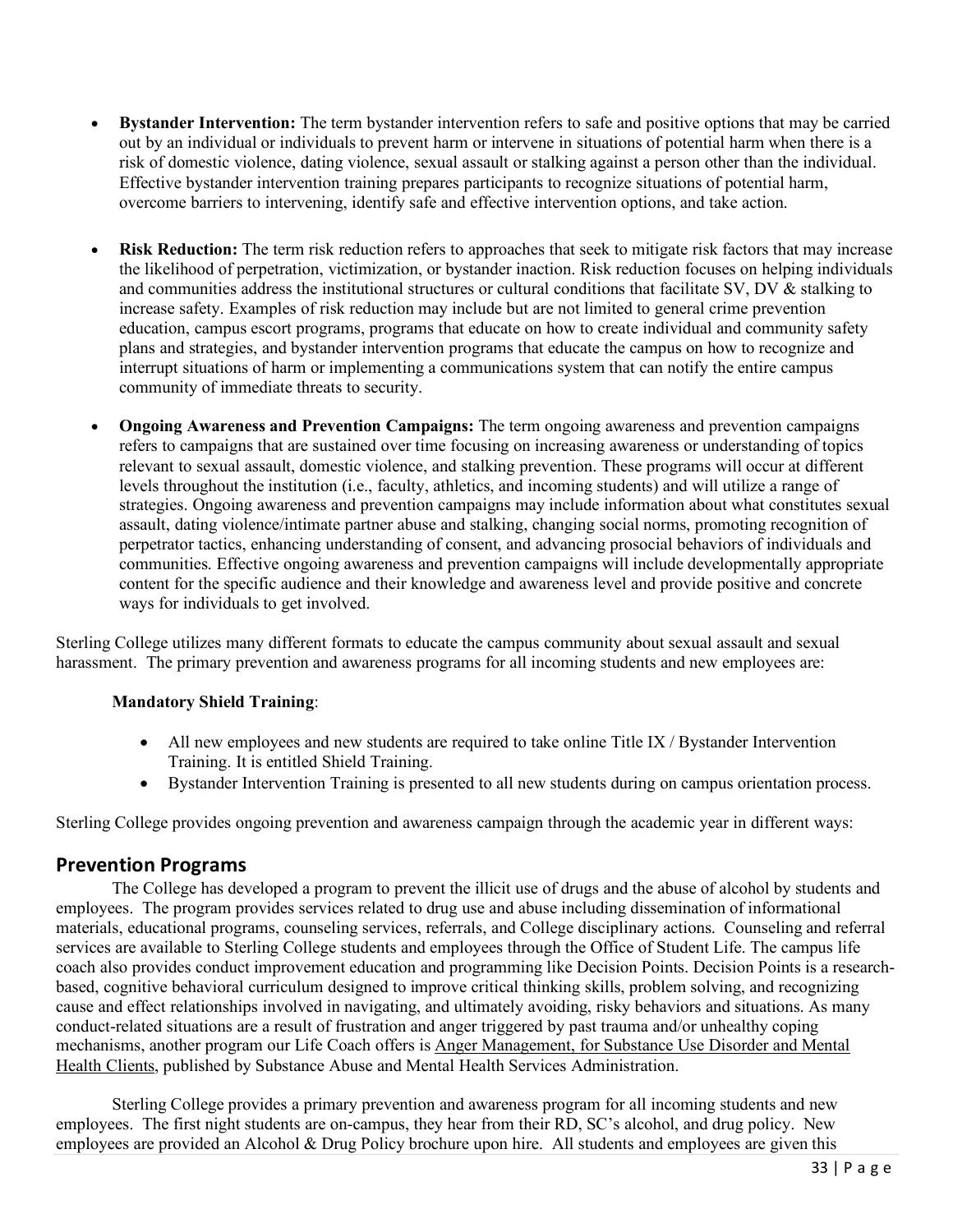brochure annually. During new student orientation, the campus counselor and a Sterling police officer go through the following information:

- o The National statistics on college age drinking vs. Sterling College student survey
- o Blood Alcohol Content and what is defined as a drink
- o Marijuana and Prescription Drug information
- o Signs that you may need help

Sterling College also provides ongoing prevention awareness campaign for all students and employees from PSA announcements, awareness weeks, and personal story presentations.

#### **Additional Resources**

#### **College and Community Resources**

The following resources are available to students and other members of the Sterling College community for information and support concerning sexual assault:

#### **Campus Resources**

| Vice President for Student Life | 620-278-4232 |
|---------------------------------|--------------|
| Title IX Coordinator            | 620-278-4246 |
| Campus Counselor                | 620-278-4202 |
| Campus Nurse                    | 620-278-4505 |
| Resident Director on call       | 620-278-6218 |

#### **Community Resources**

Sexual Assault/Domestic Violence Center, Inc. Offices:

| Lyons                           | Hutchinson                      |
|---------------------------------|---------------------------------|
| 117 West Ave. South             | 335 N. Washington, Ste. 240     |
| Lyons, $KS$ 67554               | Hutchinson, KS 67501            |
| Phone: 620-257-3272             | Phone: 620-665-3630             |
| 24-hour hotline: 1-800-701-3630 | 24-hour hotline: 1-800-701-3630 |

Family Crisis Center 2008 11th St. Great Bend, KS 67530 620-793-9941 / Crisis Line: 1-866-792-1885

#### **STUDENT CONDUCT POLICIES**

**Fines:** Fines are primarily issued for non-compliance with, or violation of, College policies. Possible fine include but are not limited to: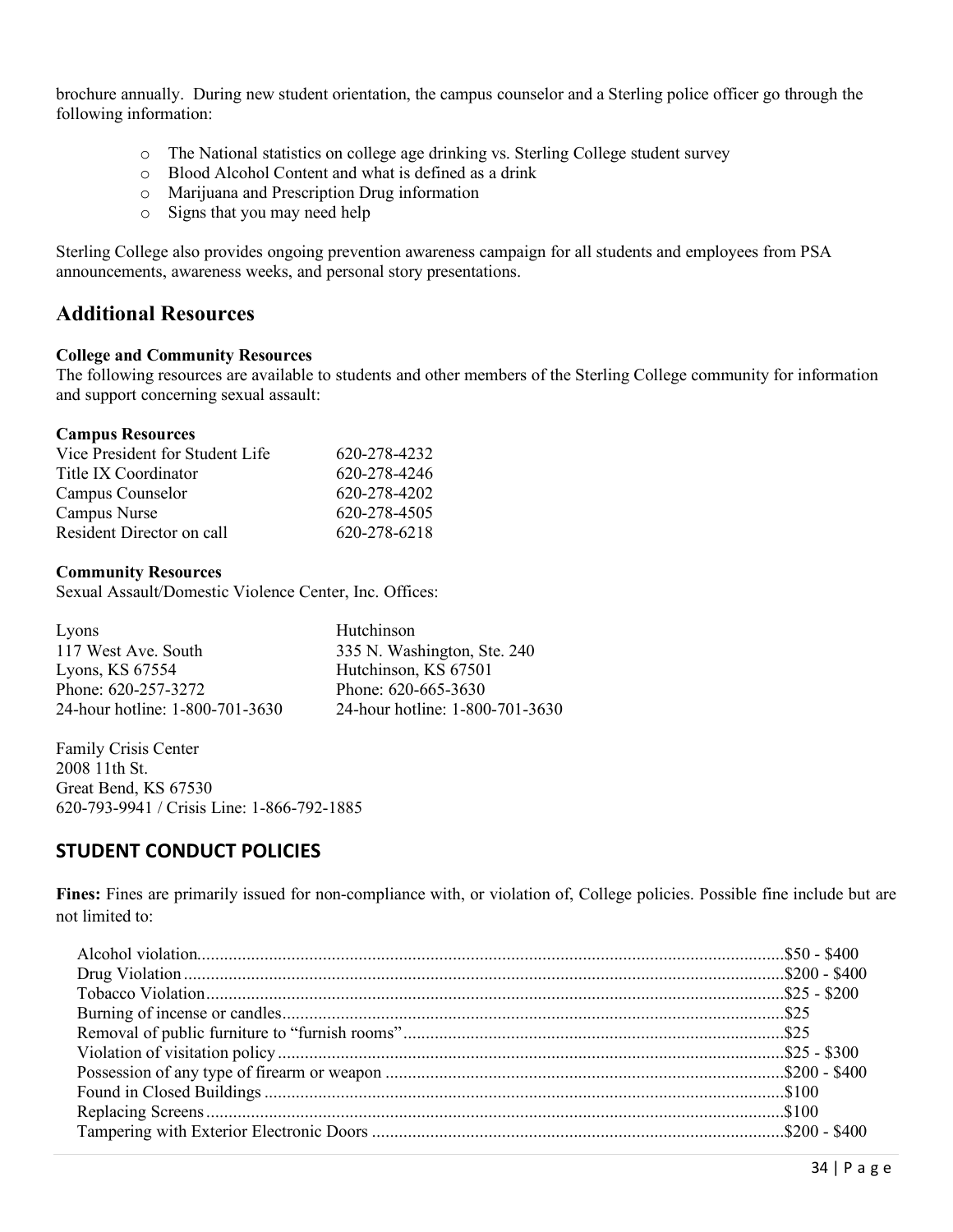Other sanctions include community service, restitution, counseling, referrals, online training course, and evaluations. A copy of all serious disciplinary actions will be placed in the permanent file of the student. Where applicable, parents of students who have broken certain policies will be notified of disciplinary action. In the event that the VP for Student Life judges that a student presents a potential threat to the personal safety of self, others, or property, the student can be removed from campus immediately until a judicial hearing or external evaluation (at student's expense) will be arranged to determine if they are safe to be in a community setting. The student's parents will also be notified. Violations of civil law may be handled by civil as well as campus authorities.

### **STUDENT CONDUCT APPEAL PROCESS**

In the event that the responding party accepts the findings of the investigation, those findings cannot be appealed. Sanctions imposed by the Office of Student Life post-investigation can be appealed by any party according to the grounds, below. Post-hearing, any party may appeal the findings and/or sanctions only under the grounds described, below.

- 1. A procedural or substantive error occurred that significantly impacted the outcome of the hearing (e.g., substantiated bias, material deviation from established procedures, etc.)
- 2. To consider new evidence, unavailable during the original hearing or investigation, that could substantially impact the original finding or sanction. A summary of this new evidence and its potential impact must be included.
- 3. The sanctions-imposed fall outside the range of sanctions designated for this offense and the cumulative conduct history of the responding party.

Students wishing to appeal a disciplinary decision resulting in suspension or dismissal must proceed as follows:

Either party has 5 business days after the disciplinary sanctions have been given to submit a written 13 statement to the VP for Student Life. The Student Life Appeals Board will consider the merits of an appeal on the basis of the information provided in the student's written statement, all the material or testimony previously presented, or a written summary of the previous proceedings. The Student Life Appeals Board may also meet with the student, any witnesses, and/or original hearing body prior to making a decision regarding the appeal. The Student Life Appeals Board will review appeals to determine whether the original decision is supported by substantial evidence. The Student Life Appeals Board will communicate its decision on the student's appeal in writing no later than three (3) days following receipt of the appeal. These results will become final after the Student Life Appeals Board makes a decision.

- 1. Appeals must be made in writing and filed at the Office of the Vice President for Student Life. Appeals must be made within 48 hours after the student has been informed of the disciplinary decision.
- 2. The written statement must specify the basis for the appeal and provide all documentation available to support that claim.
- 3. The Student Appeals Board will review each case, schedule a hearing, and rule on the appeal. The decision of the Student Appeals Board is final.
- 4. The student appealing has the right to appear at the hearing and to present their evidence (with or without legal counsel).
- 5. If the student appeals the disciplinary action involving, suspension or dismissal, the discipline sanctions may be stayed pending the completion of the appeal process. If the student appeals the disciplinary action, the College, in its discretion, may stay the discipline actions pending the completion of the appeal process.

After the Student Appeals Board rules, or when the student has failed to follow appropriate appeal procedures, the disciplinary decision then becomes final.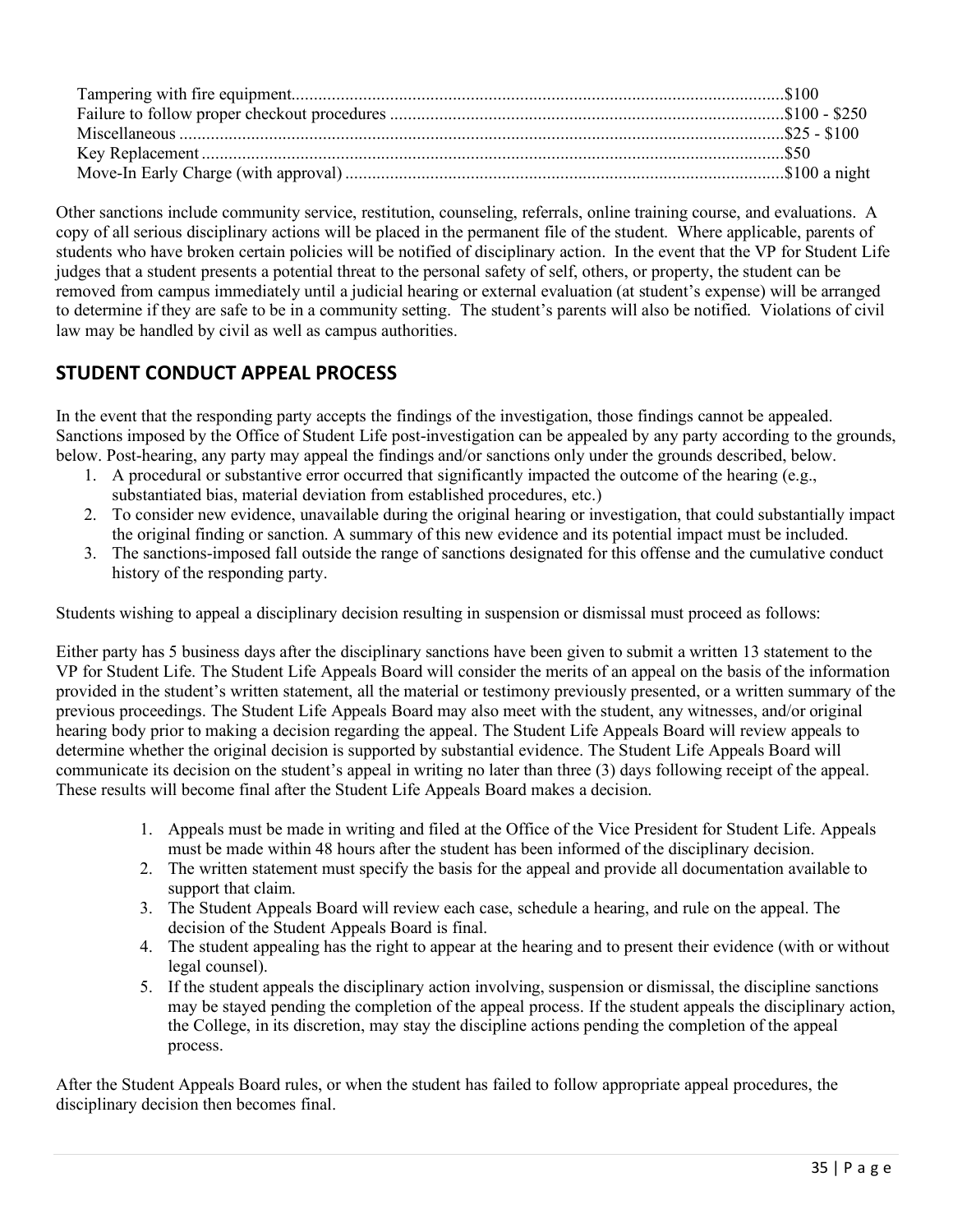## **SEX OFFENDER REGISTRY AND ACCESS TO RELATED INFORMATION**

The federal Campus Sex Crimes Prevention Act went into effect on October 28, 2002. The law requires institutions of higher education to issue a statement advising the campus community as to where state law enforcement agency information concerning registered sex offenders may be obtained. It also requires the sex offenders, already registered in a state, provide notice to each institution of higher education in that state, as to where the person is employed, carries on a vocation, or is a student. The Kansas Bureau of Investigation (KBI) has established a website to facilitate public access to information about persons who have been convicted of certain sex, violence, and drug offenses, as set forth in the Kansas Offender Registration Act (K.S.A. 22-4901 et seq.). Effective July 1, 2005, K.S.A. 22-4909 was amended to require the website to prominently identify whether an offender is or is not a sex offender. Information regarding registered sex offenders may be obtained from the following Web site. **<http://www.kansas.gov/kbi/ro.shtml>**

### **MISSING STUDENT POLICY**

All commuters and residents are requested to let at least one other member of the community know where they are going and their anticipated time of return. Students are also encouraged to let parents and other family members know of their whereabouts when they will be away from college for an extended time. This is so we can know that if they do not return at or close to the time they are expected to do so. This is encouraged so we can all be responsible for and accountable to each other.

### **REPORTING A MISSING STUDENT**

Any community member who becomes aware that a person is or is suspected to be missing should make a verbal or written report to a member of the residence life staff or directly to the VP for Student Life. The 24/7 RD on Duty cell phone number is 620-278-6218.

### **EMERGENCY CONTACTS AND CONFIDENTIAL EMERGENCY CONTACTS**

Each student living in college housing as well as commuting students should keep the emergency contact information that they report to the College up to date and accurate. This will be the contact for the College to try to locate the student.

### **MISSING PERSON NOTIFICATION**

Once the person has been missing for 24 hours or if there is a reason to suspect foul play, a report will be made to the local police. In all cases when the missing person is less than 18 years of age the emergency contact and the parent or guardian will be notified. For students over 18 years of age, the emergency contact given by the student will be notified. The parent or guardian will be notified if the over-18-year-old student remains missing for over 24 hours or earlier if notification of the parent or guardian is in the judgment of campus officials to be helpful to locating the student.

### **PROTOCOL FOLLOWING A MISSING PERSON REPORT**

Once a student is reported to be missing, a campus official will be designated by the VP for Student Life as the campus official to follow-up with the report and to try to locate the person. This person will work with other community members and external sources as needed. The next steps are likely to be, but are not limited to the following:

- All persons who might have information concerning the missing person will be contacted for an interview.
- The student's emergency contact and parents/guardians will be notified as deemed appropriate.
- All known methods of communication to the student will be used to try to contact the student.
- All methods to try to find information as to the possible whereabouts of the student will be investigated.
- If the student still cannot be found, a report will be made to the local police, either by the campus official or by the person who made the missing person report.
- Once a missing person report has been filed with the local police, the campus official will remain in touch with the local police and take direction from them until the case is resolved. The protocol may be revised by the campus official through consultation with the VP for Student Life depending on the specifics of the situation, the time of year (classes in session or not) and the facts as they emerge.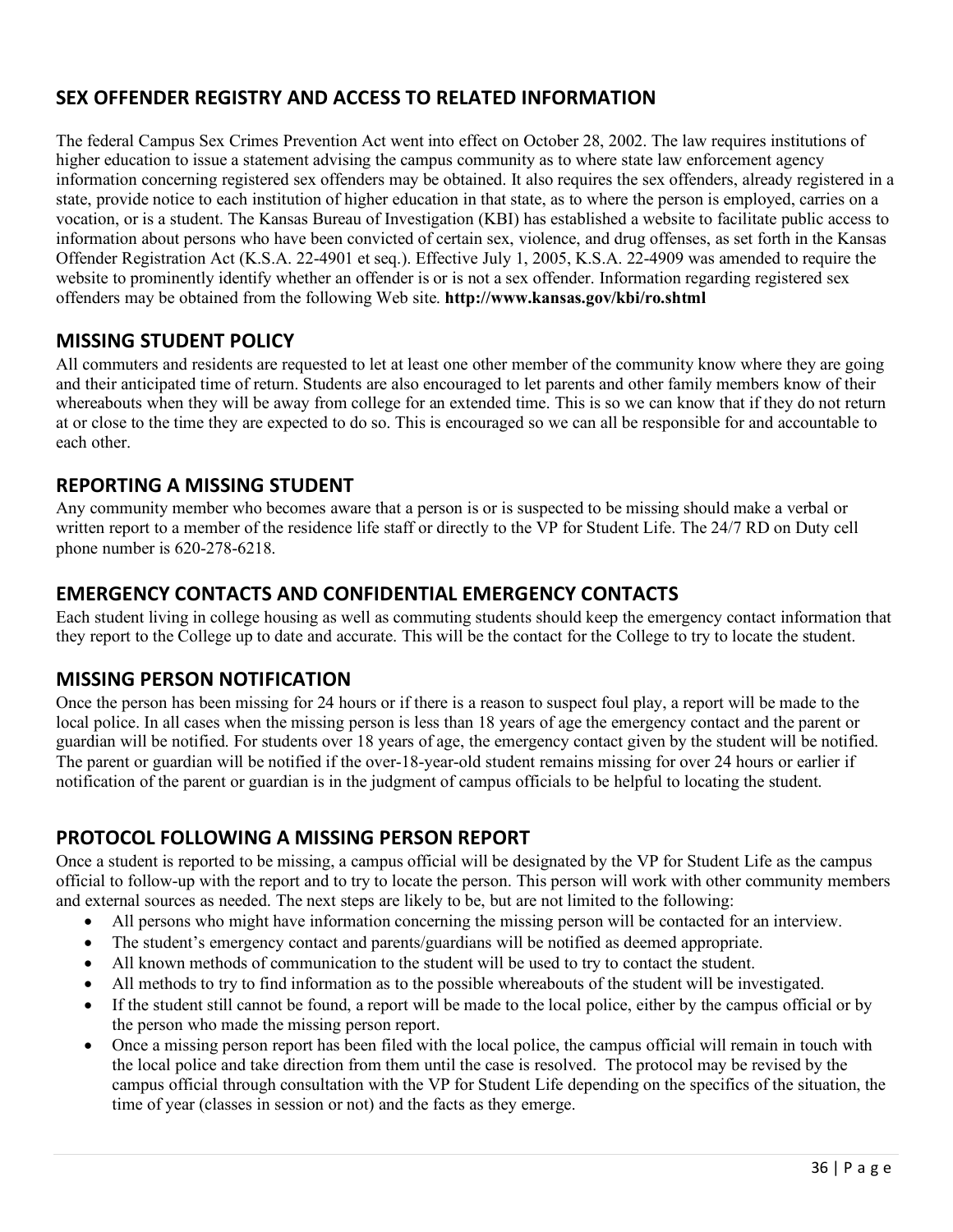# **2021 ANNUAL FIRE SAFETY REPORT**

### **FIRE SAFETY SYSTEMS**

Fire safety systems in each residence hall:

- Campbell Hall Nutone system with heat detectors in stairwells, hard wired smoke detectors with battery backup in each sleeping room and lobby, pull stations set off building wide alarm, installed 1985
- Douglas Men's Simplex model 4010 building wide system with pull stations, heat and or smoke activated detectors, installed in 2006
- Douglas Women's Simplex model 4010 building wide system with pull stations, heat and or smoke activated detectors, installed in 2006
- Evans Simplex model 4010 building wide system with pull stations, heat and or smoke activated detectors, installed in 2000
- Kilbourn Simplex model 4010 building wide system with pull stations, heat and or smoke activated detectors, installed in 2000
- McCreery Simplex model 4010 building wide system with pull stations, heat and or smoke activated detectors, installed in 2004

| <b>Facility</b>      | <b>On Site Fire</b><br><b>Alarm Monitoring</b> | Smoke<br><b>Detection</b> | <b>Fire Extinguishers</b> | <b>Evacuation Plans</b><br>and Placards | <b>Fire Evacuation Drills</b><br>each Calendar Year |
|----------------------|------------------------------------------------|---------------------------|---------------------------|-----------------------------------------|-----------------------------------------------------|
| Campbell             |                                                |                           |                           |                                         |                                                     |
| <b>Douglas Men's</b> |                                                |                           |                           |                                         |                                                     |
| <b>Douglas Women</b> |                                                |                           |                           |                                         |                                                     |
| <b>Evans</b>         |                                                |                           |                           |                                         |                                                     |
| <b>Kilbourn</b>      |                                                |                           | х                         |                                         |                                                     |
| <b>McCreery</b>      |                                                |                           |                           |                                         |                                                     |

### **CAMPUS FIRE POLICIES AND FIRE PREVENTION POLICY**

Failure to follow any of these policies will result in appropriate disciplinary action.

Students are asked to exercise every care to prevent fire, which could not only destroy valuable property and students' personal belongings but might put lives in jeopardy. A minimum of one fire drill will be held each semester in each of the residence halls. Students must exit immediately whenever the fire alarm sounds or when requested to do so by college personnel. Each residence hall is equipped with a smoke detection system that signals an alarm. In addition, each student's room is equipped with a single station smoke detector.

For the safety and well-being of the College community, the possession of and/or use of fireworks, firearms, air-soft guns, blow darts, stun guns, other weapons, or any explosive device on campus is prohibited. This includes bows and arrows, knives (other than pocketknife with a blade no longer than a driver's license), paint guns, and other items that are capable of causing physical harm to others or damage to property. Paintball guns may not be shot anywhere on campus. Violation of this policy will result in confiscation of the paintball equipment. Under no circumstances may weapons or ammunition of any kind be stored in a student's room or vehicle while parked or driven on campus.

Flammable materials, such as gasoline, kerosene, and Coleman fuel products, may not be kept in residence halls.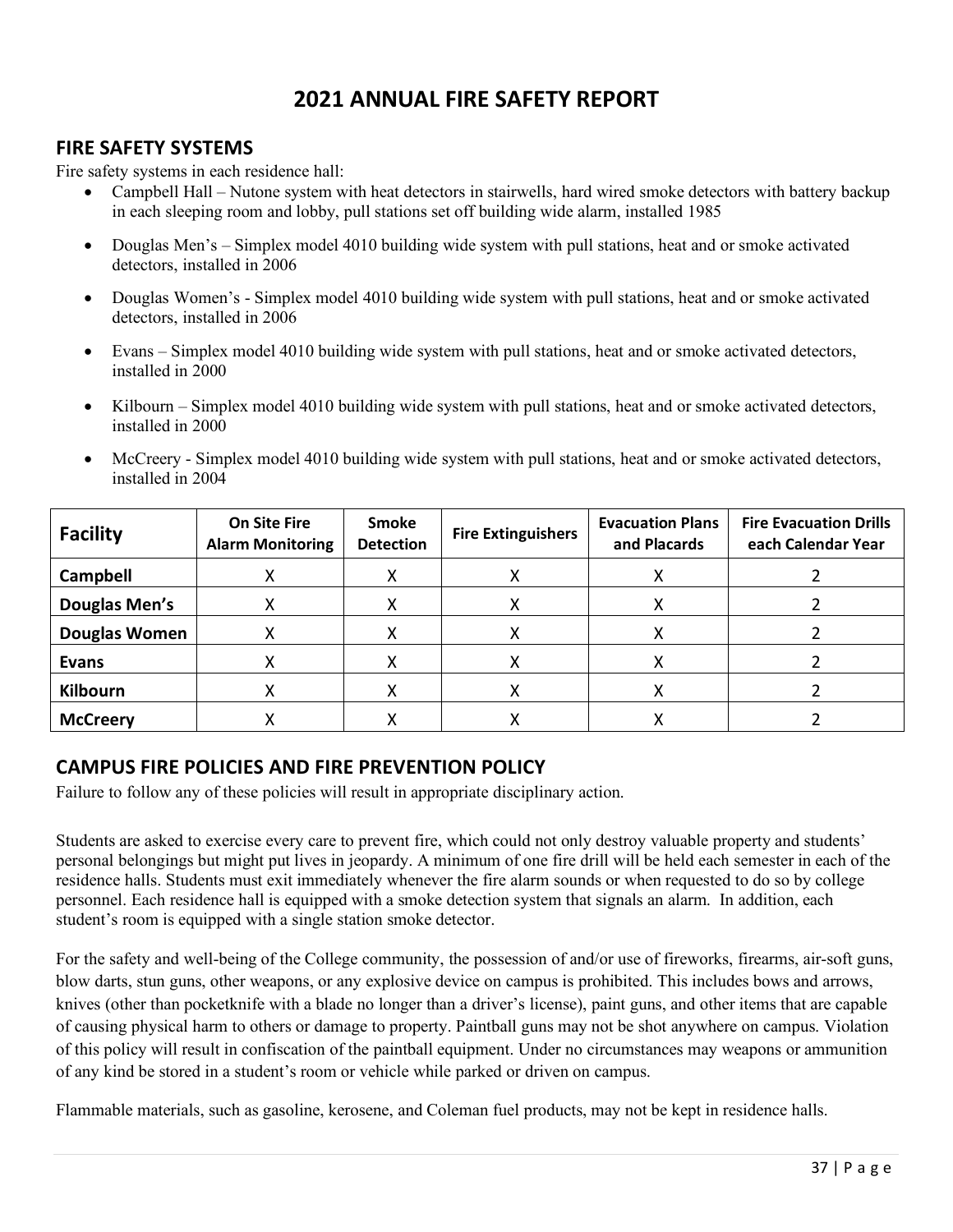**Fireworks:** Under no circumstances are fireworks of any kind to be used or stored on campus.

**Candles and Incense:** For safety reasons, candles, incense, or anything else with an open flame may not be burned in the residence halls.

**Christmas Decorations:** The use of live Christmas trees and other flammable decorations are prohibited in residence hall rooms. Artificial trees and other nonflammable decorations may be used. Extreme caution should be exercised when using these items. The manufacturer's instructions for use must be followed in all situations.

**Electrical Appliances and Cooking:** The use of electrical appliances is limited because of sanitation, safety, and electrical circuit issues. The residence hall rooms were not designed for cooking. Therefore, only small appliances with completely enclosed coils are permitted, (i.e., popcorn popper, coffee pots, hot pots, crock pots). Microwave ovens are not allowed in student rooms. They are available in certain areas of each hall for the residents. Under no circumstances will any toaster ovens or frying or broiling units be permitted. The use of space heaters is prohibited.

# **FIRE ALARMS AND FIRE SAFETY EQUIPMENT**

In order to provide the safest possible environment for the residents, each of the residence halls is equipped with a fire alarm system. The fire alarm system is to be used only in the case of an actual emergency caused by fire or for those fire alarm drills conducted at the discretion of the Vice President for Student Life. Tampering with the fire alarm system or any of the fire safety equipment (smoke detectors, fire extinguishers, exit signs, pull stations) will result in disciplinary action by the College. In addition, such tampering is a criminal offense and students may be prosecuted.

In the event of a fire alarm, residents are required by state law to exit quickly from the residence hall according to the instructions given them by their RA or residence director. Persons evacuating the building should meet in the Designated Meeting Area for each residence hall. Residents will not be permitted back in the building until all residents are evacuated and the signal is given to reenter.

Number of fire drills held in each Residence Hall: 1 in the fall semester and 1 in the spring semester

All fire drills are timed by the resident director and given to the Maintenance Department so the results can be given to the Fire Marshall.

# **IN CASE OF FIRE When the fire alarm sounds, ALL residents must vacate the building immediately, until cleared to return.**

## **FIRE SAFETY EDUCATION & TRAINING**

Training on fire and life safety is provided to all resident assistants and resident directors. All on-campus residents are briefed on fire safety issues at the beginning of each year through floor meetings. Residents are required to comply with the safety requirements outlined in the Residence Life Expectations and Standards portion of the Student Handbook, which includes information on fire safety and the appropriate action to take during a fire alarm or fire emergency.

An evacuation drill is coordinated by residential life each semester for all residential facilities. Thus, the emergency response and evacuation procedures are tested twice each year. Students learn the locations of the emergency exits in the buildings and are provided guidance about the direction they should travel when exiting each facility for a short-term building evacuation. On the back of each residence hall room door is a hall chart showing where the exits are in case of emergency and stating where to go in case of fire or tornado.

The Sterling Fire Department has recommended the following procedures in case of fire: Check the door of your room. If your door seems cool and there is no evidence of smoke in the hall:

• Open the door cautiously, keeping your body braced against it. Keep one hand on the knob and the other hand over the door opening to detect any in-rushing heated air.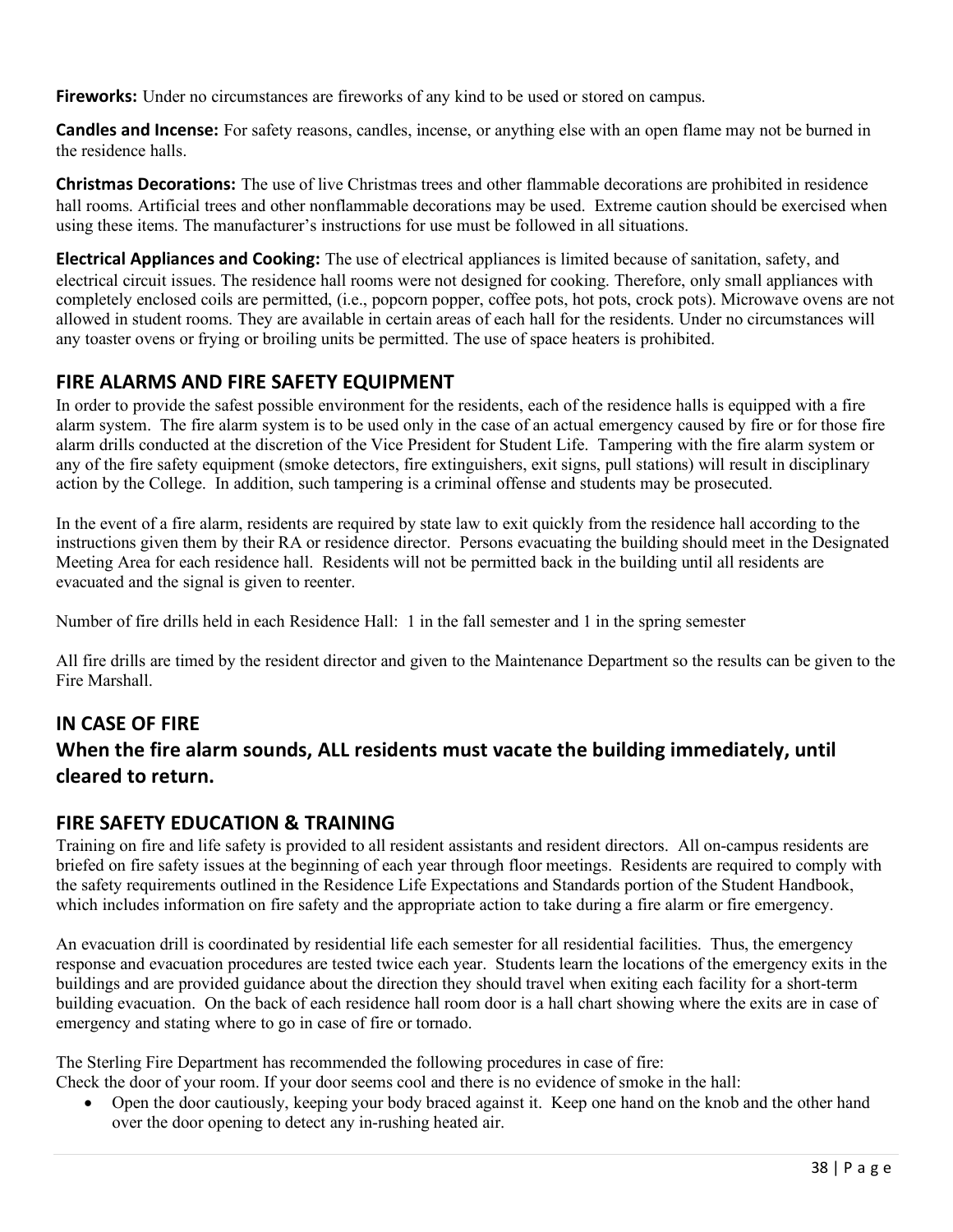- If the halls appear safe, proceed rapidly out of the building. Close all windows and doors behind you but leave them unlocked.
- Go to the nearest exit and leave the building. Nearest exits are posted in each room. Meet quickly at your designated area so all persons can be accounted for. Designated areas will be announced at the beginning of the year. If your door is hot, you are probably trapped. Do not open the door. Instead, follow this procedure:
	- o Seal up the cracks around the door using articles of clothing. This helps seal a barrier against heat and smoke.
	- o Hang a sheet out the window to signal rescuers.
	- o Open the windows slightly at the top and bottom to let fresh air in and smoke out of the room.
	- o Wait to be rescued.

If you must move through a smoke-filled area, move quickly in a crawling position. Heat and smoke rise.

### **IMPORTANT TELEPHONE NUMBERS RD on Duty 620-278-6218 Emergency 9-1-1**

#### **FIRE LOG**

Sterling College maintains an electronic spreadsheet fire log that records, by the date reported, any fire that occurs in an on-campus student housing facility. Reported fires include fires that were already extinguished as well as those discovered while still burning. They include emergency situations involving fires that necessitated a call to 911 for fire department assistance, as well as minor fires, such as a small trash can fire that was easily extinguished without assistance. Fires can be reported by anyone, regardless of the individual's association with Sterling College.

The fire log includes the date the fire was reported, nature of fire, date/time of fire, and the location of the fire. All fires should be reported to the following people:

- Resident Assistant of the hall where the fire occurred
- Resident Director of the hall where the fire occurred
- Student Life Administrative Assistant
- VP for Student Life

Generally, the resident director will report the fire to the Office of Student Life. The VP for Student Life or student Life administrative assistant will make an entry to the fire log within 2 days of receiving the information.

### **PLANS FOR FUTURE IMPROVEMENTS IN FIRE SAFETY**

Further fire training for resident assistants and resident directors will resume in the Fall of 2022. Training will be coordinated with the Sterling Fire Department so that residential life staff are trained on how to use a fire extinguisher and how to manage a fire.